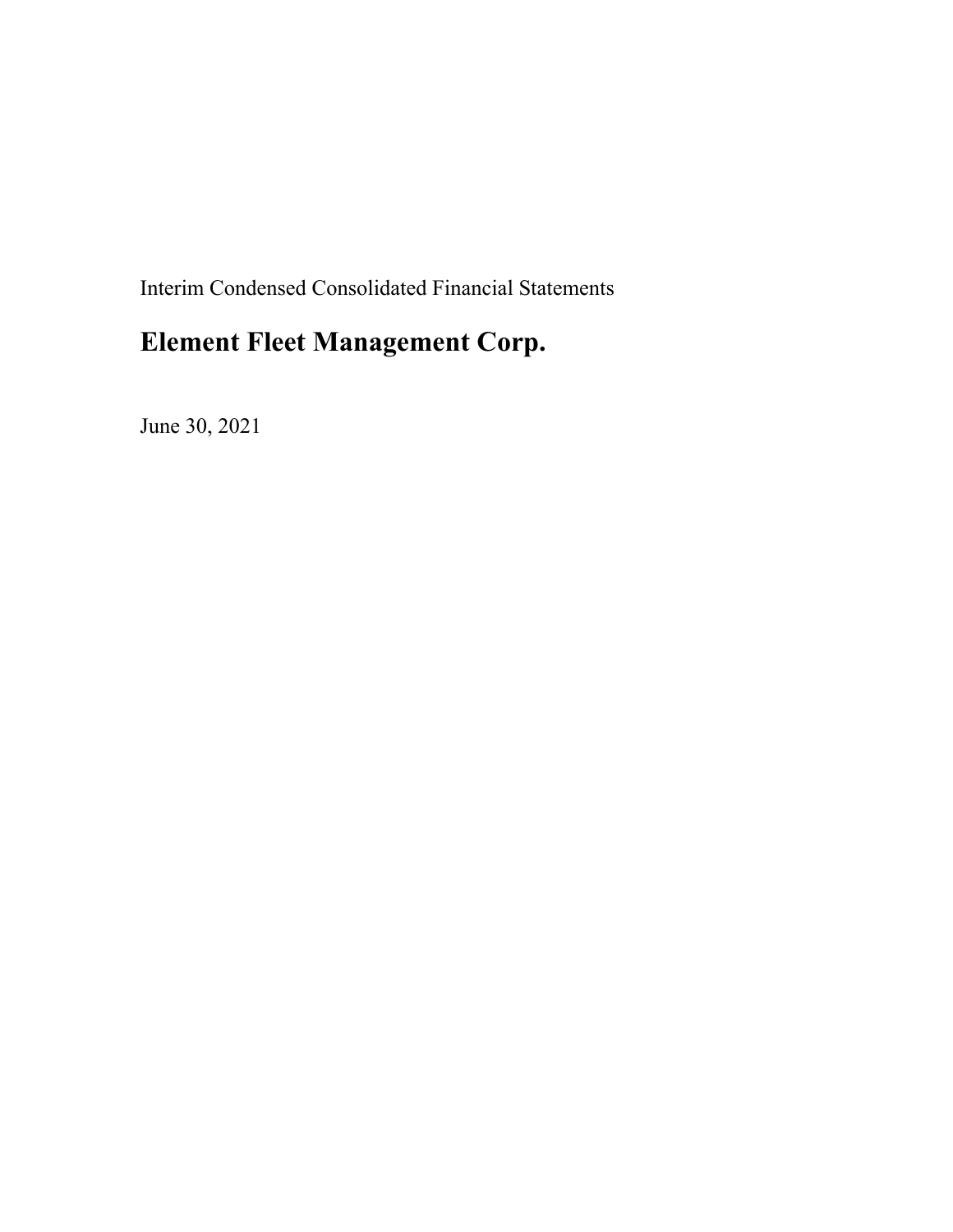#### **INTERIM CONDENSED CONSOLIDATED STATEMENTS OF FINANCIAL POSITION**

(unaudited, in thousands of Canadian dollars)

|                                                     | As at                   | As at                |  |
|-----------------------------------------------------|-------------------------|----------------------|--|
|                                                     | <b>June 30,</b><br>2021 | December 31,<br>2020 |  |
|                                                     | \$                      | \$                   |  |
| <b>ASSETS</b>                                       |                         |                      |  |
| Cash                                                | 21,550                  | 8,789                |  |
| Restricted funds (note 6)                           | 371,240                 | 388,978              |  |
| Finance receivables (note 3 and 16)                 | 8,167,862               | 9,561,622            |  |
| Equipment under operating leases (note 4)           | 2,153,502               | 2,157,227            |  |
| Accounts receivable and other assets                | 210,894                 | 226,952              |  |
| Derivative financial instruments (note 16)          | 31,250                  | 53,629               |  |
| Property, equipment and leasehold improvements, net | 99,591                  | 112,352              |  |
| Intangible assets, net                              | 807,875                 | 814,378              |  |
| Deferred tax assets                                 | 425,464                 | 444,120              |  |
| Goodwill                                            | 1,194,392               | 1,223,341            |  |
|                                                     | 13,483,620              | 14,991,388           |  |
| <b>LIABILITIES AND SHAREHOLDERS' EQUITY</b>         |                         |                      |  |
| <b>Liabilities</b>                                  |                         |                      |  |
| Accounts payable and accrued liabilities            | 1,138,017               | 1,062,610            |  |
| Derivative financial instruments (note 16)          | 38,891                  | 68,282               |  |
| Borrowings (note 6)                                 | 8,529,975               | 9,864,336            |  |
| Convertible debentures (note 7 and 16)              | 156,631                 | 154,267              |  |
| Deferred tax liabilities                            | 73,634                  | 57,776               |  |
|                                                     | 9,937,148               | 11,207,271           |  |
| Shareholders' equity (note 8)                       | 3,546,472               | 3,784,117            |  |
|                                                     | 13,483,620              | 14,991,388           |  |

*See accompanying notes*

On behalf of the Board:

Hemon J.

Director Director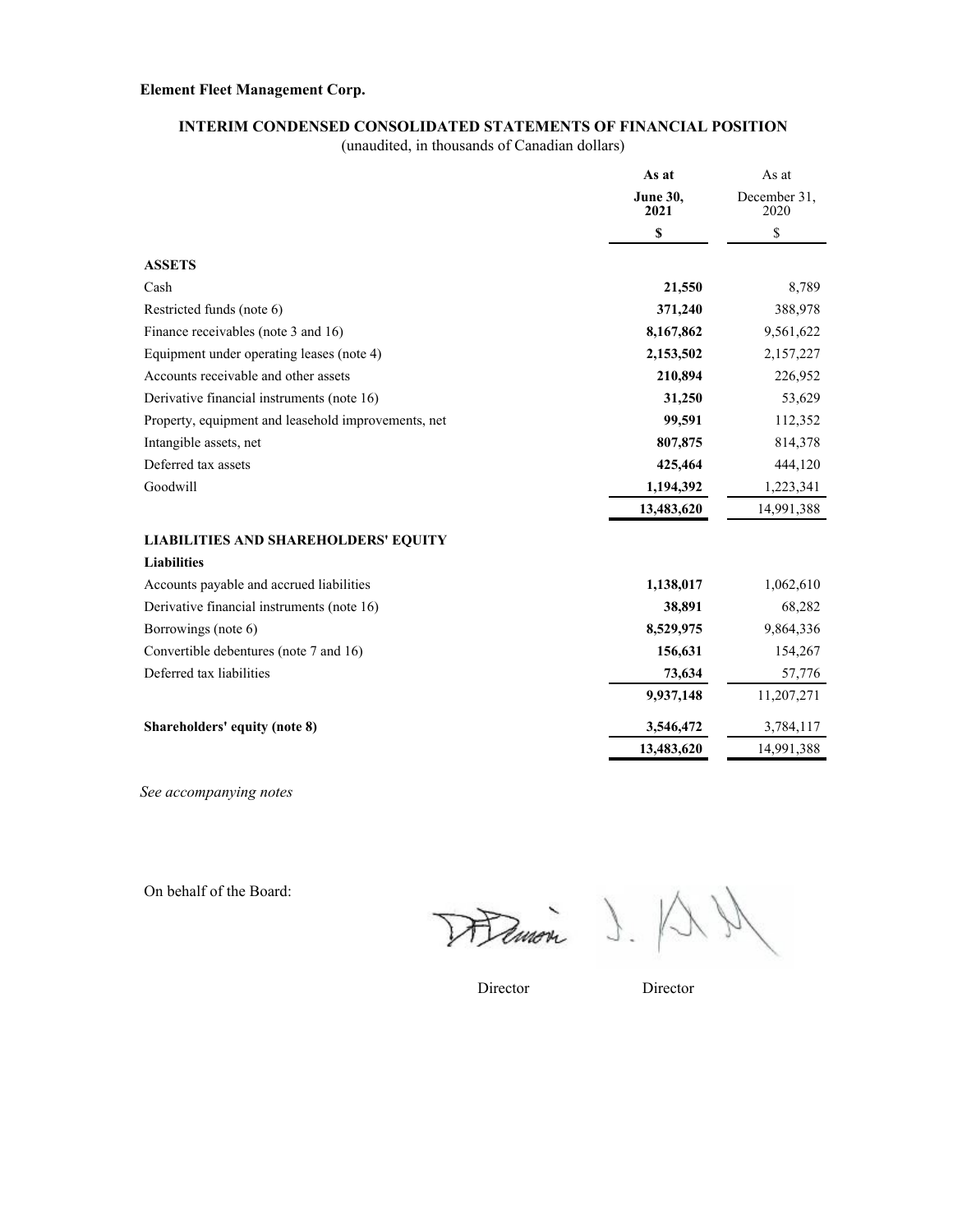### **INTERIM CONDENSED CONSOLIDATED STATEMENTS OF OPERATIONS**

(unaudited, in thousands of Canadian dollars, except for per share amounts)

|                                                           | Three-month<br>period ended | Three-month<br>period ended |
|-----------------------------------------------------------|-----------------------------|-----------------------------|
|                                                           | June 30, 2021               | June 30, 2020               |
|                                                           | \$                          | \$                          |
| <b>NET REVENUE</b>                                        |                             |                             |
| Interest income, net (note 10)                            | 93,100                      | 140,708                     |
| Rental revenue and other (note 10)                        | 173,430                     | 147,997                     |
| Depreciation of equipment under operating leases (note 4) | (109, 653)                  | (99,371)                    |
|                                                           | 156,877                     | 189,334                     |
| Interest expense                                          | 47,525                      | 88,679                      |
| Net financing revenue                                     | 109,352                     | 100,655                     |
|                                                           |                             |                             |
| Fleet service revenue (note 10)                           | 122,675                     | 124,418                     |
| Direct costs of fixed rate service contracts (note 10)    | (9, 490)                    | (9,903)                     |
| Servicing income, net                                     | 113,185                     | 114,515                     |
| Syndication revenue, net (note 10)                        | 12,865                      | 10,333                      |
| Net revenue                                               | 235,402                     | 225,503                     |
| <b>OPERATING EXPENSES</b>                                 |                             |                             |
| Salaries, wages and benefits                              | 72,654                      | 74,859                      |
| General and administrative expenses                       | 25,826                      | 28,590                      |
| Depreciation and amortization (note 15)                   | 10,410                      | 10,910                      |
| Amortization of convertible debenture discount (note 7)   | 887                         | 2,003                       |
| Share-based compensation (note 9)                         | 7,511                       | 4,427                       |
|                                                           | 117,288                     | 120,789                     |
| DISPOSITION OF 19TH CAPITAL                               |                             |                             |
| Gain on settlement of debt (note 5)                       |                             | 38,580                      |
| Loss on sale of assets (note 5)                           |                             | (52, 442)                   |
| Net loss on disposition                                   |                             | (13,862)                    |
| <b>OTHER EXPENSES</b>                                     |                             |                             |
| Amortization of intangible assets from acquisitions       | 8,674                       | 9,660                       |
| Restructuring and transformation costs (note 17)          |                             | 18,663                      |
| Gain on investments                                       | (637)                       | (3)                         |
| Income before income taxes from operations                | 110,077                     | 62,532                      |
| Provision for income taxes (note 11)                      | 29,205                      | 3,938                       |
| Net income for the period                                 | 80,872                      | 58,594                      |
| Basic earnings per share (note 12)                        | 0.17<br>S                   | 0.11<br>\$                  |
| Diluted earnings per share (note 12)                      | $\pmb{\mathbb{S}}$<br>0.17  | $\pmb{\mathbb{S}}$<br>0.11  |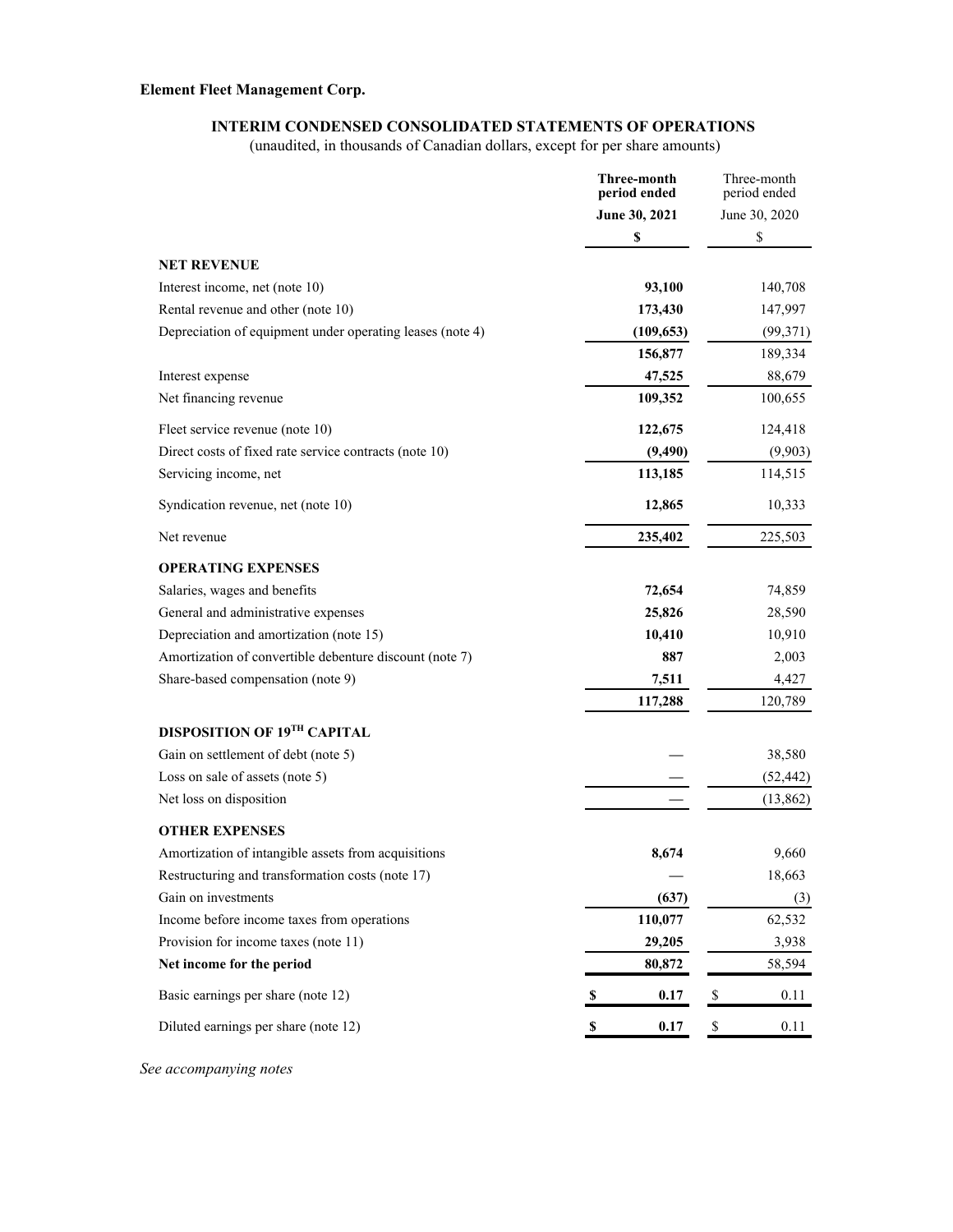### **INTERIM CONDENSED CONSOLIDATED STATEMENTS OF OPERATIONS**

(unaudited, in thousands of Canadian dollars, except for per share amounts)

|                                                            | Six-month<br>period ended         | Six-month<br>period ended  |
|------------------------------------------------------------|-----------------------------------|----------------------------|
|                                                            | June 30, 2021                     | June 30, 2020              |
|                                                            | \$                                | \$                         |
| <b>NET REVENUE</b>                                         |                                   |                            |
| Interest income, net (note 10)                             | 197,211                           | 281,390                    |
| Rental revenue and other (note 10)                         | 346,425                           | 322,452                    |
| Depreciation of equipment under operating leases (notes 4) | (221, 545)                        | (214, 191)                 |
|                                                            | 322,091                           | 389,651                    |
| Interest expense                                           | 101,719                           | 193,691                    |
| Net financing revenue                                      | 220,372                           | 195,960                    |
| Fleet service revenue (note 10)                            | 248,489                           | 260,739                    |
| Direct costs of fixed rate service contracts (note 10)     | (20, 815)                         | (20, 377)                  |
| Servicing income, net                                      | 227,674                           | 240,362                    |
| Syndication revenue, net (note 10)                         | 35,954                            | 36,420                     |
| Net revenue                                                | 484,000                           | 472,742                    |
| <b>OPERATING EXPENSES</b>                                  |                                   |                            |
| Salaries, wages and benefits                               | 146,279                           | 150,329                    |
| General and administrative expenses                        | 52,972                            | 60,381                     |
| Depreciation and amortization (note 15)                    | 20,936                            | 21,566                     |
| Amortization of convertible debenture discount (note 7)    | 1,759                             | 4,558                      |
| Share-based compensation (note 9)                          | 12,751                            | 9,864                      |
|                                                            | 234,697                           | 246,698                    |
| DISPOSITION OF 19TH CAPITAL                                |                                   |                            |
| Gain on settlement of debt (note 5)                        |                                   | 38,580                     |
| Loss on sale of assets (note 5)                            |                                   | (52, 442)                  |
| Net loss on disposition                                    |                                   | (13,862)                   |
| <b>OTHER EXPENSES</b>                                      |                                   |                            |
| Amortization of intangible assets from acquisitions        | 17,580                            | 19,883                     |
| Restructuring and transformation costs (note 17)           |                                   | 33,658                     |
| (Gain) loss on investments                                 | (3, 438)                          | 54                         |
| Income before income taxes from operations                 | 235,161                           | 158,587                    |
| Provision for income taxes (note 11)                       | 58,760                            | 20,635                     |
| Net income for the period                                  | 176,401                           | 137,952                    |
| Basic earnings per share (note 12)                         | 0.37<br>S                         | \$<br>0.27                 |
| Diluted earnings per share (note 12)                       | 0.36<br>$\boldsymbol{\mathsf{s}}$ | $\pmb{\mathbb{S}}$<br>0.26 |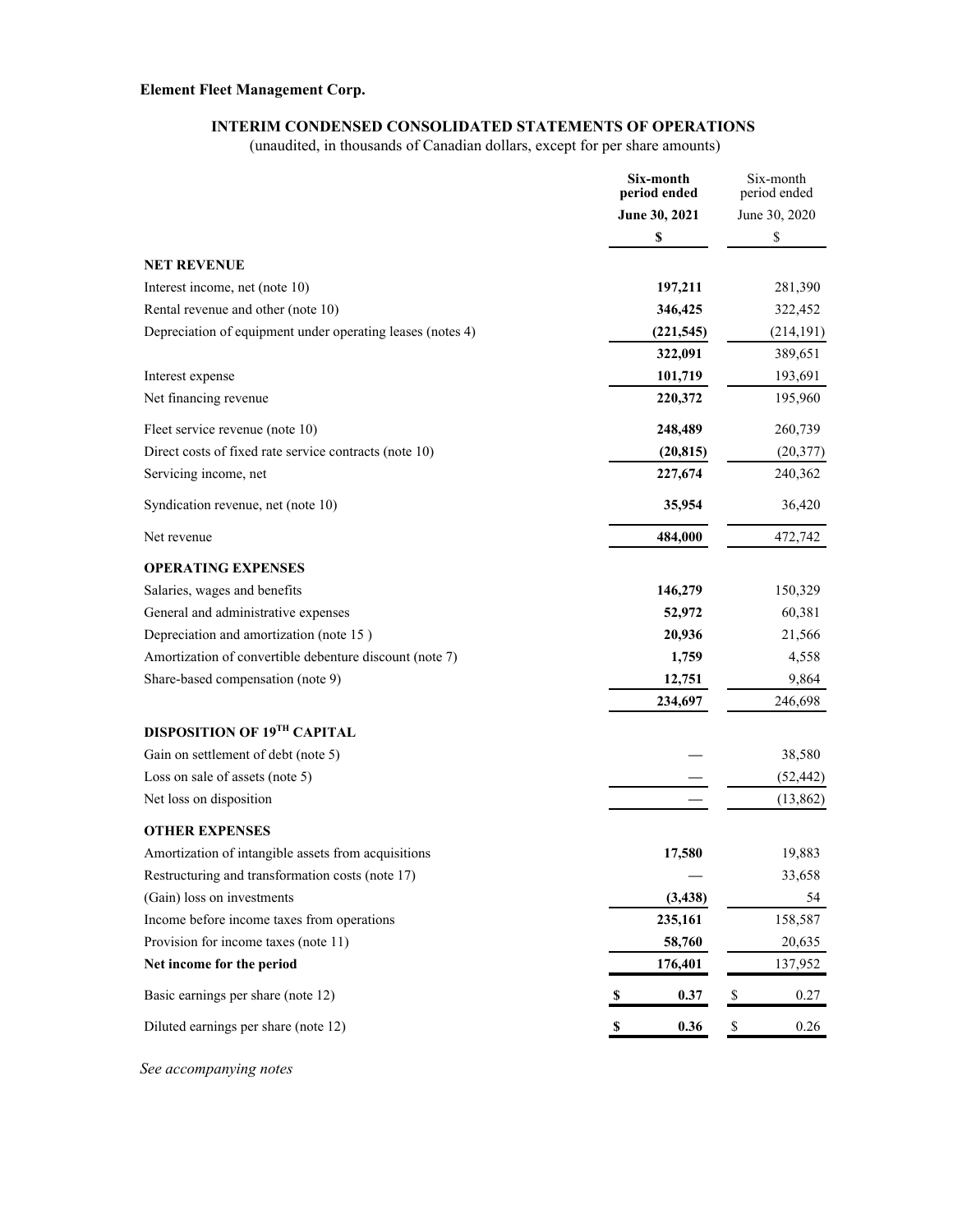#### **INTERIM CONDENSED CONSOLIDATED STATEMENTS OF COMPREHENSIVE INCOME (LOSS)**

(unaudited, in thousands of Canadian dollars)

|                                                                | <b>Three-month</b><br>period ended | Three-month<br>period ended |  |
|----------------------------------------------------------------|------------------------------------|-----------------------------|--|
|                                                                | June 30, 2021                      | June 30, 2020               |  |
|                                                                | \$                                 | \$                          |  |
|                                                                | 80,872                             |                             |  |
| Net income for the period                                      |                                    | 58,594                      |  |
| <b>OTHER COMPREHENSIVE LOSS</b>                                |                                    |                             |  |
| Items that may be reclassified subsequently to profit or loss: |                                    |                             |  |
| Cash flow and foreign exchange hedges gain                     | 2,126                              | 829                         |  |
| Net unrealized foreign exchange loss                           | (7,297)                            | (100, 387)                  |  |
|                                                                | (5,171)                            | (99, 558)                   |  |
| Provision for income taxes                                     | 550                                | 153                         |  |
| Total other comprehensive loss                                 | (5, 721)                           | (99, 711)                   |  |
| Comprehensive income (loss) for the period                     | 75,151                             | (41, 117)                   |  |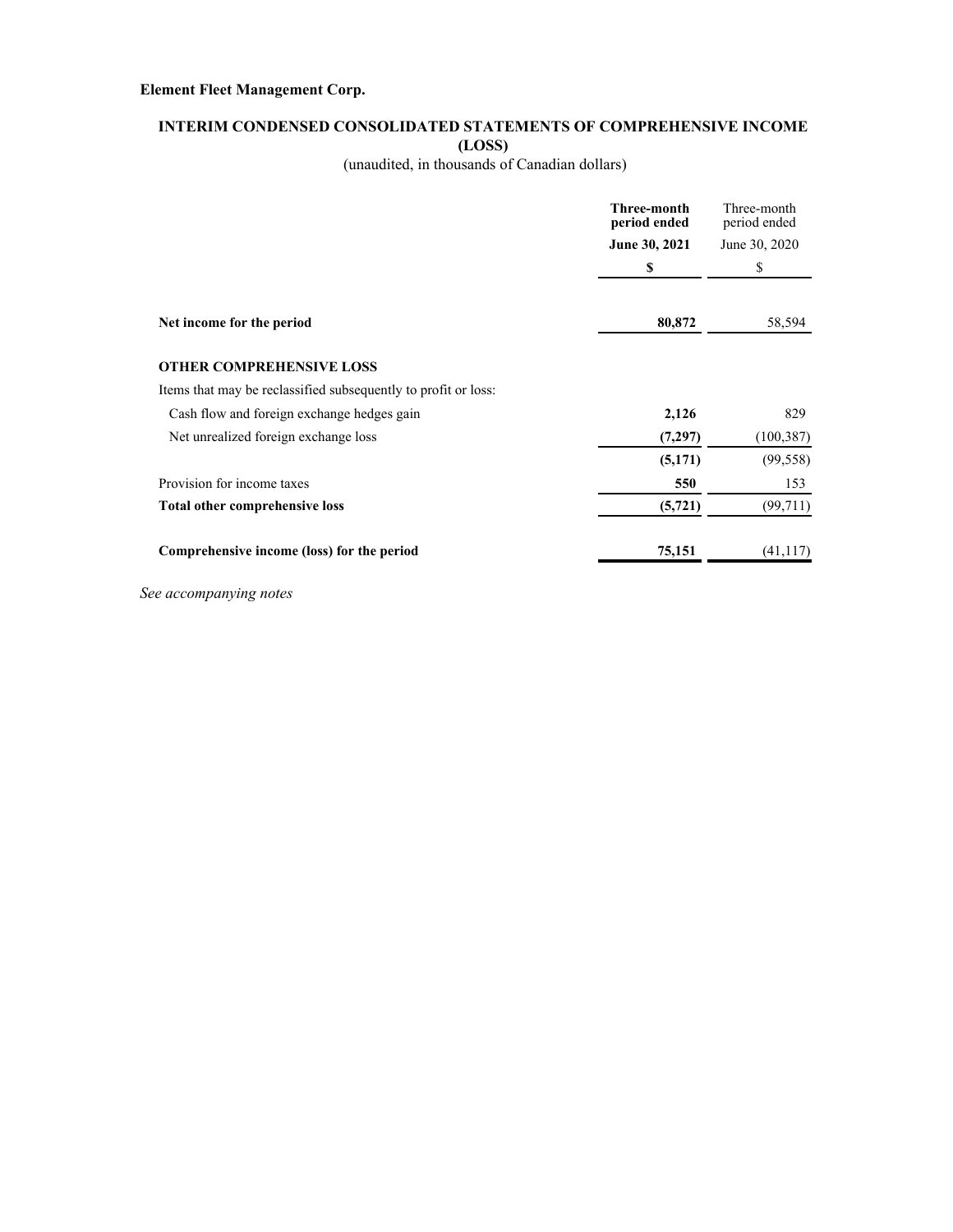#### **INTERIM CONDENSED CONSOLIDATED STATEMENTS OF COMPREHENSIVE INCOME**

(unaudited, in thousands of Canadian dollars)

|                                                                | Six-month<br>period ended | Six-month<br>period ended |  |
|----------------------------------------------------------------|---------------------------|---------------------------|--|
|                                                                | June 30, 2021             | June 30, 2020             |  |
|                                                                | \$                        | \$                        |  |
| Net income for the period                                      | 176,401                   | 137,952                   |  |
| <b>OTHER COMPREHENSIVE LOSS</b>                                |                           |                           |  |
| Items that may be reclassified subsequently to profit or loss: |                           |                           |  |
| Cash flow and foreign exchange hedges gain (loss)              | 11,624                    | (41, 638)                 |  |
| Net unrealized foreign exchange (loss) gain                    | (83, 892)                 | 7,125                     |  |
|                                                                | (72, 268)                 | (34,513)                  |  |
| Provision for (recovery of) income taxes                       | 3,060                     | (11, 112)                 |  |
| Total other comprehensive loss                                 | (75,328)                  | (23, 401)                 |  |
| Comprehensive income for the period                            | 101,073                   | 114,551                   |  |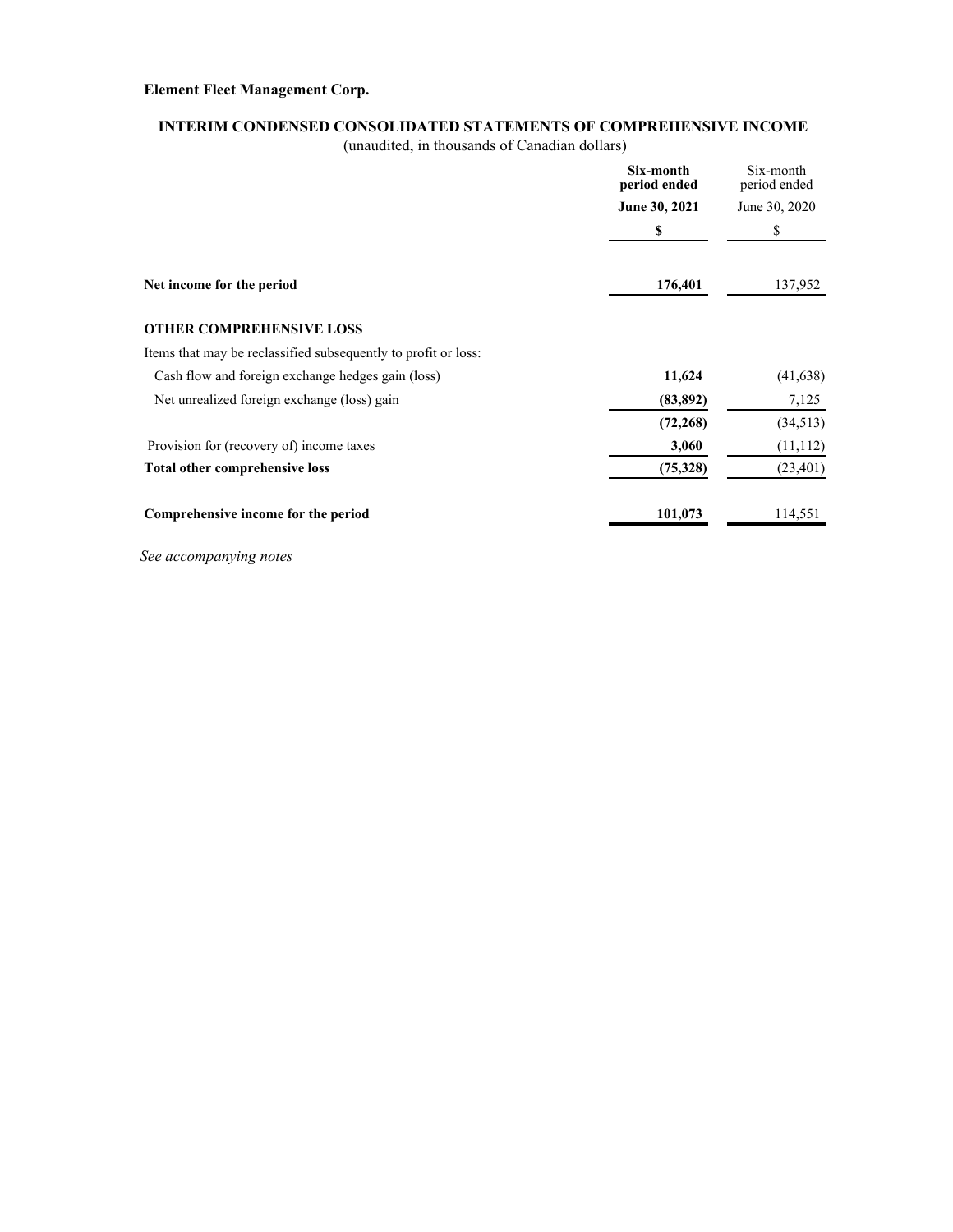### **INTERIM CONDENSED CONSOLIDATED STATEMENTS OF CHANGES IN SHAREHOLDERS' EQUITY**

(unaudited, in thousands of Canadian dollars)

|                                                       | <b>Common share</b><br>capital | <b>Preferred share</b><br>capital | <b>Equity component</b><br>of convertible<br>debentures | <b>Contributed</b><br>surplus (deficit) | <b>Retained earnings</b><br>(deficit) | <b>Accumulated other</b><br>comprehensive<br>income (loss) | Total shareholders'<br>equity |
|-------------------------------------------------------|--------------------------------|-----------------------------------|---------------------------------------------------------|-----------------------------------------|---------------------------------------|------------------------------------------------------------|-------------------------------|
|                                                       | S                              | S                                 | <sup>\$</sup>                                           | S                                       |                                       | S                                                          | S                             |
| Balance, December 31, 2020                            | 3,180,379                      | 511,869                           | 59,603                                                  | 51,788                                  | (64, 057)                             | 44,535                                                     | 3,784,117                     |
| Comprehensive income (loss) for the period            |                                |                                   |                                                         |                                         | 176,401                               |                                                            | 101,073                       |
|                                                       |                                |                                   |                                                         |                                         |                                       | (75,328)                                                   |                               |
| Dividends - Preferred shares (note 8)                 |                                |                                   |                                                         |                                         | (16,206)                              |                                                            | (16,206)                      |
| Dividends - Common shares (note 8)                    |                                |                                   |                                                         |                                         | (55,680)                              |                                                            | (55,680)                      |
| Options exercised (notes 8 and 9)                     | 40,484                         |                                   |                                                         | (13,607)                                |                                       |                                                            | 26,877                        |
| Shares repurchased for cancellation (note 8)          | (155, 021)                     |                                   |                                                         | (38, 403)                               | (100, 507)                            |                                                            | (293, 931)                    |
| Employee stock option expense (note 9)                |                                |                                   |                                                         | 222                                     |                                       |                                                            | 222                           |
| Balance, June 30, 2021                                | 3,065,842                      | 511,869                           | 59,603                                                  |                                         | (60, 049)                             | (30,793)                                                   | 3,546,472                     |
| Balance, December 31, 2019                            | 3,127,714                      | 680,412                           | 59,603                                                  | 68,754                                  | (217,900)                             | 94,062                                                     | 3,812,645                     |
|                                                       |                                |                                   |                                                         |                                         |                                       |                                                            |                               |
| Comprehensive income (loss) for the period            |                                |                                   |                                                         |                                         | 137,952                               | (23, 401)                                                  | 114,551                       |
| Dividends - Preferred shares (note 8)                 |                                |                                   |                                                         |                                         | (21, 812)                             |                                                            | (21, 812)                     |
| Dividends - Common shares (note 8)                    |                                |                                   |                                                         |                                         | (39,767)                              |                                                            | (39,767)                      |
| Options exercised (notes 8 and 9)                     | 10,545                         |                                   |                                                         | (4,285)                                 |                                       |                                                            | 6,260                         |
| Issuance of shares, net of share issue costs (note 8) | 6,356                          |                                   |                                                         |                                         |                                       |                                                            | 6,356                         |
| Employee stock option expense (note 9)                |                                |                                   |                                                         | 621                                     |                                       |                                                            | 621                           |
| Balance, June 30, 2020                                | 3,144,615                      | 680,412                           | 59,603                                                  | 65,090                                  | (141, 527)                            | 70,661                                                     | 3,878,854                     |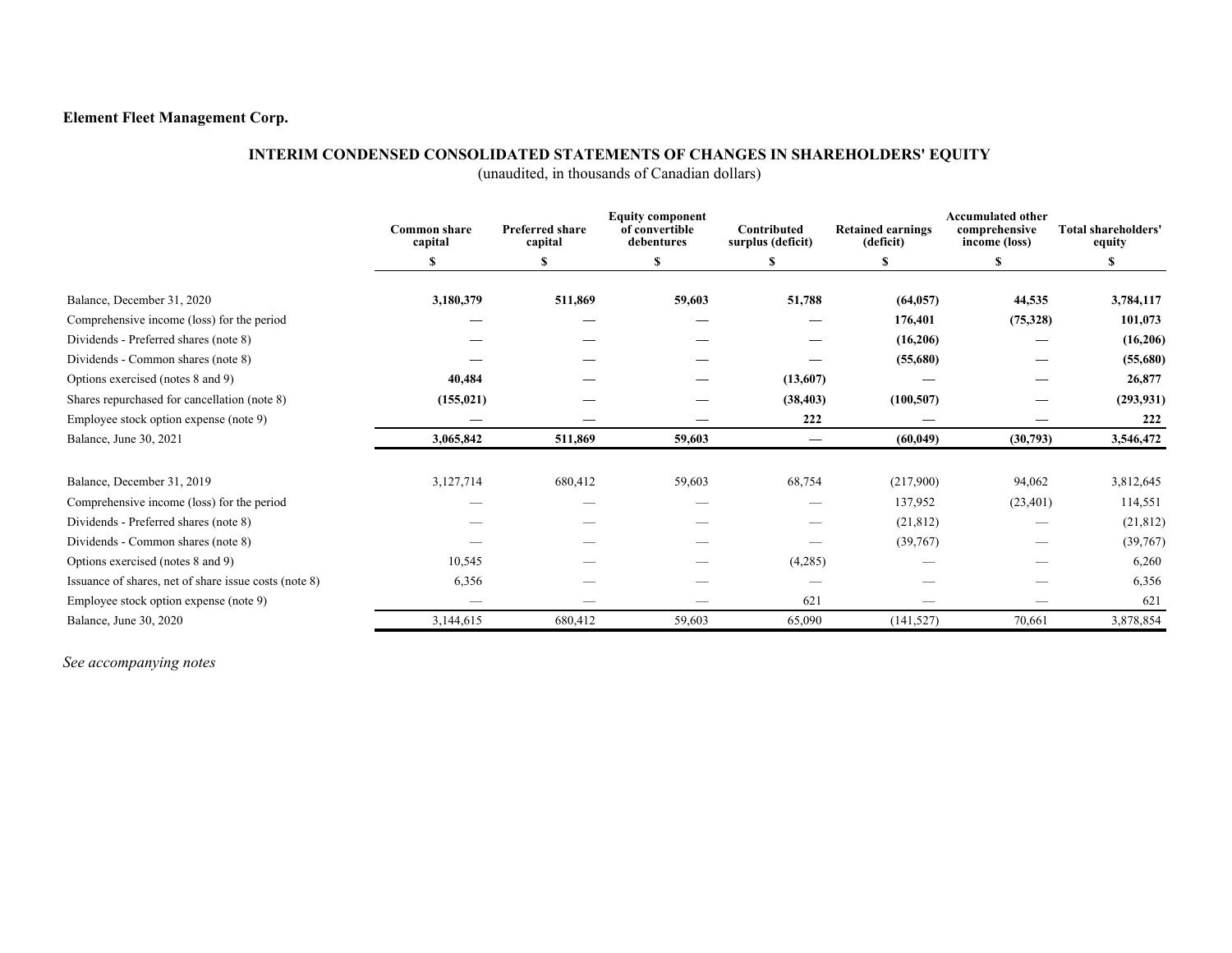### **INTERIM CONDENSED CONSOLIDATED STATEMENTS OF CASH FLOWS**

(unaudited, in thousands of Canadian dollars)

| June 30, 2021<br>June 30, 2020<br>\$<br>\$<br><b>OPERATING ACTIVITIES</b><br>Net income for the period<br>176,401<br>137,952<br>Items not affecting cash<br>Share-based compensation (note 9)<br>222<br>621<br>Depreciation of property, equipment and leasehold improvements<br>12,259<br>14,670<br>Amortization of intangible assets, including from acquisitions<br>26,258<br>26,778<br>Amortization of deferred lease costs<br>13,788<br>13,438<br>Amortization of deferred financing costs<br>20,667<br>11,387<br>Depreciation of equipment under operating leases (note 4)<br>221,545<br>214,191<br>Amortization of convertible debenture discount and deferred costs (note 7)<br>2,364<br>7,385<br>(Gain) loss on investments<br>54<br>(3, 438)<br>Loss on disposal of 19 <sup>th</sup> Capital, excluding fees<br>7,504<br>Provision for credit losses<br>(5,012)<br>13,112<br>455,774<br>456,372<br>Changes in non-cash operating assets and liabilities<br>Investment in finance receivables<br>(2,926,770)<br>(2,172,684)<br>Repayments of finance receivables<br>1,877,207<br>2,392,928<br>Investment in equipment under operating leases<br>(428, 469)<br>(436, 277)<br>Proceeds on disposal of equipment under operating leases<br>136,394<br>135,853<br>Syndications of finance receivables<br>1,664,270<br>1,622,859<br>Cash payments for interest portion of lease liability<br>(1,162)<br>(1,485)<br>Other non-cash operating assets and liabilities<br>(36, 523)<br>(40, 592)<br>Cash provided by operating activities<br>1,486,999<br>1,210,696<br><b>INVESTING ACTIVITIES</b><br>Investments<br>(270)<br>(532)<br>Sale of 19 <sup>th</sup> Capital Group LLC (note 5)<br>63,283<br>Purchase of property, equipment and leasehold improvements<br>(2,799)<br>(2,206)<br>Proceeds on disposals of property, equipment and leasehold improvements and intangible assets<br>677<br>814<br>Purchase of intangible assets, including computer software<br>(38, 116)<br>(32, 473)<br>Decrease in notes receivable<br>94<br>1,146<br>(40, 414)<br>30,032<br>Cash (used in) provided by investing activities<br><b>FINANCING ACTIVITIES</b><br>Cash payments for principal portion of lease liability<br>(4,160)<br>(5,833)<br>Decrease (increase) in restricted funds<br>5,932<br>(118, 857)<br>Increase in deferred financing costs<br>(10, 916)<br>(14,651)<br>26,877<br>Issuance of share capital, net<br>6,260<br>Shares repurchased (note 8)<br>(290, 135)<br>Repayments of borrowings, net<br>(1,762,502)<br>(945, 855)<br>Settlement of 19 <sup>th</sup> Capital Group LLC debt (note 5)<br>(59, 479)<br>Dividends paid (note 8)<br>(73,097)<br>(55,036)<br>Issuance of senior notes (note 6)<br>628,750<br>550,520<br>Repayment of 2015 convertible debenture<br>(567,200)<br>Cash used in financing activities<br>(1,479,251)<br>(1,210,131)<br>Effects of foreign exchange rates on cash<br>45,427<br>8,844<br>Net increase in cash during the period<br>12,761<br>39,441<br>Cash, beginning of the period<br>24,224<br>8,789<br>Cash, end of the period<br>21,550<br>63,665<br>Supplemental cash flow information:<br>Cash taxes paid<br>31,878<br>14,395<br>Cash interest paid<br>90,106<br>175,765 |                        | Six-month period ended |  |
|------------------------------------------------------------------------------------------------------------------------------------------------------------------------------------------------------------------------------------------------------------------------------------------------------------------------------------------------------------------------------------------------------------------------------------------------------------------------------------------------------------------------------------------------------------------------------------------------------------------------------------------------------------------------------------------------------------------------------------------------------------------------------------------------------------------------------------------------------------------------------------------------------------------------------------------------------------------------------------------------------------------------------------------------------------------------------------------------------------------------------------------------------------------------------------------------------------------------------------------------------------------------------------------------------------------------------------------------------------------------------------------------------------------------------------------------------------------------------------------------------------------------------------------------------------------------------------------------------------------------------------------------------------------------------------------------------------------------------------------------------------------------------------------------------------------------------------------------------------------------------------------------------------------------------------------------------------------------------------------------------------------------------------------------------------------------------------------------------------------------------------------------------------------------------------------------------------------------------------------------------------------------------------------------------------------------------------------------------------------------------------------------------------------------------------------------------------------------------------------------------------------------------------------------------------------------------------------------------------------------------------------------------------------------------------------------------------------------------------------------------------------------------------------------------------------------------------------------------------------------------------------------------------------------------------------------------------------------------------------------------------------------------------------------------------------------------------------------------------------------------------------------------------------------------------------------------------------------------|------------------------|------------------------|--|
|                                                                                                                                                                                                                                                                                                                                                                                                                                                                                                                                                                                                                                                                                                                                                                                                                                                                                                                                                                                                                                                                                                                                                                                                                                                                                                                                                                                                                                                                                                                                                                                                                                                                                                                                                                                                                                                                                                                                                                                                                                                                                                                                                                                                                                                                                                                                                                                                                                                                                                                                                                                                                                                                                                                                                                                                                                                                                                                                                                                                                                                                                                                                                                                                                              |                        |                        |  |
|                                                                                                                                                                                                                                                                                                                                                                                                                                                                                                                                                                                                                                                                                                                                                                                                                                                                                                                                                                                                                                                                                                                                                                                                                                                                                                                                                                                                                                                                                                                                                                                                                                                                                                                                                                                                                                                                                                                                                                                                                                                                                                                                                                                                                                                                                                                                                                                                                                                                                                                                                                                                                                                                                                                                                                                                                                                                                                                                                                                                                                                                                                                                                                                                                              |                        |                        |  |
|                                                                                                                                                                                                                                                                                                                                                                                                                                                                                                                                                                                                                                                                                                                                                                                                                                                                                                                                                                                                                                                                                                                                                                                                                                                                                                                                                                                                                                                                                                                                                                                                                                                                                                                                                                                                                                                                                                                                                                                                                                                                                                                                                                                                                                                                                                                                                                                                                                                                                                                                                                                                                                                                                                                                                                                                                                                                                                                                                                                                                                                                                                                                                                                                                              |                        |                        |  |
|                                                                                                                                                                                                                                                                                                                                                                                                                                                                                                                                                                                                                                                                                                                                                                                                                                                                                                                                                                                                                                                                                                                                                                                                                                                                                                                                                                                                                                                                                                                                                                                                                                                                                                                                                                                                                                                                                                                                                                                                                                                                                                                                                                                                                                                                                                                                                                                                                                                                                                                                                                                                                                                                                                                                                                                                                                                                                                                                                                                                                                                                                                                                                                                                                              |                        |                        |  |
|                                                                                                                                                                                                                                                                                                                                                                                                                                                                                                                                                                                                                                                                                                                                                                                                                                                                                                                                                                                                                                                                                                                                                                                                                                                                                                                                                                                                                                                                                                                                                                                                                                                                                                                                                                                                                                                                                                                                                                                                                                                                                                                                                                                                                                                                                                                                                                                                                                                                                                                                                                                                                                                                                                                                                                                                                                                                                                                                                                                                                                                                                                                                                                                                                              |                        |                        |  |
|                                                                                                                                                                                                                                                                                                                                                                                                                                                                                                                                                                                                                                                                                                                                                                                                                                                                                                                                                                                                                                                                                                                                                                                                                                                                                                                                                                                                                                                                                                                                                                                                                                                                                                                                                                                                                                                                                                                                                                                                                                                                                                                                                                                                                                                                                                                                                                                                                                                                                                                                                                                                                                                                                                                                                                                                                                                                                                                                                                                                                                                                                                                                                                                                                              |                        |                        |  |
|                                                                                                                                                                                                                                                                                                                                                                                                                                                                                                                                                                                                                                                                                                                                                                                                                                                                                                                                                                                                                                                                                                                                                                                                                                                                                                                                                                                                                                                                                                                                                                                                                                                                                                                                                                                                                                                                                                                                                                                                                                                                                                                                                                                                                                                                                                                                                                                                                                                                                                                                                                                                                                                                                                                                                                                                                                                                                                                                                                                                                                                                                                                                                                                                                              |                        |                        |  |
|                                                                                                                                                                                                                                                                                                                                                                                                                                                                                                                                                                                                                                                                                                                                                                                                                                                                                                                                                                                                                                                                                                                                                                                                                                                                                                                                                                                                                                                                                                                                                                                                                                                                                                                                                                                                                                                                                                                                                                                                                                                                                                                                                                                                                                                                                                                                                                                                                                                                                                                                                                                                                                                                                                                                                                                                                                                                                                                                                                                                                                                                                                                                                                                                                              |                        |                        |  |
|                                                                                                                                                                                                                                                                                                                                                                                                                                                                                                                                                                                                                                                                                                                                                                                                                                                                                                                                                                                                                                                                                                                                                                                                                                                                                                                                                                                                                                                                                                                                                                                                                                                                                                                                                                                                                                                                                                                                                                                                                                                                                                                                                                                                                                                                                                                                                                                                                                                                                                                                                                                                                                                                                                                                                                                                                                                                                                                                                                                                                                                                                                                                                                                                                              |                        |                        |  |
|                                                                                                                                                                                                                                                                                                                                                                                                                                                                                                                                                                                                                                                                                                                                                                                                                                                                                                                                                                                                                                                                                                                                                                                                                                                                                                                                                                                                                                                                                                                                                                                                                                                                                                                                                                                                                                                                                                                                                                                                                                                                                                                                                                                                                                                                                                                                                                                                                                                                                                                                                                                                                                                                                                                                                                                                                                                                                                                                                                                                                                                                                                                                                                                                                              |                        |                        |  |
|                                                                                                                                                                                                                                                                                                                                                                                                                                                                                                                                                                                                                                                                                                                                                                                                                                                                                                                                                                                                                                                                                                                                                                                                                                                                                                                                                                                                                                                                                                                                                                                                                                                                                                                                                                                                                                                                                                                                                                                                                                                                                                                                                                                                                                                                                                                                                                                                                                                                                                                                                                                                                                                                                                                                                                                                                                                                                                                                                                                                                                                                                                                                                                                                                              |                        |                        |  |
|                                                                                                                                                                                                                                                                                                                                                                                                                                                                                                                                                                                                                                                                                                                                                                                                                                                                                                                                                                                                                                                                                                                                                                                                                                                                                                                                                                                                                                                                                                                                                                                                                                                                                                                                                                                                                                                                                                                                                                                                                                                                                                                                                                                                                                                                                                                                                                                                                                                                                                                                                                                                                                                                                                                                                                                                                                                                                                                                                                                                                                                                                                                                                                                                                              |                        |                        |  |
|                                                                                                                                                                                                                                                                                                                                                                                                                                                                                                                                                                                                                                                                                                                                                                                                                                                                                                                                                                                                                                                                                                                                                                                                                                                                                                                                                                                                                                                                                                                                                                                                                                                                                                                                                                                                                                                                                                                                                                                                                                                                                                                                                                                                                                                                                                                                                                                                                                                                                                                                                                                                                                                                                                                                                                                                                                                                                                                                                                                                                                                                                                                                                                                                                              |                        |                        |  |
|                                                                                                                                                                                                                                                                                                                                                                                                                                                                                                                                                                                                                                                                                                                                                                                                                                                                                                                                                                                                                                                                                                                                                                                                                                                                                                                                                                                                                                                                                                                                                                                                                                                                                                                                                                                                                                                                                                                                                                                                                                                                                                                                                                                                                                                                                                                                                                                                                                                                                                                                                                                                                                                                                                                                                                                                                                                                                                                                                                                                                                                                                                                                                                                                                              |                        |                        |  |
|                                                                                                                                                                                                                                                                                                                                                                                                                                                                                                                                                                                                                                                                                                                                                                                                                                                                                                                                                                                                                                                                                                                                                                                                                                                                                                                                                                                                                                                                                                                                                                                                                                                                                                                                                                                                                                                                                                                                                                                                                                                                                                                                                                                                                                                                                                                                                                                                                                                                                                                                                                                                                                                                                                                                                                                                                                                                                                                                                                                                                                                                                                                                                                                                                              |                        |                        |  |
|                                                                                                                                                                                                                                                                                                                                                                                                                                                                                                                                                                                                                                                                                                                                                                                                                                                                                                                                                                                                                                                                                                                                                                                                                                                                                                                                                                                                                                                                                                                                                                                                                                                                                                                                                                                                                                                                                                                                                                                                                                                                                                                                                                                                                                                                                                                                                                                                                                                                                                                                                                                                                                                                                                                                                                                                                                                                                                                                                                                                                                                                                                                                                                                                                              |                        |                        |  |
|                                                                                                                                                                                                                                                                                                                                                                                                                                                                                                                                                                                                                                                                                                                                                                                                                                                                                                                                                                                                                                                                                                                                                                                                                                                                                                                                                                                                                                                                                                                                                                                                                                                                                                                                                                                                                                                                                                                                                                                                                                                                                                                                                                                                                                                                                                                                                                                                                                                                                                                                                                                                                                                                                                                                                                                                                                                                                                                                                                                                                                                                                                                                                                                                                              |                        |                        |  |
|                                                                                                                                                                                                                                                                                                                                                                                                                                                                                                                                                                                                                                                                                                                                                                                                                                                                                                                                                                                                                                                                                                                                                                                                                                                                                                                                                                                                                                                                                                                                                                                                                                                                                                                                                                                                                                                                                                                                                                                                                                                                                                                                                                                                                                                                                                                                                                                                                                                                                                                                                                                                                                                                                                                                                                                                                                                                                                                                                                                                                                                                                                                                                                                                                              |                        |                        |  |
|                                                                                                                                                                                                                                                                                                                                                                                                                                                                                                                                                                                                                                                                                                                                                                                                                                                                                                                                                                                                                                                                                                                                                                                                                                                                                                                                                                                                                                                                                                                                                                                                                                                                                                                                                                                                                                                                                                                                                                                                                                                                                                                                                                                                                                                                                                                                                                                                                                                                                                                                                                                                                                                                                                                                                                                                                                                                                                                                                                                                                                                                                                                                                                                                                              |                        |                        |  |
|                                                                                                                                                                                                                                                                                                                                                                                                                                                                                                                                                                                                                                                                                                                                                                                                                                                                                                                                                                                                                                                                                                                                                                                                                                                                                                                                                                                                                                                                                                                                                                                                                                                                                                                                                                                                                                                                                                                                                                                                                                                                                                                                                                                                                                                                                                                                                                                                                                                                                                                                                                                                                                                                                                                                                                                                                                                                                                                                                                                                                                                                                                                                                                                                                              |                        |                        |  |
|                                                                                                                                                                                                                                                                                                                                                                                                                                                                                                                                                                                                                                                                                                                                                                                                                                                                                                                                                                                                                                                                                                                                                                                                                                                                                                                                                                                                                                                                                                                                                                                                                                                                                                                                                                                                                                                                                                                                                                                                                                                                                                                                                                                                                                                                                                                                                                                                                                                                                                                                                                                                                                                                                                                                                                                                                                                                                                                                                                                                                                                                                                                                                                                                                              |                        |                        |  |
|                                                                                                                                                                                                                                                                                                                                                                                                                                                                                                                                                                                                                                                                                                                                                                                                                                                                                                                                                                                                                                                                                                                                                                                                                                                                                                                                                                                                                                                                                                                                                                                                                                                                                                                                                                                                                                                                                                                                                                                                                                                                                                                                                                                                                                                                                                                                                                                                                                                                                                                                                                                                                                                                                                                                                                                                                                                                                                                                                                                                                                                                                                                                                                                                                              |                        |                        |  |
|                                                                                                                                                                                                                                                                                                                                                                                                                                                                                                                                                                                                                                                                                                                                                                                                                                                                                                                                                                                                                                                                                                                                                                                                                                                                                                                                                                                                                                                                                                                                                                                                                                                                                                                                                                                                                                                                                                                                                                                                                                                                                                                                                                                                                                                                                                                                                                                                                                                                                                                                                                                                                                                                                                                                                                                                                                                                                                                                                                                                                                                                                                                                                                                                                              |                        |                        |  |
|                                                                                                                                                                                                                                                                                                                                                                                                                                                                                                                                                                                                                                                                                                                                                                                                                                                                                                                                                                                                                                                                                                                                                                                                                                                                                                                                                                                                                                                                                                                                                                                                                                                                                                                                                                                                                                                                                                                                                                                                                                                                                                                                                                                                                                                                                                                                                                                                                                                                                                                                                                                                                                                                                                                                                                                                                                                                                                                                                                                                                                                                                                                                                                                                                              |                        |                        |  |
|                                                                                                                                                                                                                                                                                                                                                                                                                                                                                                                                                                                                                                                                                                                                                                                                                                                                                                                                                                                                                                                                                                                                                                                                                                                                                                                                                                                                                                                                                                                                                                                                                                                                                                                                                                                                                                                                                                                                                                                                                                                                                                                                                                                                                                                                                                                                                                                                                                                                                                                                                                                                                                                                                                                                                                                                                                                                                                                                                                                                                                                                                                                                                                                                                              |                        |                        |  |
|                                                                                                                                                                                                                                                                                                                                                                                                                                                                                                                                                                                                                                                                                                                                                                                                                                                                                                                                                                                                                                                                                                                                                                                                                                                                                                                                                                                                                                                                                                                                                                                                                                                                                                                                                                                                                                                                                                                                                                                                                                                                                                                                                                                                                                                                                                                                                                                                                                                                                                                                                                                                                                                                                                                                                                                                                                                                                                                                                                                                                                                                                                                                                                                                                              |                        |                        |  |
|                                                                                                                                                                                                                                                                                                                                                                                                                                                                                                                                                                                                                                                                                                                                                                                                                                                                                                                                                                                                                                                                                                                                                                                                                                                                                                                                                                                                                                                                                                                                                                                                                                                                                                                                                                                                                                                                                                                                                                                                                                                                                                                                                                                                                                                                                                                                                                                                                                                                                                                                                                                                                                                                                                                                                                                                                                                                                                                                                                                                                                                                                                                                                                                                                              |                        |                        |  |
|                                                                                                                                                                                                                                                                                                                                                                                                                                                                                                                                                                                                                                                                                                                                                                                                                                                                                                                                                                                                                                                                                                                                                                                                                                                                                                                                                                                                                                                                                                                                                                                                                                                                                                                                                                                                                                                                                                                                                                                                                                                                                                                                                                                                                                                                                                                                                                                                                                                                                                                                                                                                                                                                                                                                                                                                                                                                                                                                                                                                                                                                                                                                                                                                                              |                        |                        |  |
|                                                                                                                                                                                                                                                                                                                                                                                                                                                                                                                                                                                                                                                                                                                                                                                                                                                                                                                                                                                                                                                                                                                                                                                                                                                                                                                                                                                                                                                                                                                                                                                                                                                                                                                                                                                                                                                                                                                                                                                                                                                                                                                                                                                                                                                                                                                                                                                                                                                                                                                                                                                                                                                                                                                                                                                                                                                                                                                                                                                                                                                                                                                                                                                                                              |                        |                        |  |
|                                                                                                                                                                                                                                                                                                                                                                                                                                                                                                                                                                                                                                                                                                                                                                                                                                                                                                                                                                                                                                                                                                                                                                                                                                                                                                                                                                                                                                                                                                                                                                                                                                                                                                                                                                                                                                                                                                                                                                                                                                                                                                                                                                                                                                                                                                                                                                                                                                                                                                                                                                                                                                                                                                                                                                                                                                                                                                                                                                                                                                                                                                                                                                                                                              |                        |                        |  |
|                                                                                                                                                                                                                                                                                                                                                                                                                                                                                                                                                                                                                                                                                                                                                                                                                                                                                                                                                                                                                                                                                                                                                                                                                                                                                                                                                                                                                                                                                                                                                                                                                                                                                                                                                                                                                                                                                                                                                                                                                                                                                                                                                                                                                                                                                                                                                                                                                                                                                                                                                                                                                                                                                                                                                                                                                                                                                                                                                                                                                                                                                                                                                                                                                              |                        |                        |  |
|                                                                                                                                                                                                                                                                                                                                                                                                                                                                                                                                                                                                                                                                                                                                                                                                                                                                                                                                                                                                                                                                                                                                                                                                                                                                                                                                                                                                                                                                                                                                                                                                                                                                                                                                                                                                                                                                                                                                                                                                                                                                                                                                                                                                                                                                                                                                                                                                                                                                                                                                                                                                                                                                                                                                                                                                                                                                                                                                                                                                                                                                                                                                                                                                                              |                        |                        |  |
|                                                                                                                                                                                                                                                                                                                                                                                                                                                                                                                                                                                                                                                                                                                                                                                                                                                                                                                                                                                                                                                                                                                                                                                                                                                                                                                                                                                                                                                                                                                                                                                                                                                                                                                                                                                                                                                                                                                                                                                                                                                                                                                                                                                                                                                                                                                                                                                                                                                                                                                                                                                                                                                                                                                                                                                                                                                                                                                                                                                                                                                                                                                                                                                                                              |                        |                        |  |
|                                                                                                                                                                                                                                                                                                                                                                                                                                                                                                                                                                                                                                                                                                                                                                                                                                                                                                                                                                                                                                                                                                                                                                                                                                                                                                                                                                                                                                                                                                                                                                                                                                                                                                                                                                                                                                                                                                                                                                                                                                                                                                                                                                                                                                                                                                                                                                                                                                                                                                                                                                                                                                                                                                                                                                                                                                                                                                                                                                                                                                                                                                                                                                                                                              |                        |                        |  |
|                                                                                                                                                                                                                                                                                                                                                                                                                                                                                                                                                                                                                                                                                                                                                                                                                                                                                                                                                                                                                                                                                                                                                                                                                                                                                                                                                                                                                                                                                                                                                                                                                                                                                                                                                                                                                                                                                                                                                                                                                                                                                                                                                                                                                                                                                                                                                                                                                                                                                                                                                                                                                                                                                                                                                                                                                                                                                                                                                                                                                                                                                                                                                                                                                              |                        |                        |  |
|                                                                                                                                                                                                                                                                                                                                                                                                                                                                                                                                                                                                                                                                                                                                                                                                                                                                                                                                                                                                                                                                                                                                                                                                                                                                                                                                                                                                                                                                                                                                                                                                                                                                                                                                                                                                                                                                                                                                                                                                                                                                                                                                                                                                                                                                                                                                                                                                                                                                                                                                                                                                                                                                                                                                                                                                                                                                                                                                                                                                                                                                                                                                                                                                                              |                        |                        |  |
|                                                                                                                                                                                                                                                                                                                                                                                                                                                                                                                                                                                                                                                                                                                                                                                                                                                                                                                                                                                                                                                                                                                                                                                                                                                                                                                                                                                                                                                                                                                                                                                                                                                                                                                                                                                                                                                                                                                                                                                                                                                                                                                                                                                                                                                                                                                                                                                                                                                                                                                                                                                                                                                                                                                                                                                                                                                                                                                                                                                                                                                                                                                                                                                                                              |                        |                        |  |
|                                                                                                                                                                                                                                                                                                                                                                                                                                                                                                                                                                                                                                                                                                                                                                                                                                                                                                                                                                                                                                                                                                                                                                                                                                                                                                                                                                                                                                                                                                                                                                                                                                                                                                                                                                                                                                                                                                                                                                                                                                                                                                                                                                                                                                                                                                                                                                                                                                                                                                                                                                                                                                                                                                                                                                                                                                                                                                                                                                                                                                                                                                                                                                                                                              |                        |                        |  |
|                                                                                                                                                                                                                                                                                                                                                                                                                                                                                                                                                                                                                                                                                                                                                                                                                                                                                                                                                                                                                                                                                                                                                                                                                                                                                                                                                                                                                                                                                                                                                                                                                                                                                                                                                                                                                                                                                                                                                                                                                                                                                                                                                                                                                                                                                                                                                                                                                                                                                                                                                                                                                                                                                                                                                                                                                                                                                                                                                                                                                                                                                                                                                                                                                              |                        |                        |  |
|                                                                                                                                                                                                                                                                                                                                                                                                                                                                                                                                                                                                                                                                                                                                                                                                                                                                                                                                                                                                                                                                                                                                                                                                                                                                                                                                                                                                                                                                                                                                                                                                                                                                                                                                                                                                                                                                                                                                                                                                                                                                                                                                                                                                                                                                                                                                                                                                                                                                                                                                                                                                                                                                                                                                                                                                                                                                                                                                                                                                                                                                                                                                                                                                                              |                        |                        |  |
|                                                                                                                                                                                                                                                                                                                                                                                                                                                                                                                                                                                                                                                                                                                                                                                                                                                                                                                                                                                                                                                                                                                                                                                                                                                                                                                                                                                                                                                                                                                                                                                                                                                                                                                                                                                                                                                                                                                                                                                                                                                                                                                                                                                                                                                                                                                                                                                                                                                                                                                                                                                                                                                                                                                                                                                                                                                                                                                                                                                                                                                                                                                                                                                                                              |                        |                        |  |
|                                                                                                                                                                                                                                                                                                                                                                                                                                                                                                                                                                                                                                                                                                                                                                                                                                                                                                                                                                                                                                                                                                                                                                                                                                                                                                                                                                                                                                                                                                                                                                                                                                                                                                                                                                                                                                                                                                                                                                                                                                                                                                                                                                                                                                                                                                                                                                                                                                                                                                                                                                                                                                                                                                                                                                                                                                                                                                                                                                                                                                                                                                                                                                                                                              |                        |                        |  |
|                                                                                                                                                                                                                                                                                                                                                                                                                                                                                                                                                                                                                                                                                                                                                                                                                                                                                                                                                                                                                                                                                                                                                                                                                                                                                                                                                                                                                                                                                                                                                                                                                                                                                                                                                                                                                                                                                                                                                                                                                                                                                                                                                                                                                                                                                                                                                                                                                                                                                                                                                                                                                                                                                                                                                                                                                                                                                                                                                                                                                                                                                                                                                                                                                              |                        |                        |  |
|                                                                                                                                                                                                                                                                                                                                                                                                                                                                                                                                                                                                                                                                                                                                                                                                                                                                                                                                                                                                                                                                                                                                                                                                                                                                                                                                                                                                                                                                                                                                                                                                                                                                                                                                                                                                                                                                                                                                                                                                                                                                                                                                                                                                                                                                                                                                                                                                                                                                                                                                                                                                                                                                                                                                                                                                                                                                                                                                                                                                                                                                                                                                                                                                                              |                        |                        |  |
|                                                                                                                                                                                                                                                                                                                                                                                                                                                                                                                                                                                                                                                                                                                                                                                                                                                                                                                                                                                                                                                                                                                                                                                                                                                                                                                                                                                                                                                                                                                                                                                                                                                                                                                                                                                                                                                                                                                                                                                                                                                                                                                                                                                                                                                                                                                                                                                                                                                                                                                                                                                                                                                                                                                                                                                                                                                                                                                                                                                                                                                                                                                                                                                                                              |                        |                        |  |
|                                                                                                                                                                                                                                                                                                                                                                                                                                                                                                                                                                                                                                                                                                                                                                                                                                                                                                                                                                                                                                                                                                                                                                                                                                                                                                                                                                                                                                                                                                                                                                                                                                                                                                                                                                                                                                                                                                                                                                                                                                                                                                                                                                                                                                                                                                                                                                                                                                                                                                                                                                                                                                                                                                                                                                                                                                                                                                                                                                                                                                                                                                                                                                                                                              |                        |                        |  |
|                                                                                                                                                                                                                                                                                                                                                                                                                                                                                                                                                                                                                                                                                                                                                                                                                                                                                                                                                                                                                                                                                                                                                                                                                                                                                                                                                                                                                                                                                                                                                                                                                                                                                                                                                                                                                                                                                                                                                                                                                                                                                                                                                                                                                                                                                                                                                                                                                                                                                                                                                                                                                                                                                                                                                                                                                                                                                                                                                                                                                                                                                                                                                                                                                              |                        |                        |  |
|                                                                                                                                                                                                                                                                                                                                                                                                                                                                                                                                                                                                                                                                                                                                                                                                                                                                                                                                                                                                                                                                                                                                                                                                                                                                                                                                                                                                                                                                                                                                                                                                                                                                                                                                                                                                                                                                                                                                                                                                                                                                                                                                                                                                                                                                                                                                                                                                                                                                                                                                                                                                                                                                                                                                                                                                                                                                                                                                                                                                                                                                                                                                                                                                                              |                        |                        |  |
|                                                                                                                                                                                                                                                                                                                                                                                                                                                                                                                                                                                                                                                                                                                                                                                                                                                                                                                                                                                                                                                                                                                                                                                                                                                                                                                                                                                                                                                                                                                                                                                                                                                                                                                                                                                                                                                                                                                                                                                                                                                                                                                                                                                                                                                                                                                                                                                                                                                                                                                                                                                                                                                                                                                                                                                                                                                                                                                                                                                                                                                                                                                                                                                                                              |                        |                        |  |
|                                                                                                                                                                                                                                                                                                                                                                                                                                                                                                                                                                                                                                                                                                                                                                                                                                                                                                                                                                                                                                                                                                                                                                                                                                                                                                                                                                                                                                                                                                                                                                                                                                                                                                                                                                                                                                                                                                                                                                                                                                                                                                                                                                                                                                                                                                                                                                                                                                                                                                                                                                                                                                                                                                                                                                                                                                                                                                                                                                                                                                                                                                                                                                                                                              |                        |                        |  |
|                                                                                                                                                                                                                                                                                                                                                                                                                                                                                                                                                                                                                                                                                                                                                                                                                                                                                                                                                                                                                                                                                                                                                                                                                                                                                                                                                                                                                                                                                                                                                                                                                                                                                                                                                                                                                                                                                                                                                                                                                                                                                                                                                                                                                                                                                                                                                                                                                                                                                                                                                                                                                                                                                                                                                                                                                                                                                                                                                                                                                                                                                                                                                                                                                              |                        |                        |  |
|                                                                                                                                                                                                                                                                                                                                                                                                                                                                                                                                                                                                                                                                                                                                                                                                                                                                                                                                                                                                                                                                                                                                                                                                                                                                                                                                                                                                                                                                                                                                                                                                                                                                                                                                                                                                                                                                                                                                                                                                                                                                                                                                                                                                                                                                                                                                                                                                                                                                                                                                                                                                                                                                                                                                                                                                                                                                                                                                                                                                                                                                                                                                                                                                                              |                        |                        |  |
|                                                                                                                                                                                                                                                                                                                                                                                                                                                                                                                                                                                                                                                                                                                                                                                                                                                                                                                                                                                                                                                                                                                                                                                                                                                                                                                                                                                                                                                                                                                                                                                                                                                                                                                                                                                                                                                                                                                                                                                                                                                                                                                                                                                                                                                                                                                                                                                                                                                                                                                                                                                                                                                                                                                                                                                                                                                                                                                                                                                                                                                                                                                                                                                                                              |                        |                        |  |
|                                                                                                                                                                                                                                                                                                                                                                                                                                                                                                                                                                                                                                                                                                                                                                                                                                                                                                                                                                                                                                                                                                                                                                                                                                                                                                                                                                                                                                                                                                                                                                                                                                                                                                                                                                                                                                                                                                                                                                                                                                                                                                                                                                                                                                                                                                                                                                                                                                                                                                                                                                                                                                                                                                                                                                                                                                                                                                                                                                                                                                                                                                                                                                                                                              |                        |                        |  |
|                                                                                                                                                                                                                                                                                                                                                                                                                                                                                                                                                                                                                                                                                                                                                                                                                                                                                                                                                                                                                                                                                                                                                                                                                                                                                                                                                                                                                                                                                                                                                                                                                                                                                                                                                                                                                                                                                                                                                                                                                                                                                                                                                                                                                                                                                                                                                                                                                                                                                                                                                                                                                                                                                                                                                                                                                                                                                                                                                                                                                                                                                                                                                                                                                              | See accompanying notes |                        |  |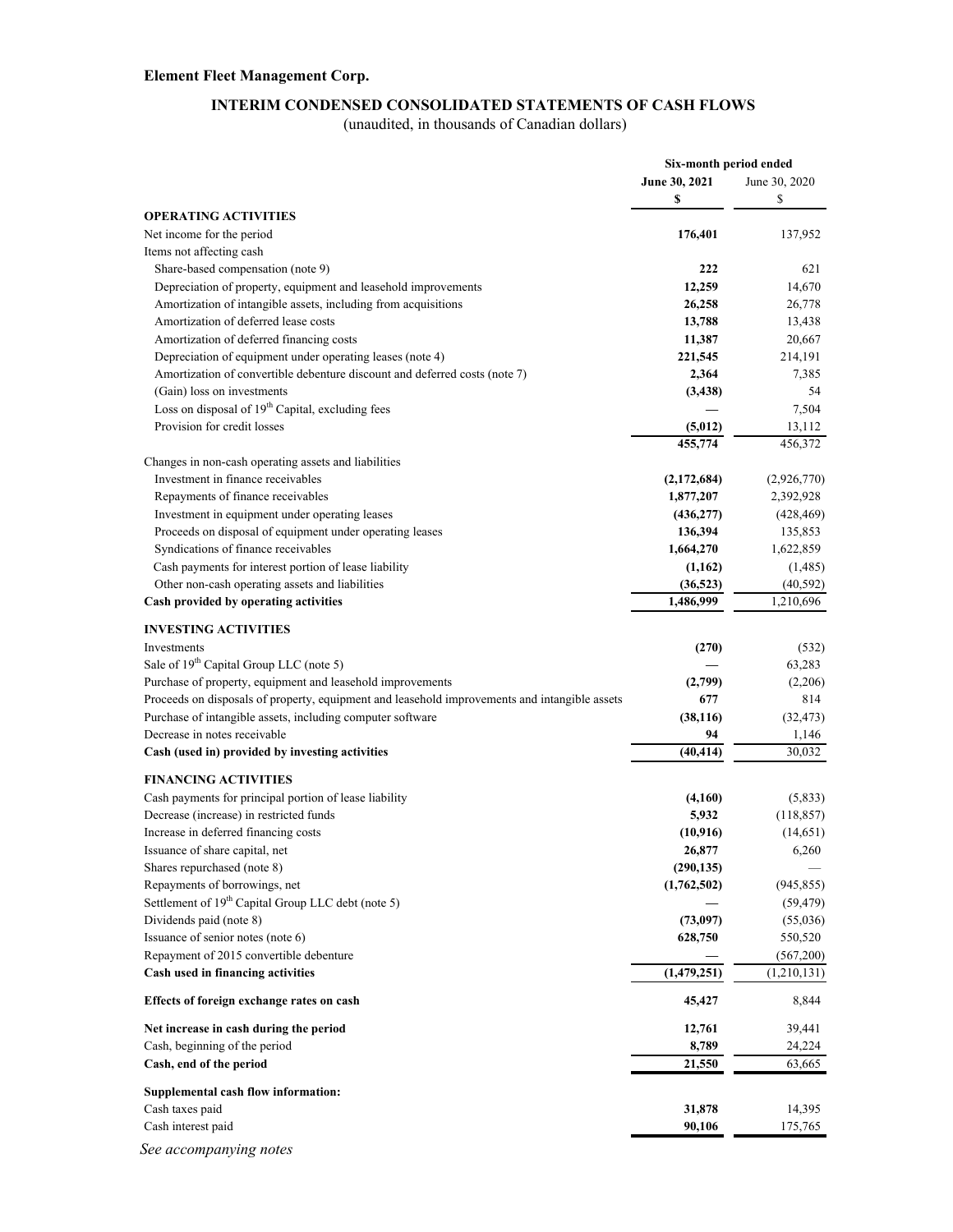(unaudited, in thousands of Canadian dollars, except where otherwise noted and per share amounts)

June 30, 2021

### **1. CORPORATE INFORMATION**

Element Fleet Management Corp. ("Element" or the "Company"), was incorporated under the *Business Corporations Act (Ontario)* on May 11, 2007 and commenced operations on that date. The registered office of the Company is 161 Bay Street, Suite 3600, Toronto, Ontario. The Company is a public corporation traded on the Toronto Stock Exchange (the "TSX") under the symbol "EFN".

Element is a publicly traded fleet management company with approximately \$13.5 billion in assets and operations in the United States ("US"), Canada, Mexico, Australia and New Zealand. Element is a leading global fleet management company, providing world-class services and financings for commercial vehicle and equipment fleets, reaching 50 countries worldwide through the Element-Arval Global Alliance. Element provides a comprehensive range of fleet services that span the total lifecycle, from vehicle acquisition and financing to program management and remarketing – helping more than 5,500 clients optimize their fleet performance and productivity.

### **2. SUMMARY OF SIGNIFICANT ACCOUNTING POLICIES**

### **Statement of compliance**

These unaudited interim condensed consolidated financial statements are prepared in accordance with International Financial Reporting Standards ("IFRS"), International Accounting Standard 34, *Interim Financial Reporting* ("IAS 34")*,* as issued by the International Accounting Standards Board ("IASB").

These unaudited interim condensed consolidated financial statements should be read in conjunction with the consolidated financial statements of the Company as at and for the year ended December 31, 2020, which include information necessary or useful in understanding the Company's business and financial statement presentation. The results reported in these unaudited interim condensed consolidated financial statements should not be regarded as necessarily indicative of results that may be expected for the entire year.

These unaudited interim condensed consolidated financial statements were authorized for issuance by the Board of Directors of the Company on July 27, 2021.

#### **Accounting policies**

These unaudited interim condensed consolidated financial statements have been prepared in conformity with accounting polices disclosed in the consolidated financial statements for the year ended December 31, 2020, except as discussed below.

#### **COVID-19**

The extent and duration of the impact of COVID-19 on communities and the economy continues to remain unclear. In the preparation of these unaudited interim condensed consolidated financial statements, the Company has incorporated the potential impact of COVID-19 into its estimates and assumptions that affect the carrying amounts of assets and liabilities and the reported amount of earnings for the reporting periods using the best available information as at June 30, 2021. Actual results could differ from those estimates. The estimates and assumptions that the Company considers critical and/or could be impacted by COVID-19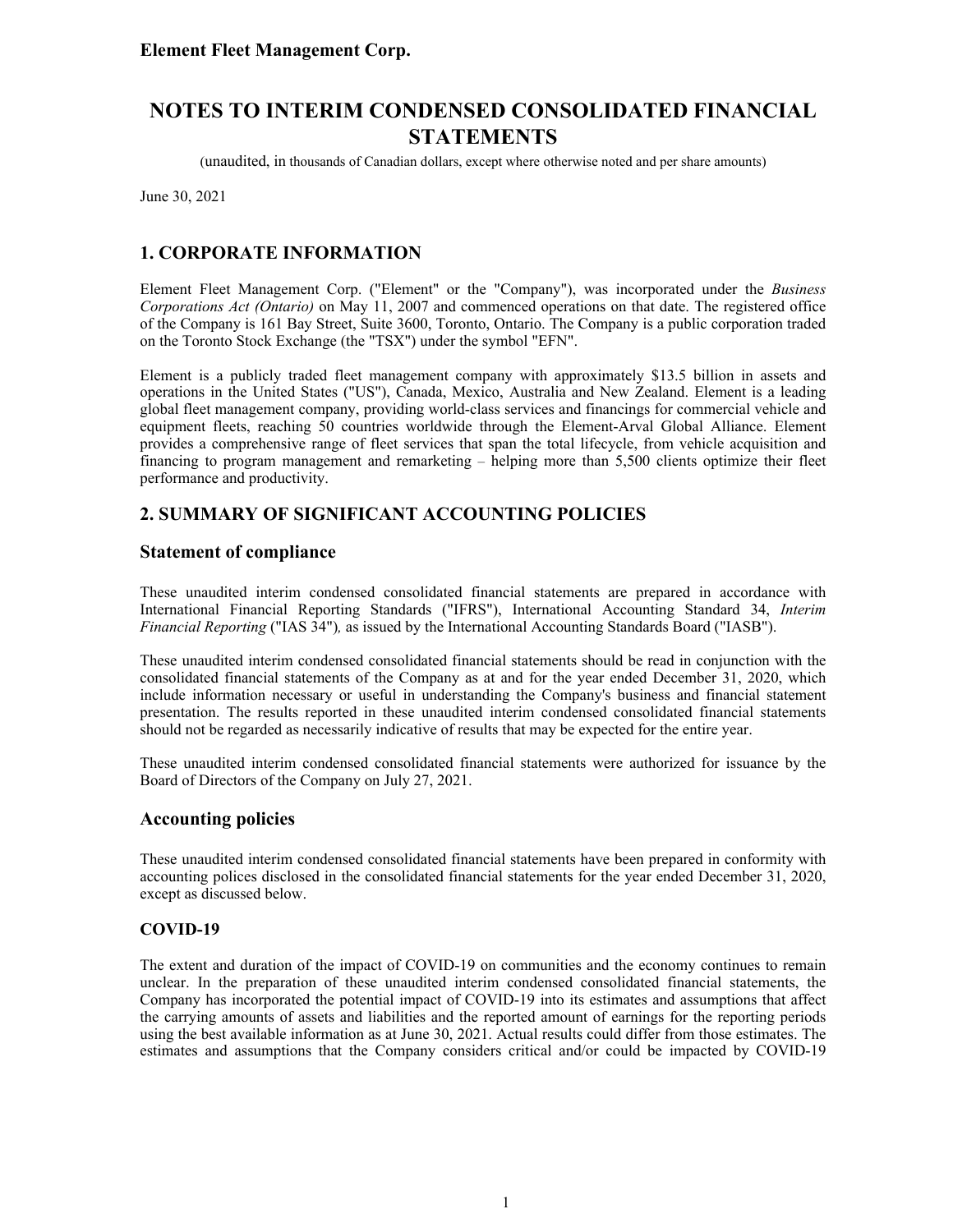(unaudited, in thousands of Canadian dollars, except where otherwise noted and per share amounts)

June 30, 2021

include those underlying the estimate of any expected credit losses on its net investment in finance receivables, other receivables, and determining the values of financial instruments for disclosure purposes.

#### **Interest Rate Benchmark Reform**

The Company adopted amendments ("Amendments") to IFRS 9, *Financial Instruments*, IAS 39 *Financial Instruments: Recognition and Measurement* and IFRS 7, *Financial Instruments: Disclosures (Amendments)*, applicable from November 1, 2019. These Amendments modify certain hedge accounting requirements to provide relief from the effect of uncertainty caused by interbank offered rate ("IBOR") reform ("the IBOR Reform") prior to the transition to alternative interest rates. The adoption of the Amendments had no impact to our unaudited interim condensed consolidated financial statements.

The Company adopted *Interest Rate Benchmark Reform - Phase 2: Amendments to IFRS 9, IAS 39, IFRS 7, IFRS 4, and IFRS 16* ("Phase 2 Amendments") effective January 1, 2021. The Phase 2 Amendments include additional disclosure requirements for financial instruments that have yet to transition to an alternative interest rate at the end of the reporting period.

The Company will cease to apply the Amendments and Phase 2 Amendments as IBOR based cash flows transition to new alternative interest rates or when the hedging relationships to which the relief is applied to are discontinued.

On March 5, 2021, the Financial Conduct Authority, LIBOR's regulator and administrator, announced that publication of the one-week and two-month USD LIBOR rates will cease after December 31, 2021, and the remaining USD LIBOR rates, including the 1-month and 3-month USD LIBOR rates, will cease after June 30, 2023, finalizing the end dates of USD LIBOR rates.

To manage the IBOR transition, the Company has established a cross functional initiative with dedicated work streams to evaluate and address the key areas of impact on the Company's leases, services, systems, documents, processes, models, funding and liquidity planning, risk management frameworks, and financial reporting with the intention of managing the impact through appropriate mitigating actions. The Company is progressing on its transition plan and incorporating market developments as they arise.

#### **Hedge accounting**

The Company's accounting policies relating to hedge accounting are described in note 2 and note 20 of the Company's consolidated financial statements for the year ended December 31, 2020. The Company applies hedge accounting when designated hedging instruments are highly effective in offsetting changes in the fair value or cash flows of the hedged items at inception and on an ongoing basis. Retrospective assessments are performed to demonstrate that the relationship has been effective since designation of the hedge and prospective assessments to evaluate whether the hedge is expected to be effective over the remaining term of the hedge. While uncertainty due to the IBOR Reform exists, the Company's prospective effectiveness testing is based on existing hedged cash flows or hedged risks. Any ineffectiveness arising from retrospective testing is recognized in net income.

In addition to potential sources of ineffectiveness outlined in note 19 of the Company's consolidated financial statements for the year ended December 31, 2020, the Reform may result in ineffectiveness as the transition of hedged items and related hedging instruments from IBORs to new risk-free rates may occur at different times. This may result in different impacts on the valuation or cash flow variability of hedged items and related hedging instruments.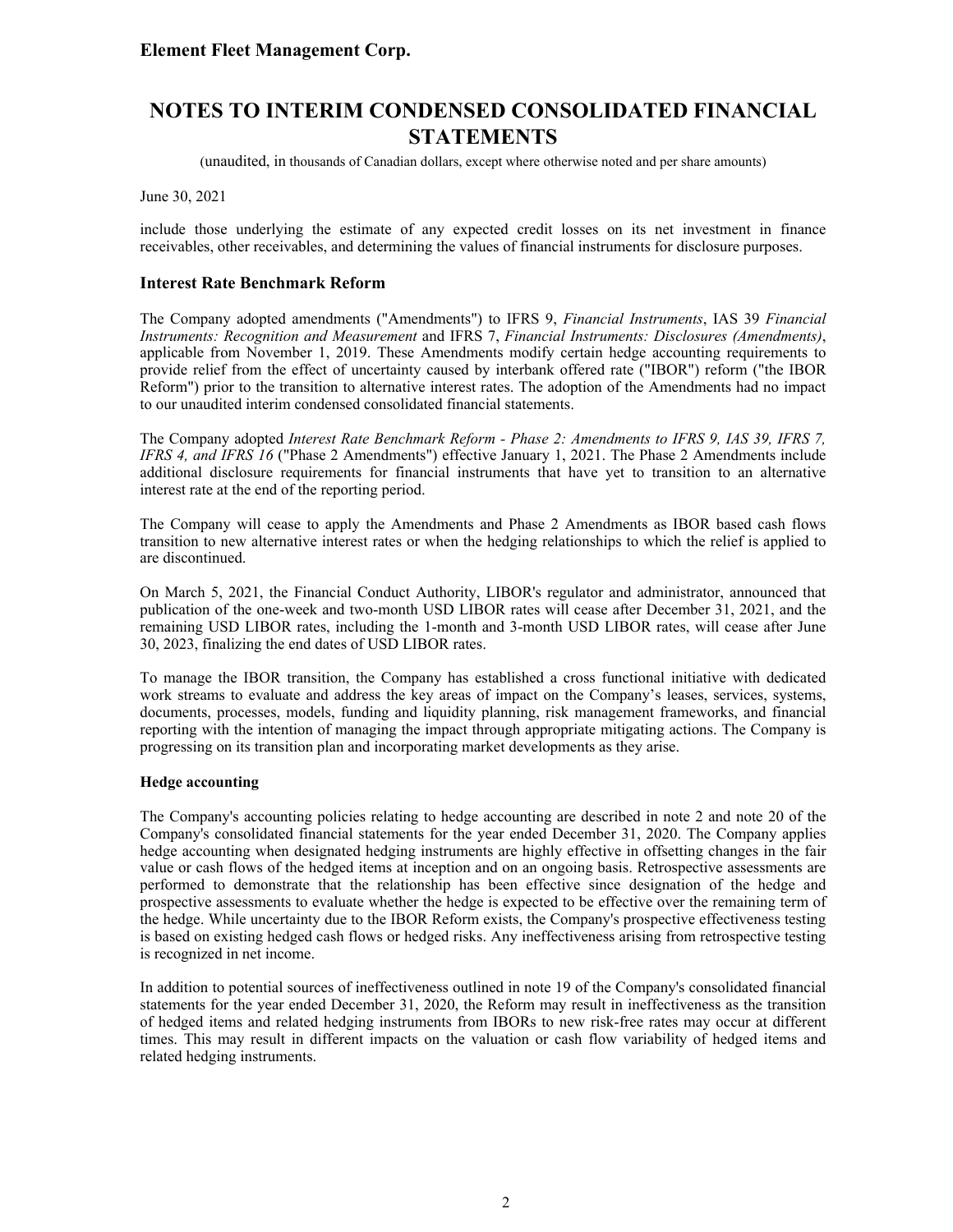# **NOTES TO INTERIM CONDENSED CONSOLIDATED FINANCIAL STATEMENTS**

(unaudited, in thousands of Canadian dollars, except where otherwise noted and per share amounts)

June 30, 2021

#### **Cash flow hedges**

The Company applies hedge accounting for cash flow hedges when the cash flows giving rise to the risk being hedged have a high probability of occurring. While uncertainty due to the IBOR Reform exists, the Company applies the relief provided by the Amendments that the IBOR benchmarks, on which the highly probable hedged cash flows are based, are not altered as a result of the Reform. In addition, associated cash flow hedge reserves are not recycled into net income solely due to changes related to the transition from IBOR to new risk-free rates.

#### **Fair value hedges**

The Company also applies hedge accounting for interest rate swaps used to hedge our exposure to changes in a fixed interest rate instrument's fair value caused by changes in interest rates. While uncertainty due to the IBOR Reform exists, as a result of adopting the Amendments, the Company applies hedge accounting to IBOR rates which may not be contractually specified when that rate is separately identifiable and reliably measurable at inception of the hedge relationship.

#### **Interest rate benchmark reform exposure**

The following table shows the Company's exposure at June 30, 2021 to IBOR subject to reform that have yet to transition to Secured Overnight Financing Rates. These exposures will remain outstanding as of June 30, 2023 until IBOR ceases and will therefore transition in the future:

|                    | Non-derivative financial<br>assets - carrying value | <b>Non-derivative financial</b><br>liabilities - carrying value | <b>Derivative</b><br>Notional/Principal amount <sup>(1)</sup> |
|--------------------|-----------------------------------------------------|-----------------------------------------------------------------|---------------------------------------------------------------|
|                    |                                                     |                                                                 |                                                               |
|                    |                                                     |                                                                 |                                                               |
| USD LIBOR(1 month) | 2,200,819                                           |                                                                 | 2,864,296                                                     |
| USD LIBOR(3 month) | 668,597                                             |                                                                 |                                                               |
|                    | 2,869,416                                           |                                                                 | 2.864,296                                                     |

1. Excludes interest rate contracts and non-derivative instruments which reference rates to multi-rate jurisdictions, including the Canadian Dollar Offered Rate ("CDOR"), Australian Bank Bill Swap Rates ("BBSW"), and New Zealand Bank Bill Rates ("BBR").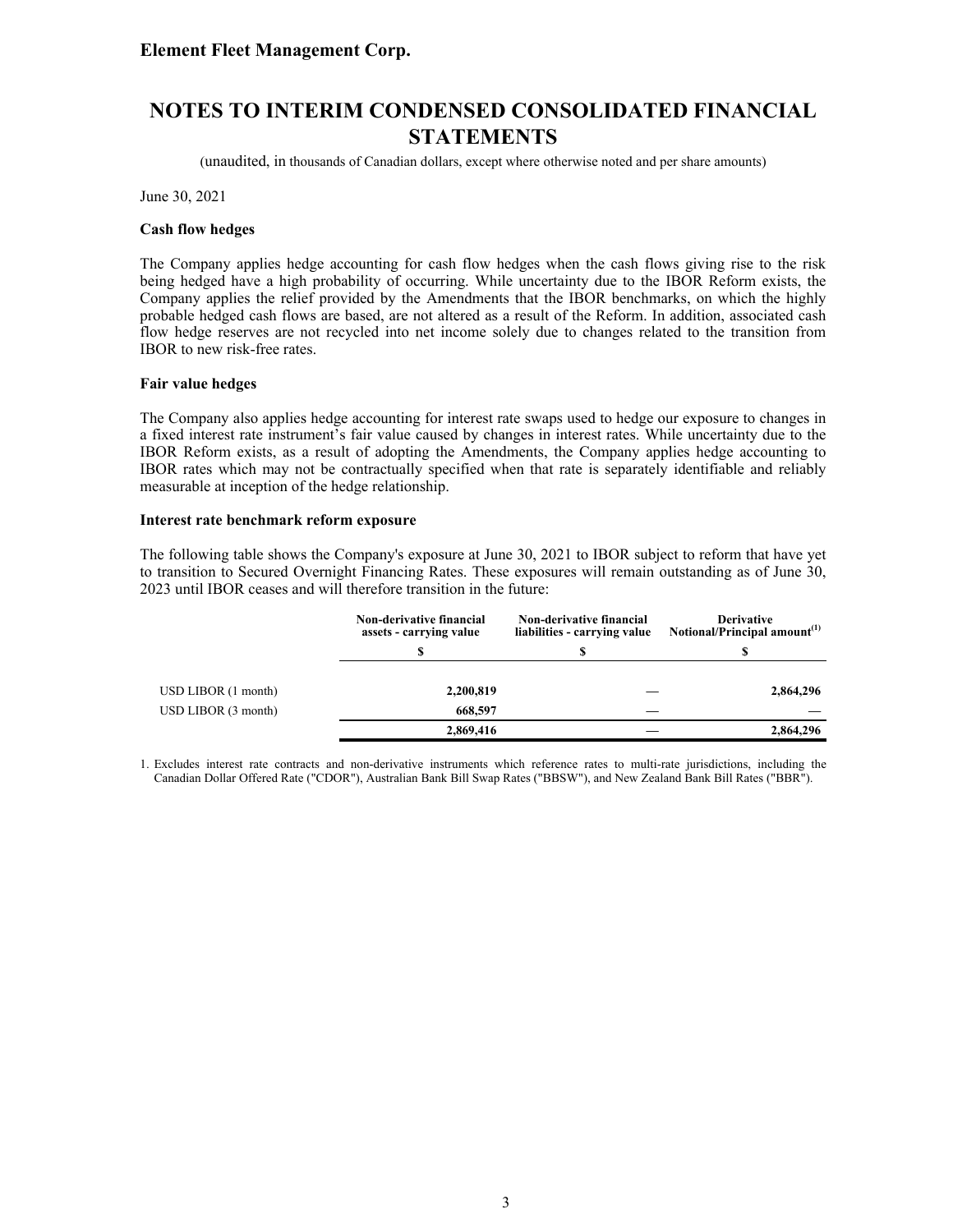(unaudited, in thousands of Canadian dollars, except where otherwise noted and per share amounts)

June 30, 2021

# **3. FINANCE RECEIVABLES**

The following tables present finance receivables based on the ultimate obligor's location:

|                                              | As at June 30, 2021     |                                     |               |              |
|----------------------------------------------|-------------------------|-------------------------------------|---------------|--------------|
|                                              | <b>US</b> and<br>Canada | Australia and<br><b>New Zealand</b> | <b>Mexico</b> | <b>Total</b> |
|                                              | \$                      | \$                                  | \$            | \$           |
| Minimum lease payments                       | 6,494,796               | 254,219                             | 414,439       | 7,163,454    |
| Unguaranteed residual values                 |                         | 59,591                              |               | 59,591       |
| Gross investment                             | 6,494,796               | 313,810                             | 414,439       | 7,223,045    |
| Unearned income                              | (393, 744)              | (35,753)                            | (56, 484)     | (485,981)    |
| Net investment                               | 6,101,052               | 278,057                             | 357,955       | 6,737,064    |
| Net realizable value of impaired receivables | 2,487                   | 757                                 |               | 3,244        |
| Unamortized deferred costs and subsidies     | (59, 924)               |                                     |               | (59, 924)    |
| Prepaid lease payments and security deposits | (14,338)                |                                     | (25,560)      | (39,898)     |
| Interim funding                              | 469,871                 |                                     | 48,791        | 518,662      |
| Fleet management receivables                 | 390,287                 | 38,958                              | 24,551        | 453,796      |
| Other receivables                            | 424,121                 | 83,577                              | 58,617        | 566,315      |
| Allowance for credit losses (Subsection B)   | (8, 872)                | (1,368)                             | (1,157)       | (11,397)     |
| <b>Total finance receivables</b>             | 7,304,684               | 399,981                             | 463,197       | 8,167,862    |

|                                              | As at December 31, 2020 |                              |           |            |
|----------------------------------------------|-------------------------|------------------------------|-----------|------------|
|                                              | US and<br>Canada        | Australia and<br>New Zealand | Mexico    | Total      |
|                                              | \$                      | \$                           | \$        | \$         |
| Minimum lease payments                       | 8,223,841               | 268,465                      | 376,170   | 8,868,476  |
| Unguaranteed residual values                 | 3,178                   | 61,964                       |           | 65,142     |
| Gross investment                             | 8,227,019               | 330,429                      | 376,170   | 8,933,618  |
| Unearned income                              | (529,040)               | (39,082)                     | (56,740)  | (624, 862) |
| Net investment                               | 7,697,979               | 291,347                      | 319,430   | 8,308,756  |
| Net realizable value of impaired receivables | 19,116                  | 6,347                        |           | 25,463     |
| Unamortized deferred costs and subsidies     | (78, 396)               |                              |           | (78, 396)  |
| Prepaid lease payments and security deposits | (62, 475)               |                              | (22, 550) | (85,025)   |
| Interim funding                              | 512,381                 |                              | 113,397   | 625,778    |
| Fleet management receivables                 | 447,089                 | 38,872                       | 19,545    | 505,506    |
| Other receivables                            | 153,014                 | 76,140                       | 48,104    | 277,258    |
| Allowance for credit losses (Subsection B)   | (13,007)                | (2, 438)                     | (2,273)   | (17,718)   |
| Total finance receivables                    | 8,675,701               | 410,268                      | 475,653   | 9,561,622  |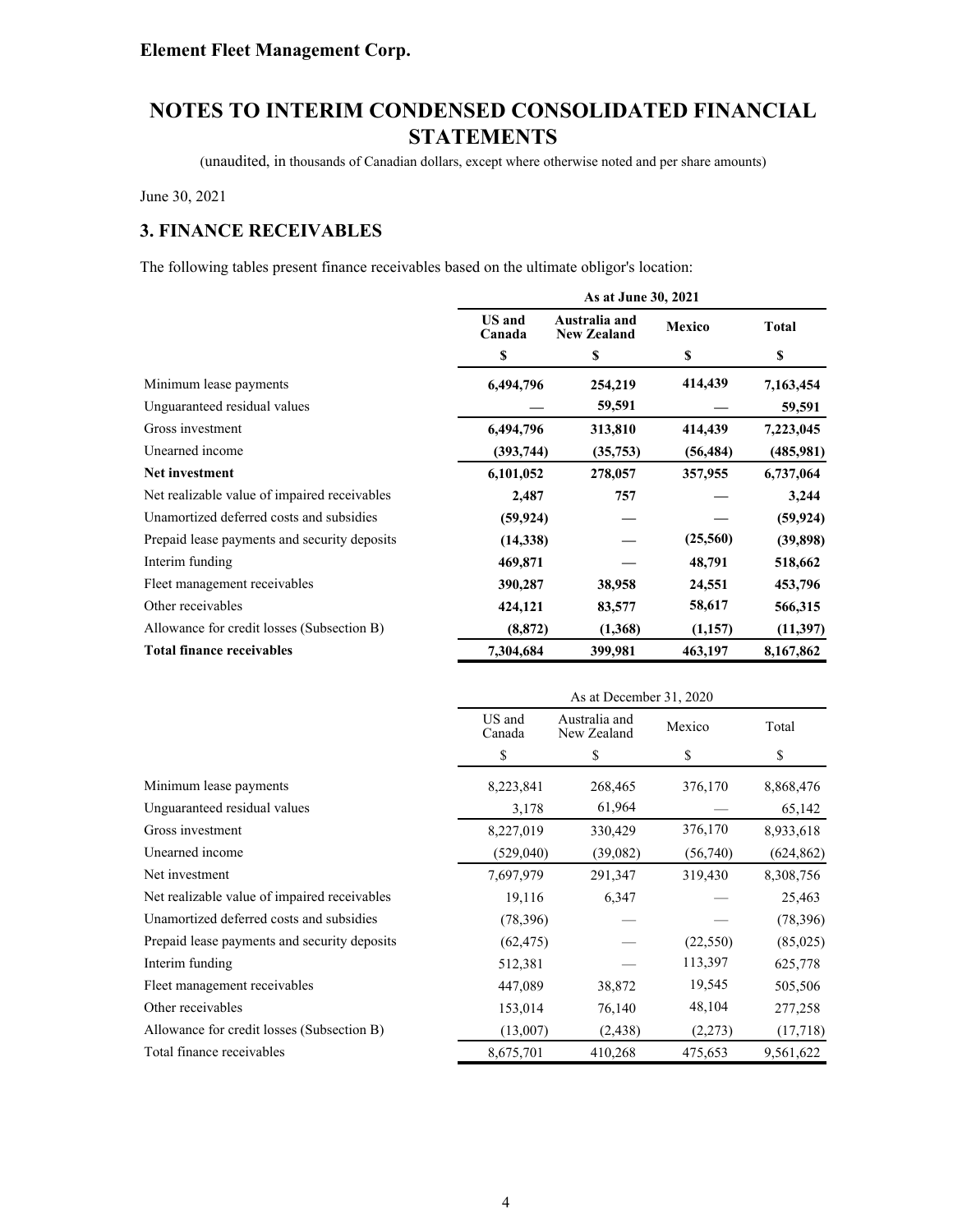(unaudited, in thousands of Canadian dollars, except where otherwise noted and per share amounts)

June 30, 2021

#### **A) Interest rate characteristics of net investment in finance lease receivables and loan receivables**

|                                                     | As at June 30, 2021 |         | As at December 31, 2020 |           |
|-----------------------------------------------------|---------------------|---------|-------------------------|-----------|
|                                                     | Leases              | Loans   | Leases                  | Loans     |
| Net investment                                      | \$6,630,592<br>S    | 106,472 | \$ 8,207,238            | 101.518   |
| Weighted average fixed interest rate                | 4.70 $%$            | 9.49%   | 4.68 $%$                | $8.93\%$  |
| Weighted average floating interest rate             | 2.72%               | 3.40%   | $2.75 \%$               | 4.68 $%$  |
| Percentage of portfolio with fixed<br>interest rate | 44.40 %             | 99.94%  | 45.64 %                 | $99.97\%$ |

#### **B) Allowance for credit losses**

The Company continues to monitor its inputs to the expected credit loss ("ECL") model to ensure it appropriately reflects current market conditions in light of the global outbreak of COVID-19 and information available to the Company as at June 30, 2021.

The Company evaluates its credit risk exposure broadly in line with Standard & Poor's and Moody's ratings outlined below and will adjust internal classifications based on additional information the Company has available to it at the time of the assessment. In conjunction with the Company's evaluation of the probability of default ("PD") as at June 30, 2021, and consistent with the ECL model, the Company reviewed its classifications and updated its internal assessment of PD based on current information.

The Company's lease and loan portfolio is secured by the underlying assets and, in the event of an obligor bankruptcy, leases are typically affirmed, resulting in continued collection of lease payments. Further, all the vehicles in a client portfolio are cross-collateralized, such that the surplus collateral on (usually older) vehicles can be used to offset under-collateralized positions (usually newer vehicles), such that the net full value of the lease and loan would be recovered. As a result, the Company is often able to recover 100% of the net investment. Additionally, used vehicle pricing remained strong throughout the second quarter of 2021, maintaining continued low loss given default ("LGD") levels as at June 30, 2021. The Company expects the used vehicle market will remain strong through the balance of the year due to supply/demand imbalance. Drivers of vehicles keep their cars for longer periods of time (or purchase used vehicles instead of new vehicles) in the aftermath of the pandemic, reducing the supply in the used car market and increasing prices. The microchip shortage remains a vehicle manufacturing industry challenge which continues to impact most OEMs as they are being forced to either slow down or suspend new vehicle production. This impacts new vehicle deliveries, and some of the consumer demand has shifted towards the used vehicle market, further increasing demand and price for used vehicles.

In determining the appropriate allowance for credit losses, the Company considered forward-looking macroeconomic information in light of COVID-19 such as the impact that potential upward or downward trends in Gross Domestic Product ("GDP") and default rates might have on the Company's lease and loan portfolio. The Company has also evaluated multiple scenarios related to COVID-19, including expected time periods of market slow-down and recovery as a whole and as it pertains to specific industries hit hardest by the pandemic. Despite the continued uncertainty of the pandemic, namely as it relates to new strains of the virus and the pace of vaccinations, the resilience of our clients, the favorable evolution of our portfolio, and improved forward-looking macroeconomic expectations resulted in a reduction of the Company's allowance for credit losses to \$11,397 as at June 30, 2021.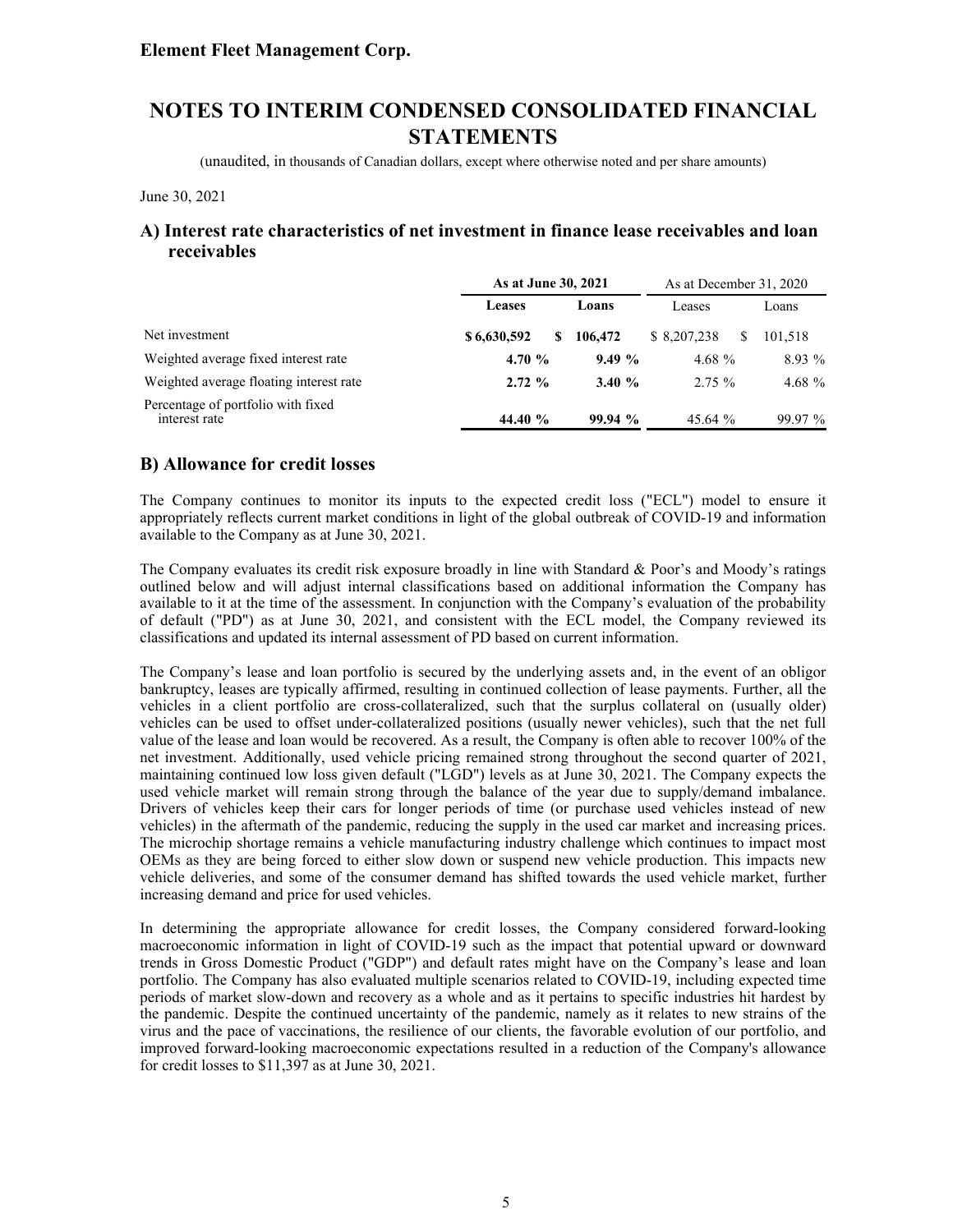(unaudited, in thousands of Canadian dollars, except where otherwise noted and per share amounts)

June 30, 2021

The Company's evaluation of the above inputs to its model resulted in a benefit of \$1,496 and \$5,012 in the provision for credit losses through the unaudited interim condensed consolidated statement of operations for the three- and six-month periods ended June 30, 2021, respectively.

An analysis of the Company's allowance for credit losses under IFRS 9 is as follows:

| <b>Finance receivables</b>                                  | Performing | <b>Impaired</b> | <b>Total</b> |
|-------------------------------------------------------------|------------|-----------------|--------------|
|                                                             | \$         | \$              | S            |
| Balance as at January 1, 2021                               | 17,457     | 261             | 17,718       |
| Transfer to Performing                                      | 184        | (184)           |              |
| Transfer to Impaired                                        | (2)        | 2               |              |
| Lease originations                                          | 5,046      |                 | 5,046        |
| Changes in models and inputs, derecognition, and repayments | (10, 051)  | (7)             | (10, 058)    |
| <b>Total</b>                                                | 12,634     | 72              | 12,706       |
| Charge-offs, net of recoveries                              | (872)      |                 | (872)        |
| Foreign exchange                                            | (397)      | (40)            | (437)        |
| Balance as at June 30, 2021                                 | 11,365     | 32              | 11,397       |

| Finance receivables                                         | Performing | Impaired | Total    |
|-------------------------------------------------------------|------------|----------|----------|
|                                                             | \$         | \$       | \$       |
| Balance as at January 1, 2020                               | 7,857      | 575      | 8,432    |
| Transfer to Performing                                      | 495        | (495)    |          |
| Transfer to Impaired                                        | (225)      | 225      |          |
| Lease originations                                          | 16,575     |          | 16,575   |
| Changes in models and inputs, derecognition, and repayments | (4,933)    | 10       | (4, 923) |
| Total                                                       | 19,769     | 315      | 20,084   |
| Charge-offs, net of recoveries                              | (1,581)    | (48)     | (1,629)  |
| Foreign exchange                                            | (731)      | (6)      | (737)    |
| Balance as at December 31, 2020                             | 17.457     | 261      | 17,718   |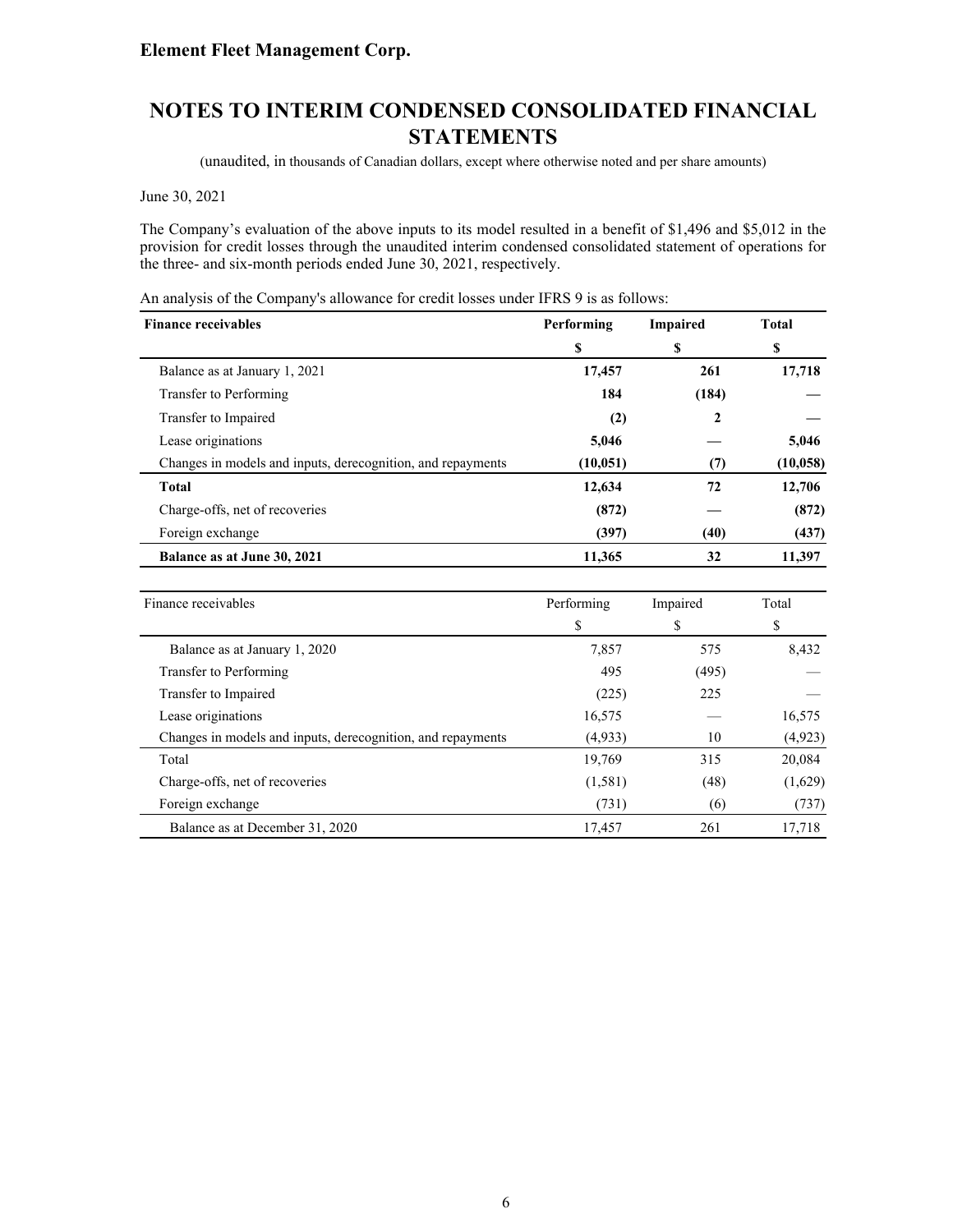# **NOTES TO INTERIM CONDENSED CONSOLIDATED FINANCIAL STATEMENTS**

(unaudited, in thousands of Canadian dollars, except where otherwise noted and per share amounts)

June 30, 2021

A summary view of the Company's allowance for credit losses is as follows:

|                                                                         | Six-month period<br>ended | Year ended        |
|-------------------------------------------------------------------------|---------------------------|-------------------|
| <b>Allowance for credit losses</b>                                      | June 30, 2021             | December 31, 2020 |
|                                                                         | S                         | \$                |
| Allowance for credit losses, beginning of the period                    | 17,718                    | 8,432             |
| (Recovery of) provision for credit losses                               | (5,012)                   | 11,652            |
| Charge-offs, net of recoveries                                          | (872)                     | (1,629)           |
| Impact of foreign exchange rates                                        | (437)                     | (737)             |
| Allowance for credit losses, end of the period                          | 11,397                    | 17,718            |
| Allowance as a percentage of total finance receivables before allowance | $0.14 \%$                 | 0.18%             |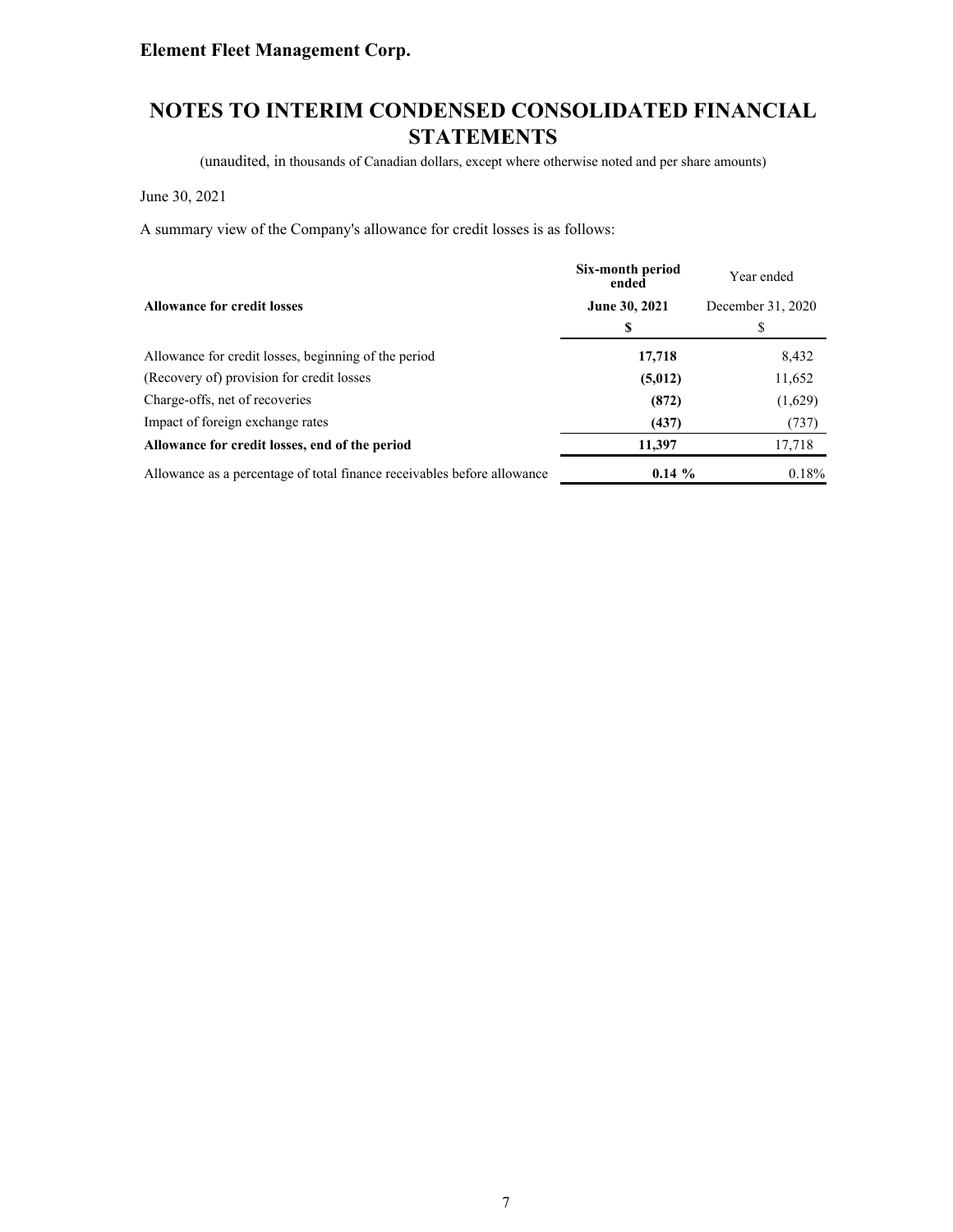(unaudited, in thousands of Canadian dollars, except where otherwise noted and per share amounts)

June 30, 2021

### **C) Credit risk exposure**

The following table sets out the credit risk exposure for finance receivables, fleet management service receivables, and the impaired values and allowances for credit losses recorded.

|                                           | As at June 30, 2021 |          |              |  |  |
|-------------------------------------------|---------------------|----------|--------------|--|--|
| <b>Finance receivables</b>                | Performing          | Impaired | <b>Total</b> |  |  |
|                                           | S                   | \$       | \$           |  |  |
| Internal risk rating grade <sup>(1)</sup> |                     |          |              |  |  |
| Low                                       | 4,216,186           |          | 4,216,186    |  |  |
| Medium                                    | 2,328,361           |          | 2,328,361    |  |  |
| High                                      | 192,517             |          | 192,517      |  |  |
| Fleet management receivables              | 453,541             | 255      | 453,796      |  |  |
| Other finance receivables                 | 566,315             |          | 566,315      |  |  |
| Impaired                                  |                     | 3,244    | 3,244        |  |  |
|                                           | 7,756,920           | 3,499    | 7,760,419    |  |  |
| Allowance for credit losses               | (11,365)            | (32)     | (11, 397)    |  |  |
| Net carrying value                        | 7,745,555           | 3,467    | 7,749,022    |  |  |

1. Loan balances of \$8,089, \$98,152 and \$155 are included in the Performing category in internal risk rating grade high, medium and low, respectively, and \$76 in Impaired.

|                                           | As at December 31, 2020 |          |           |  |  |
|-------------------------------------------|-------------------------|----------|-----------|--|--|
| Finance receivables                       | Performing              | Impaired | Total     |  |  |
|                                           | \$                      | \$       | S         |  |  |
| Internal risk rating grade <sup>(2)</sup> |                         |          |           |  |  |
| Low                                       | 4,964,294               |          | 4,964,294 |  |  |
| Medium                                    | 3,028,747               |          | 3,028,747 |  |  |
| High                                      | 315,715                 |          | 315,715   |  |  |
| Fleet management receivables              | 504,005                 | 1,501    | 505,506   |  |  |
| Other finance receivables                 | 277,258                 |          | 277,258   |  |  |
| Impaired                                  |                         | 25,463   | 25,463    |  |  |
|                                           | 9,090,019               | 26,964   | 9,116,983 |  |  |
| Allowance for credit losses               | (17, 457)               | (261)    | (17,718)  |  |  |
| Net carrying value                        | 9,072,562               | 26,703   | 9,099,265 |  |  |

2. Loan balances of \$14,098, \$86,612 and \$809 are included in the Performing category in internal risk rating grade high, medium and low, respectively, and \$25 in Impaired.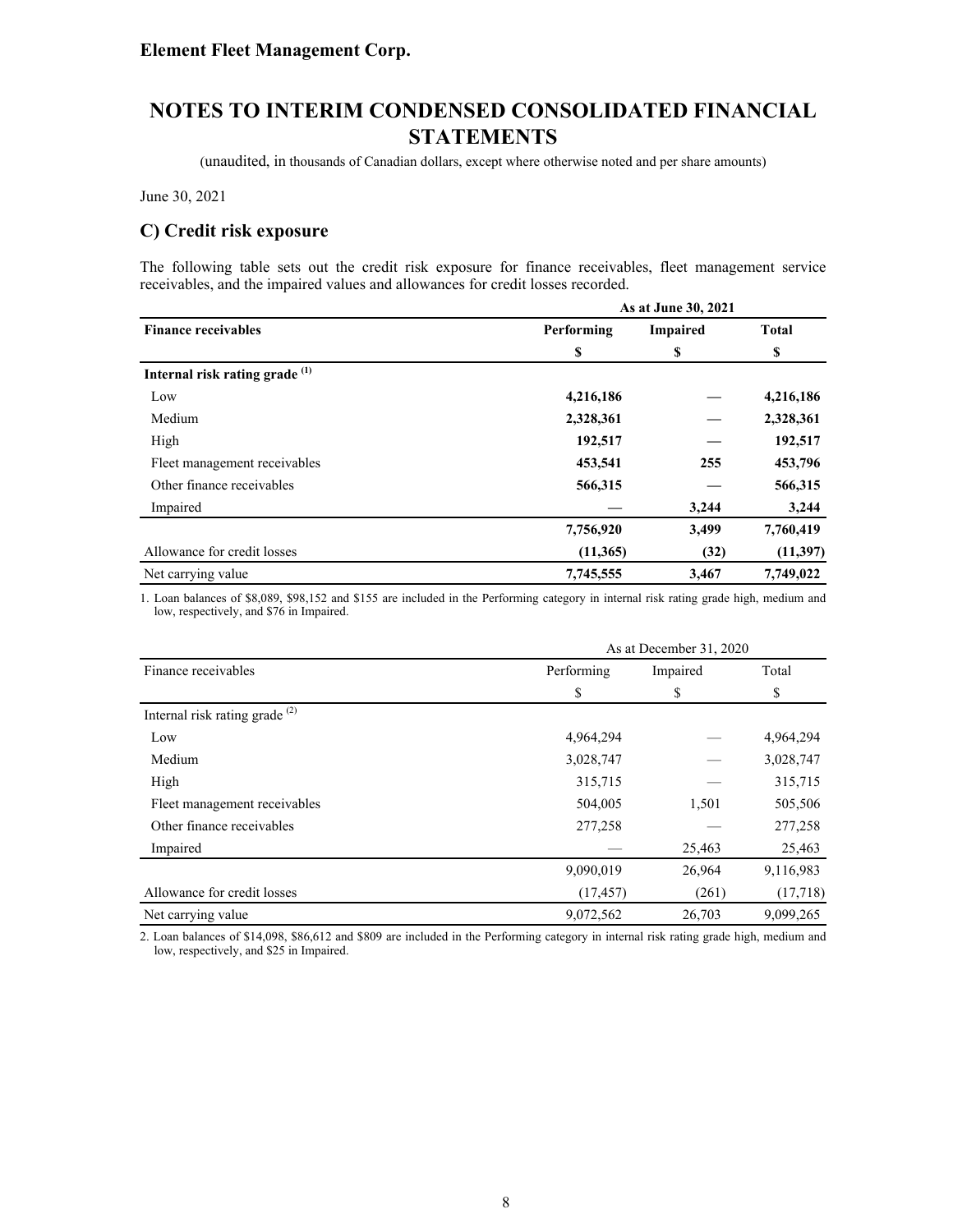# **NOTES TO INTERIM CONDENSED CONSOLIDATED FINANCIAL STATEMENTS**

(unaudited, in thousands of Canadian dollars, except where otherwise noted and per share amounts)

June 30, 2021

The Company's internal risk rating grades broadly align to external ratings as follows:

| Internal risk rating grade | <b>Standard &amp; Poor's</b> | Moody's        |
|----------------------------|------------------------------|----------------|
| Low risk                   | AAA to BBB-                  | Aaa to Baa3    |
| Medium risk                | $BB+$ to $B-$                | Bal to B3      |
| High risk                  | $CCC+$ and below             | Caa1 and below |
| Impaired receivables       | Default                      | Default        |

### **4. EQUIPMENT UNDER OPERATING LEASES**

The Company acts as a lessor in connection with operating leases and recognizes the leased assets in its unaudited interim condensed consolidated statements of financial position. The lease payments received are recognized in income as rental revenue. Leased assets under operating leases were as follows:

|                          | As at June 30,<br>2021 | As at December<br>31, 2020 |
|--------------------------|------------------------|----------------------------|
|                          |                        |                            |
| Cost                     | 3,098,526              | 3,067,363                  |
| Accumulated depreciation | 945,024                | 910,136                    |
| Net carrying amount      | 2,153,502              | 2,157,227                  |

# **5. 19TH CAPITAL**

During the second quarter of 2020, the Company continued to shift its efforts to accelerate the run-off of 19<sup>th</sup> Capital, including ramping-up the pace of liquidation of the entity's assets, immediately reducing the scale of 19<sup>th</sup> Capital operations. On May 1, 2020, the Company sold the equipment under operating leases and certain other assets of 19<sup>th</sup> Capital and will have no continuing involvement in the operations, results or cash flows of  $19<sup>th</sup>$  Capital.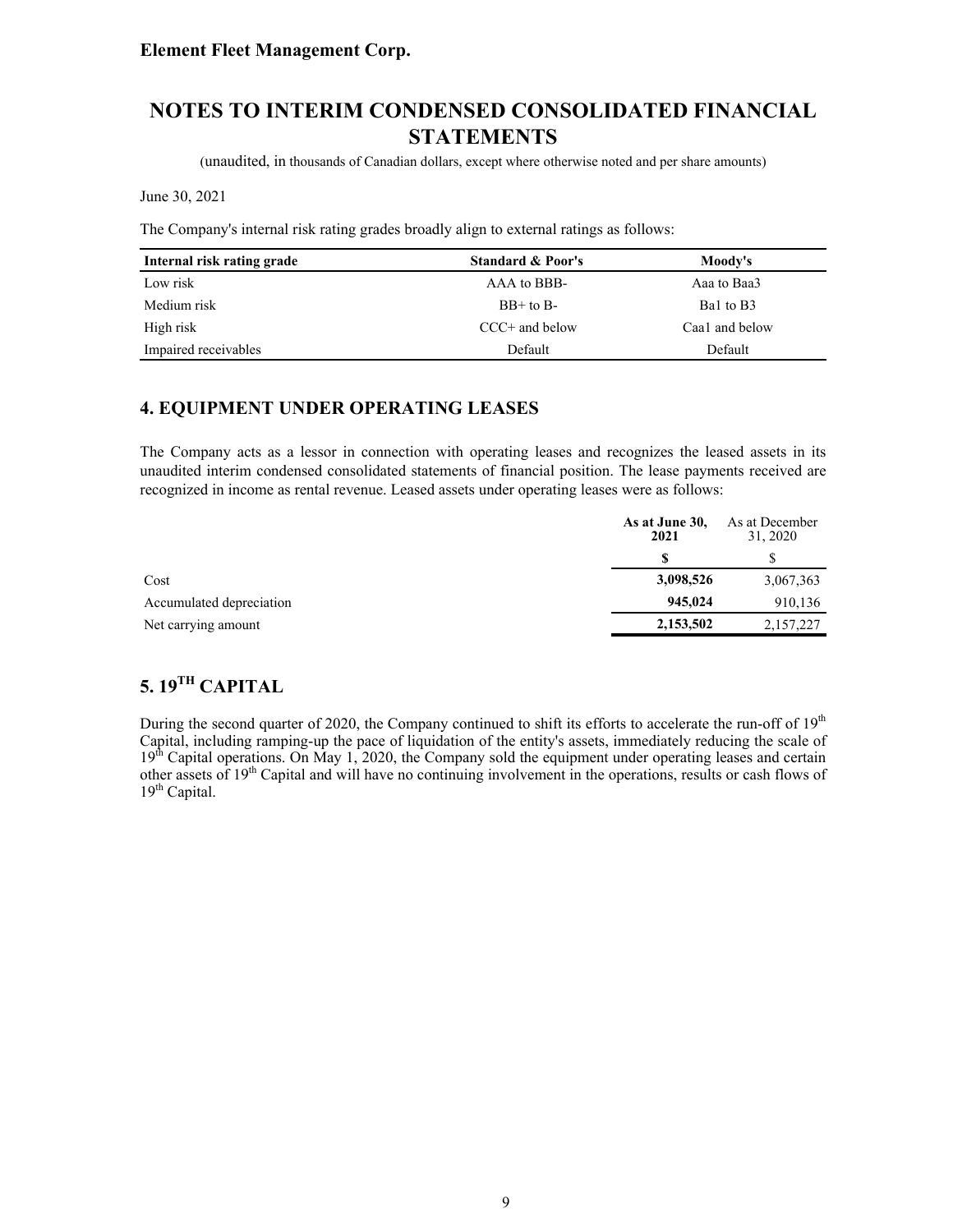(unaudited, in thousands of Canadian dollars, except where otherwise noted and per share amounts)

June 30, 2021

### **6 . BORROWINGS**

The Company's outstanding borrowings were as follows:

|                                         |                                     |                                                                      | As at June 30, 2021                                                                   |                            |
|-----------------------------------------|-------------------------------------|----------------------------------------------------------------------|---------------------------------------------------------------------------------------|----------------------------|
|                                         | <b>Balance</b><br>outstanding<br>\$ | Weighted<br>average<br>interest rate <sup>(1)</sup><br>$\frac{6}{6}$ | <b>Pledged finance</b><br>receivables and<br>equipment under<br>operating leases<br>S | <b>Cash reserves</b><br>\$ |
| Revolving term notes in amortization    | 3,430,246                           | 1.77                                                                 | 3,638,607                                                                             | 36,376                     |
| Variable funding notes                  | 2,958,584                           | 1.07                                                                 | 3,225,939                                                                             | 19,645                     |
| Other                                   | 40,764                              | 4.48                                                                 | 39,932                                                                                |                            |
| Vehicle management asset-backed debt    | 6,429,594                           | 1.47                                                                 | 6,904,478                                                                             | 56,021                     |
| Revolving senior credit facilities      | 1,006,473                           | 1.52                                                                 |                                                                                       |                            |
| Senior notes                            | 1,115,730                           | 2.60                                                                 |                                                                                       |                            |
|                                         | 8,551,797                           | 1.62                                                                 | 6,904,478                                                                             | 56,021                     |
| Deferred financing costs                | (28,987)                            |                                                                      |                                                                                       |                            |
| Hedge accounting fair value adjustments | 7,165                               |                                                                      |                                                                                       |                            |
| <b>Total borrowings</b>                 | 8,529,975                           |                                                                      |                                                                                       |                            |
|                                         |                                     |                                                                      |                                                                                       |                            |

|                                         | As at December 31, 2020 |                                                     |                                                                           |               |
|-----------------------------------------|-------------------------|-----------------------------------------------------|---------------------------------------------------------------------------|---------------|
|                                         | Balance<br>outstanding  | Weighted<br>average<br>interest rate <sup>(1)</sup> | Pledged finance<br>receivables and<br>equipment under<br>operating leases | Cash reserves |
|                                         | S                       | $\%$                                                | S                                                                         | \$            |
| Revolving term notes in amortization    | 4,005,371               | 2.25                                                | 4,097,274                                                                 | 48,365        |
| Variable funding notes                  | 3,768,395               | 1.25                                                | 3,974,534                                                                 | 27,667        |
| Other                                   | 44,841                  | 4.50                                                | 44,406                                                                    |               |
| Vehicle management asset-backed debt    | 7,818,607               | 1.78                                                | 8,116,214                                                                 | 76,032        |
| Revolving senior credit facilities      | 1,551,939               | 1.41                                                |                                                                           |               |
| Senior notes                            | 509,080                 | 3.85                                                |                                                                           |               |
|                                         | 9,879,626               | 1.83                                                | 8,116,214                                                                 | 76,032        |
| Deferred financing costs                | (29, 911)               |                                                     |                                                                           |               |
| Hedge accounting fair value adjustments | 14,621                  |                                                     |                                                                           |               |
| Total borrowings                        | 9,864,336               |                                                     |                                                                           |               |

1. Represents the weighted average stated interest rate of outstanding debt at period-end, and excludes amortization of deferred financing costs, premiums or discounts, stand-by fees and the effects of hedging.

The Company was in compliance with all financial and reporting covenants with all of its lenders at June 30, 2021.

#### **Vehicle management asset-backed debt**

As at June 30, 2021, the Company had available capacity in variable funding notes and other of \$2,499,988 (December 31, 2020 – \$1,910,587) under its vehicle management asset-backed debt facilities.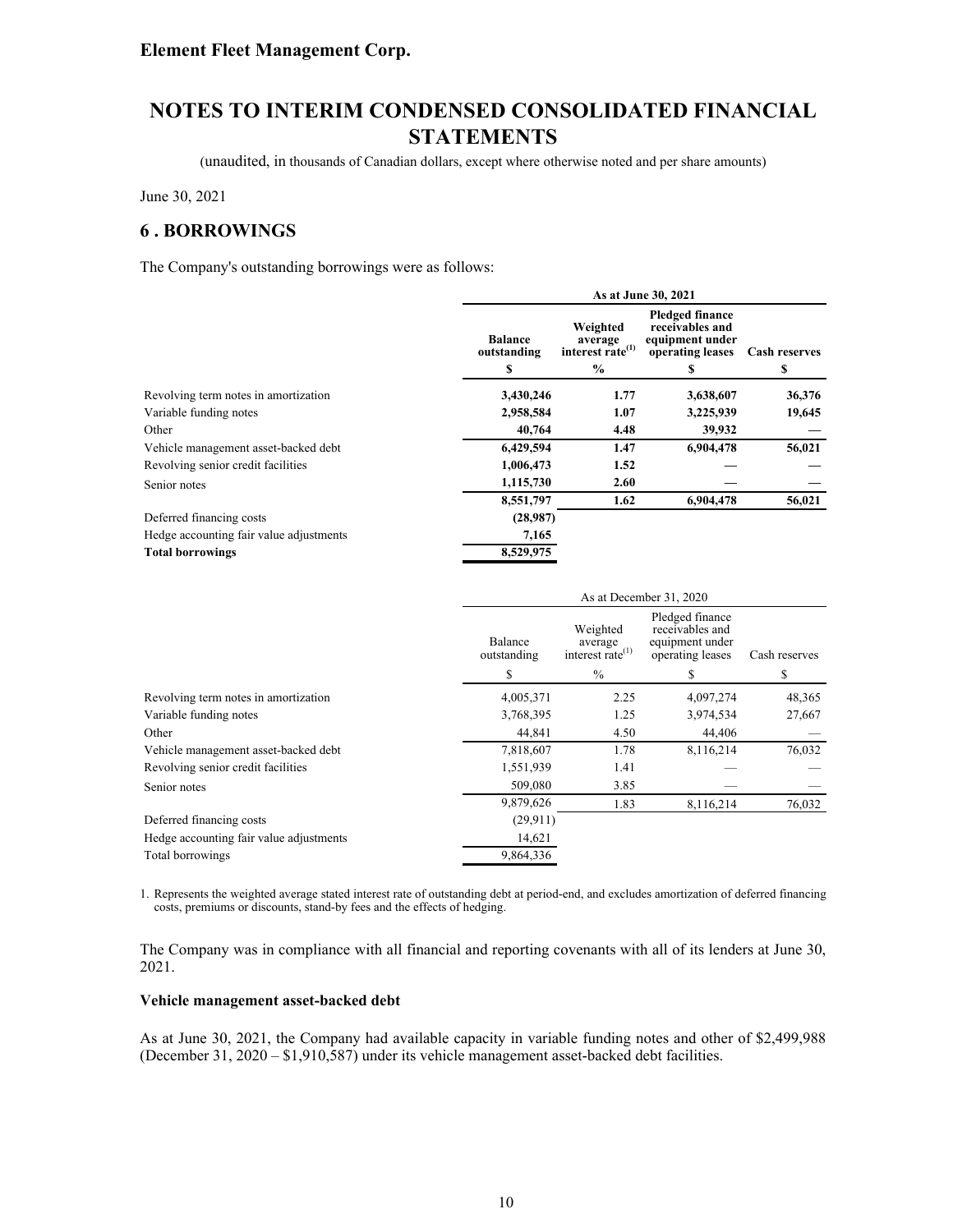(unaudited, in thousands of Canadian dollars, except where otherwise noted and per share amounts)

June 30, 2021

On March 23, 2021, the Company issued \$944,470 (US \$750,004) of amortizing term notes at an initial weighted average interest rate of 0.51%. The proceeds from this issuance were used to pay down variable funding notes.

#### **Revolving senior credit facilities**

As at June 30, 2021, the Company had access to \$1,596,897 (December 31, 2020 - \$1,120,731) of available financing under the revolving senior credit facilities.

#### **Senior notes**

As at June 30, 2021, the Company had \$1,115,730 (US \$900,000) in outstanding senior unsecured notes (December 31, 2020 - \$509,080 (US \$400,000)).

On April 6, 2021, the Company issued \$629,644 (US \$500,000) in aggregate principal amount of 1.60% senior unsecured notes due April 6, 2024. The senior unsecured notes were priced at \$99.883 per \$100 principal amount for an effective yield of 1.64%. Interest is paid semi-annually in arrears on April 6 and October 6, commencing on October 6, 2021. The proceeds received at the time of closing will be used for working capital and general corporate purposes.

#### **Restricted funds**

As at June 30, 2021, restricted funds include (i) cash reserves of \$56,021 (December 31, 2020 - \$76,032), which represent collateral for secured borrowing arrangements; (ii) cash accumulated in the collection account of \$312,286 (December 31, 2020 - \$297,373), which represents repayments received on assets financed pursuant to the secured borrowing facilities, which are subsequently utilized in accordance with applicable provisions; and (iii) cash of \$2,933 (December 31, 2020 - \$15,573) provided to counter-parties as collateral against derivative liabilities.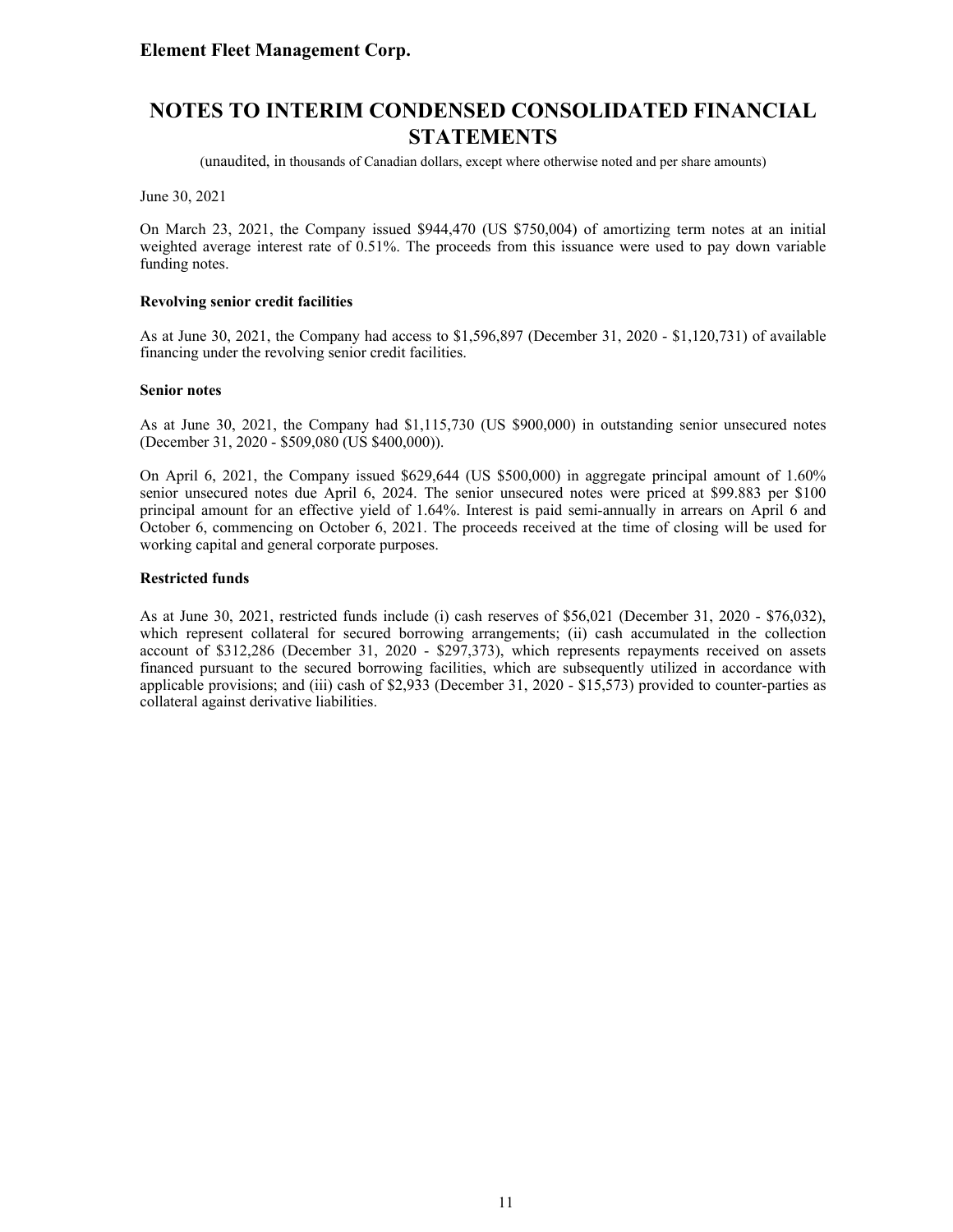(unaudited, in thousands of Canadian dollars, except where otherwise noted and per share amounts)

June 30, 2021

### **7. CONVERTIBLE DEBENTURES**

Convertible debentures consist of:

|                   |                        |                                               |                                 | As at June 30, 2021     |                          |                 |                       |
|-------------------|------------------------|-----------------------------------------------|---------------------------------|-------------------------|--------------------------|-----------------|-----------------------|
| <b>Issue Date</b> | Final<br>maturity date | <b>Conversion price</b><br>per share $^{(1)}$ | Interest<br>rate <sup>(2)</sup> | Face<br>value           | <b>Deferred</b><br>costs | <b>Discount</b> | Net carrying<br>value |
|                   |                        | S                                             | $\frac{0}{0}$                   | \$                      | S                        | S               | S                     |
| April 5, 2019     | June 30, 2024          | 12.05                                         | 4.250                           | 172,500                 | (3,962)                  | (11,907)        | 156,631               |
|                   |                        |                                               |                                 |                         |                          |                 |                       |
|                   |                        |                                               |                                 | As at December 31, 2020 |                          |                 |                       |
| <b>Issue Date</b> | Final maturity<br>date | Conversion price<br>per share                 | Interest<br>rate $^{(2)}$       | Face<br>value           | Deferred<br>costs        | Discount        | Net carrying<br>value |
|                   |                        | \$                                            | $\%$                            | \$                      | \$                       | \$              | \$                    |
| April 5, 2019     | June 30, 2024          | 12.05                                         | 4.250                           | 172,500                 | (4, 567)                 | (13,666)        | 154.267               |

1. There was no change to the conversion price from the date of issuance for the April 5, 2019 issuance.

2. Stated interest rate on principal face value.

#### **May 29, 2015 Issuance**

On June 30, 2020, the \$567,200 4.25% extendible convertible unsecured subordinated debentures matured and were repaid in full, including accrued interest, by the Company, on June 29, 2020, in accordance with the Trust Indenture.

### **8. SHARE CAPITAL**

The Company is currently authorized to issue (i) an unlimited number of common shares without nominal or par value and (ii) an unlimited number of preferred shares, issuable in series.

|                                   | <b>Common shares</b> |             |  |
|-----------------------------------|----------------------|-------------|--|
|                                   | <b>Shares</b><br>#   | Amount<br>S |  |
| Balance, December 31, 2019        | 436,509,117          | 3,127,714   |  |
| Share issuance                    | 1,677,274            | 18,140      |  |
| Share repurchase                  | (762, 100)           | (5,500)     |  |
| Exercise of options               | 2,851,002            | 40,025      |  |
| <b>Balance, December 31, 2020</b> | 440,275,293          | 3,180,379   |  |
| Share repurchase                  | (21,360,045)         | (155, 021)  |  |
| Exercise of options               | 2,490,115            | 40,484      |  |
| <b>Balance, June 30, 2021</b>     | 421,405,363          | 3,065,842   |  |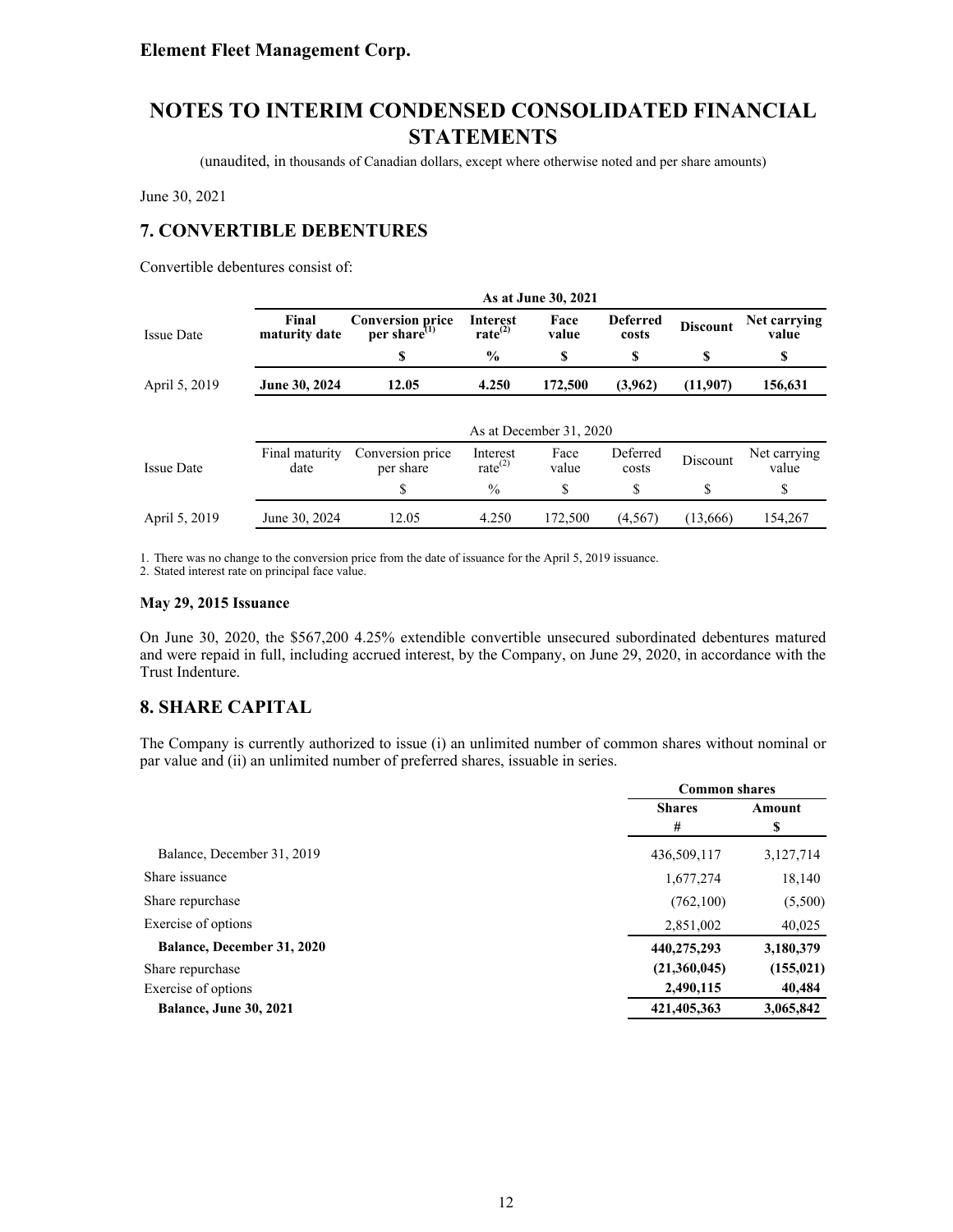(unaudited, in thousands of Canadian dollars, except where otherwise noted and per share amounts)

June 30, 2021

#### **Share Repurchase**

On November 4, 2020, the TSX approved the Company's notice of intention to commence a Normal Course Issuer Bid (the "NCIB"). The NCIB allows the Company to repurchase on the open market (or as otherwise permitted), at its discretion during the period commencing on November 10, 2020 and ending on the earlier of November 9, 2021 or the completion of purchases under the NCIB, up to 43,929,594 common shares of the Company, subject to the normal terms and limitations of such bids. Under this bid for the three- and sixmonth periods ended June 30, 2021, 13,515,159 and 21,360,045, respectively, common shares have been repurchased for cancellation for \$189,449 and \$293,931, respectively, including commission, at a volume weighted average price of \$14.02 and \$13.76 per common share, respectively. The Company applies trade date accounting in determining the date on which the share repurchase is reflected in the consolidated financial statements. Trade date accounting is the date on which the Company commits itself to purchase the shares.

#### **Issuance of common shares**

On October 27, 2020, the Board approved the termination of the dividend reinvestment plan ("DRIP") which was originally announced on October 1, 2018. The DRIP provided eligible shareholders the opportunity to reinvest their eligible cash dividends for additional common shares at a discount of 2% to the prevailing market price of the common shares on the TSX. Eligible shareholders were required to reside in Canada. Dividends declared after October 27, 2020 are not eligible for the DRIP.

For the three- and six-month periods ended June 30, 2021, the Company issued nil common shares under the DRIP (June 30, 2020 - 150,044 and 562,952 common shares, respectively).

#### **Common share dividends**

For the three- and six-month periods ended June 30, 2021, the Company declared \$27,421 and \$55,680, respectively, in common share dividends or \$0.065 and 0.13, respectively, per common share (June 30, 2020 - \$19,822 and \$39,545 , respectively, or \$0.045 and 0.09, respectively, per common share).

As at June 30, 2021, the accrued common share dividends were  $$27,421$  (December 31, 2020 –  $$28,623$ ).

#### **Increase in Common Share Dividend**

On October 27, 2020, the Board approved the increase in the quarterly common share dividend from \$0.045 to \$0.065 per share.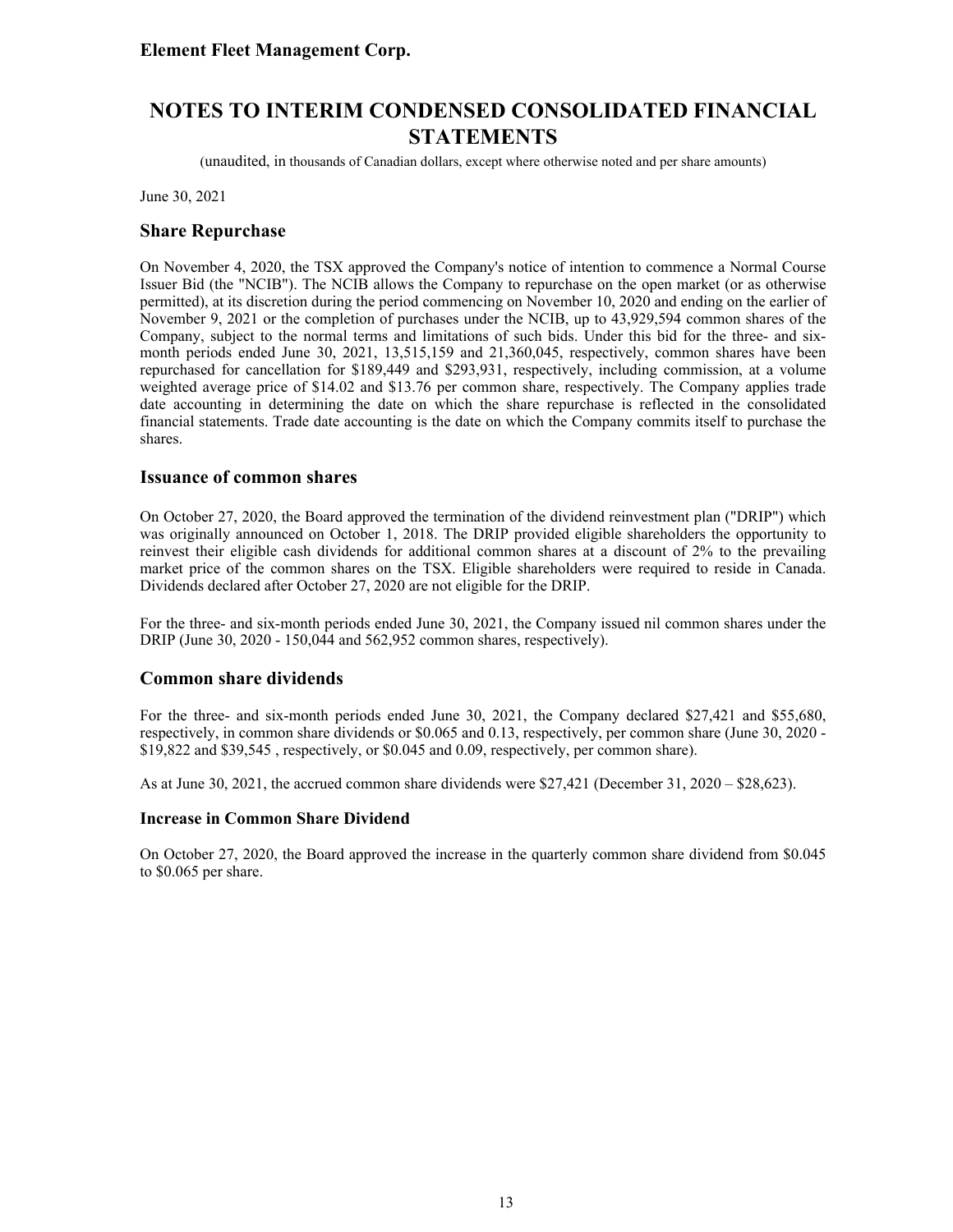(unaudited, in thousands of Canadian dollars, except where otherwise noted and per share amounts)

June 30, 2021

#### **Preferred shares**

The Company's cumulative 5-Year rate reset Preferred Shares series as at June 30, 2021 consist of the following:

| <b>Series</b> | <b>Issue date</b>    | Interest rate     | Gross   | After tax transaction costs Net proceeds |         | <b>Shares</b> |
|---------------|----------------------|-------------------|---------|------------------------------------------|---------|---------------|
|               |                      | $\frac{0}{0}$     |         | S                                        |         | #             |
| A             | December 17, 2013    | 6.93 <sup>1</sup> | 115,000 | 4.625                                    | 110,375 | 4,600,000     |
|               | <b>March 7, 2014</b> | $6.21^{2}$        | 128,160 | 3.416                                    | 124,744 | 5,126,400     |
| E             | June 18, 2014        | $5.903^3$         | 133,048 | 3,054                                    | 129,994 | 5,321,900     |
|               | May 5, 2017          | 5.75              | 150,000 | 3.244                                    | 146,756 | 6,000,000     |

1. On December, 20, 2018, Preferred Shares Series A dividend rate was reset from 6.60% to 6.93%.

2. On June 21, 2019, Preferred Shares Series C dividend rate was reset from 6.50% to 6.21%.

3. On September 19, 2019, Preferred Shares Series E dividend rate was reset from 6.40% to 5.903%.

#### **Series G Preferred Shares Redemption**

On September 30, 2020, the Company redeemed all of its 6,900,000 Series G Preferred Shares for a redemption price equal to \$25.00 per share for a total of \$172,500 together with all accrued and unpaid dividends.

### **Preferred share dividends**

For the three- and six-month periods ended June 30, 2021, the Company declared \$8,103 and \$16,206, respectively, in preferred share dividends (June 30, 2020 – \$10,906 and \$21,812, respectively).

As at June 30, 2021, the accrued preferred share dividends were \$89 (December 31, 2020 – \$89).

#### **9. SHARE-BASED COMPENSATION**

Share-based compensation expense consists of the following:

|                             | Three-month period ended |             | Six-month period ended |             |  |
|-----------------------------|--------------------------|-------------|------------------------|-------------|--|
|                             | <b>June 30,</b>          | June $30$ , |                        | June $30$ , |  |
|                             | 2021                     | 2020        | 2021                   | 2020        |  |
|                             | \$                       | S           | \$                     | \$          |  |
| (a) Stock options           | 51                       | 284         | 222                    | 621         |  |
| (b) Deferred share units    | 312                      | 496         | 651                    | 877         |  |
| (c) Performance share units | 3,832                    | 1,859       | 5,844                  | 4,556       |  |
| (d) Restricted share units  | 3,316                    | 1,788       | 6,034                  | 3,810       |  |
|                             | 7,511                    | 4,427       | 12,751                 | 9,864       |  |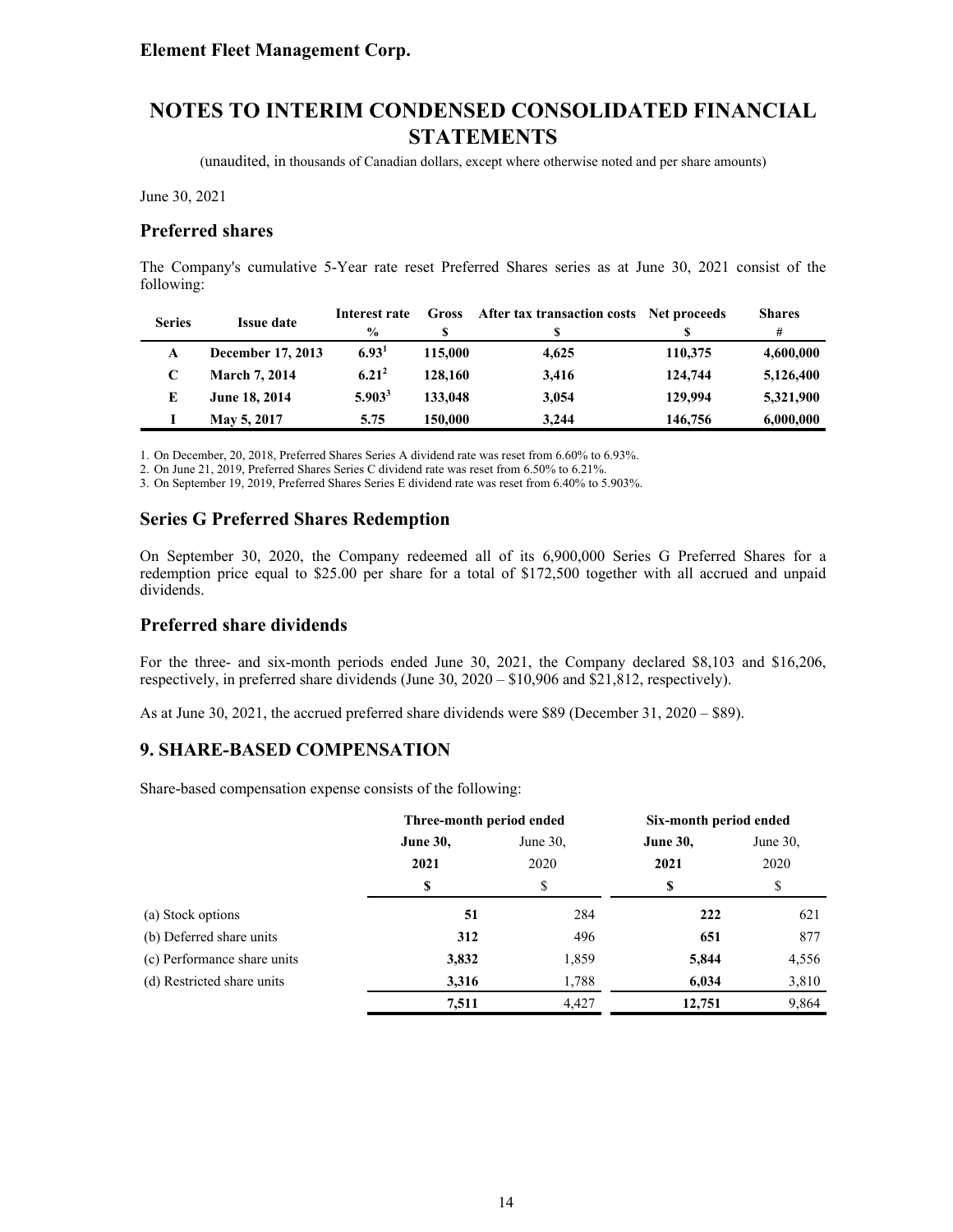(unaudited, in thousands of Canadian dollars, except where otherwise noted and per share amounts)

June 30, 2021

#### **(a) Stock options**

The changes in the number of stock options during the periods were as follows:

|                                | Number of<br>options | Weighted<br>average<br>exercise price |  |
|--------------------------------|----------------------|---------------------------------------|--|
|                                | #                    | S                                     |  |
| Outstanding, December 31, 2019 | 16,412,433           | 10.26                                 |  |
| Forfeited                      | (62,984)             | 8.69                                  |  |
| Expired                        | (1, 565, 163)        | 12.13                                 |  |
| Exercised $^{(1)}$             | (3,761,627)          | 10.22                                 |  |
| Outstanding, December 31, 2020 | 11,022,659           | 10.01                                 |  |
| Forfeited                      | (20, 434)            | 10.42                                 |  |
| Expired                        | (474, 608)           | 11.91                                 |  |
| Exercised $^{(1)}$             | (3, 235, 367)        | 11.62                                 |  |
| Outstanding, June 30, 2021     | 7,292,250            | 9.17                                  |  |

1. Weighted average share price of options exercised during the six-month period ended June 30, 2021 was \$13.79 (year-ended December 31,  $2020 - $12.45$ ).

#### **(b) Deferred share units, performance share units and restricted share units**

|                                | Deferred share<br>units | Performance<br>share units | <b>Restricted</b><br>share units |
|--------------------------------|-------------------------|----------------------------|----------------------------------|
|                                | #                       | #                          | #                                |
| Outstanding, December 31, 2019 | 682,703                 | 1,507,806                  | 1,896,940                        |
| Granted                        | 176,534                 | 578,018                    | 786,848                          |
| Forfeited                      |                         | (1,388)                    | (102, 527)                       |
| Redeemed                       | (225, 266)              | (203, 186)                 | (1,071,054)                      |
| Outstanding, December 31, 2020 | 633,971                 | 1,881,250                  | 1,510,207                        |
| Granted                        | 67,888                  | 787,821                    | 853,446                          |
| Forfeited                      |                         |                            | (54, 355)                        |
| Redeemed                       |                         | (569, 552)                 | (714, 215)                       |
| Outstanding, June 30, 2021     | 701,859                 | 2,099,519                  | 1.595.083                        |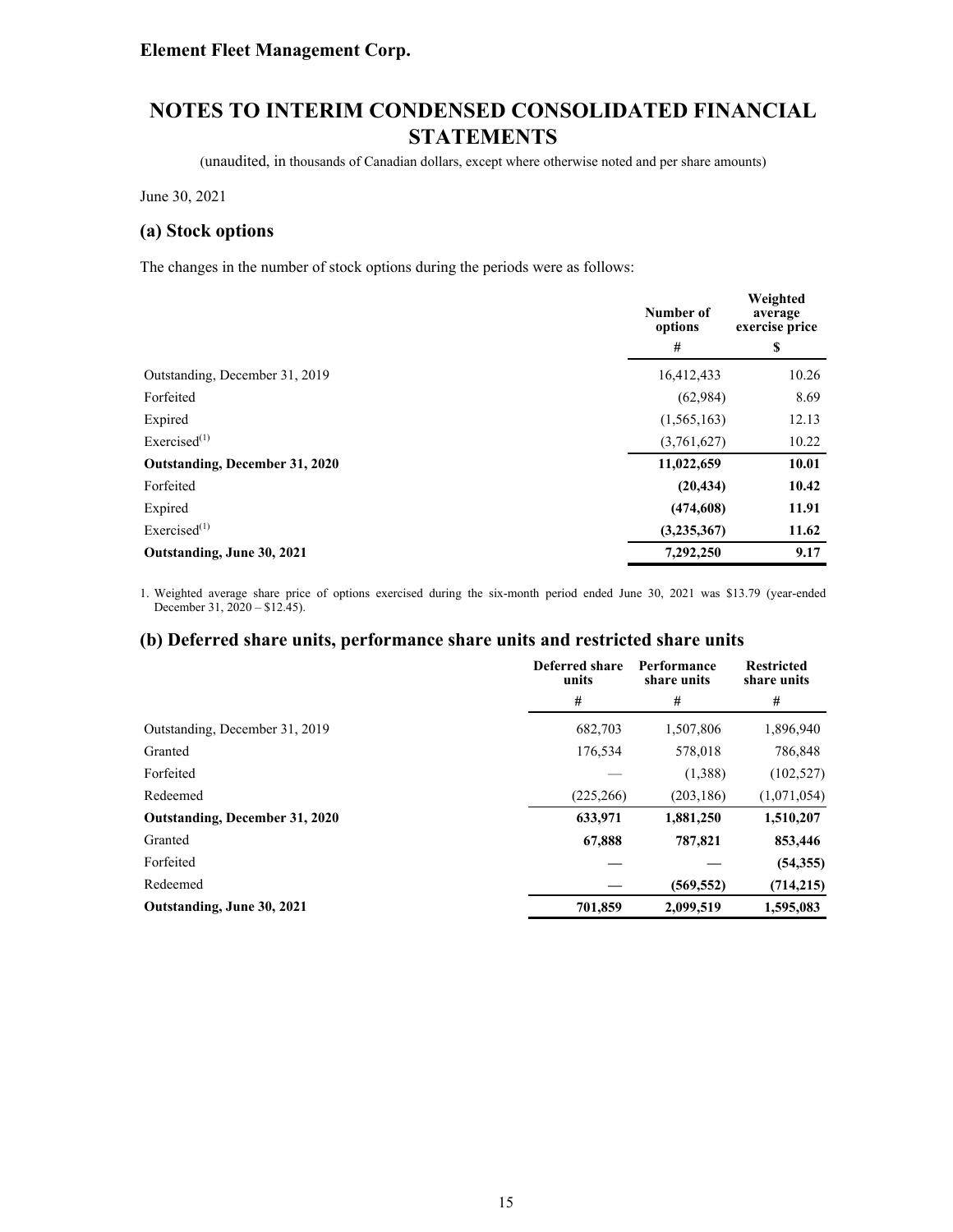(unaudited, in thousands of Canadian dollars, except where otherwise noted and per share amounts)

June 30, 2021

### **10. REVENUE**

Set out below is the disaggregation of the Company's revenue before interest expense.

|                                                  | Three-month period ended |           | Six-month period ended |             |
|--------------------------------------------------|--------------------------|-----------|------------------------|-------------|
|                                                  | <b>June 30,</b>          | June 30,  | <b>June 30,</b>        | June 30,    |
|                                                  | 2021                     | 2020      | 2021                   | 2020        |
|                                                  | \$                       | \$        | \$                     | $\mathbb S$ |
| <b>Major service lines</b>                       |                          |           |                        |             |
| Interest income, net                             | 93,100                   | 140,708   | 197,211                | 281,390     |
| Rental revenue                                   | 152,458                  | 139,377   | 306,331                | 302,752     |
| Gain on sale of equipment under operating leases | 20,972                   | 8,620     | 40,094                 | 19,700      |
| Depreciation of equipment under operating leases | (109, 653)               | (99, 371) | (221, 545)             | (214, 191)  |
| Financing revenue before interest expense        | 156,877                  | 189,334   | 322,091                | 389,651     |
| Other service revenue, net                       | 89,990                   | 89,992    | 179,781                | 189,482     |
| Vehicle sales and end of contract fees           | 23,195                   | 24,523    | 47,893                 | 50,880      |
| Service and other revenue, net                   | 113,185                  | 114,515   | 227,674                | 240,362     |
| Syndication revenue, net                         | 12,865                   | 10,333    | 35,954                 | 36,420      |
| Net revenue before interest expense              | 282,927                  | 314,182   | 585,719                | 666,433     |
| Primary geographical markets                     |                          |           |                        |             |
| US and Canada                                    | 188,472                  | 244,566   | 398,080                | 523,463     |
| Australia and New Zealand                        | 56,623                   | 42,297    | 114,414                | 85,207      |
| Mexico                                           | 37,832                   | 27,319    | 73,225                 | 57,763      |
| Net revenue before interest expense              | 282,927                  | 314,182   | 585,719                | 666,433     |
| Timing of revenue recognition                    |                          |           |                        |             |
| Revenue earned at a point in time                | 93,950                   | 88,129    | 203,785                | 202,797     |
| Revenue earned over time                         | 188,977                  | 226,053   | 381,934                | 463,636     |
| Net revenue before interest expense              | 282,927                  | 314,182   | 585,719                | 666,433     |

Revenue earned at a point in time includes gain on sale of equipment under operating leases, commissions from repairs due to accidents, fuel, title and registration fees, syndication revenue, and vendor commissions. Revenue earned over time includes interest income and rental revenue, fleet maintenance and accident management fees, and telematics fees.

### **(A) Contract balances**

|                 | As at June 30,<br>2021 | As at December 31,<br>2020 |
|-----------------|------------------------|----------------------------|
|                 |                        |                            |
| Contract assets | 12,272                 | 15,214                     |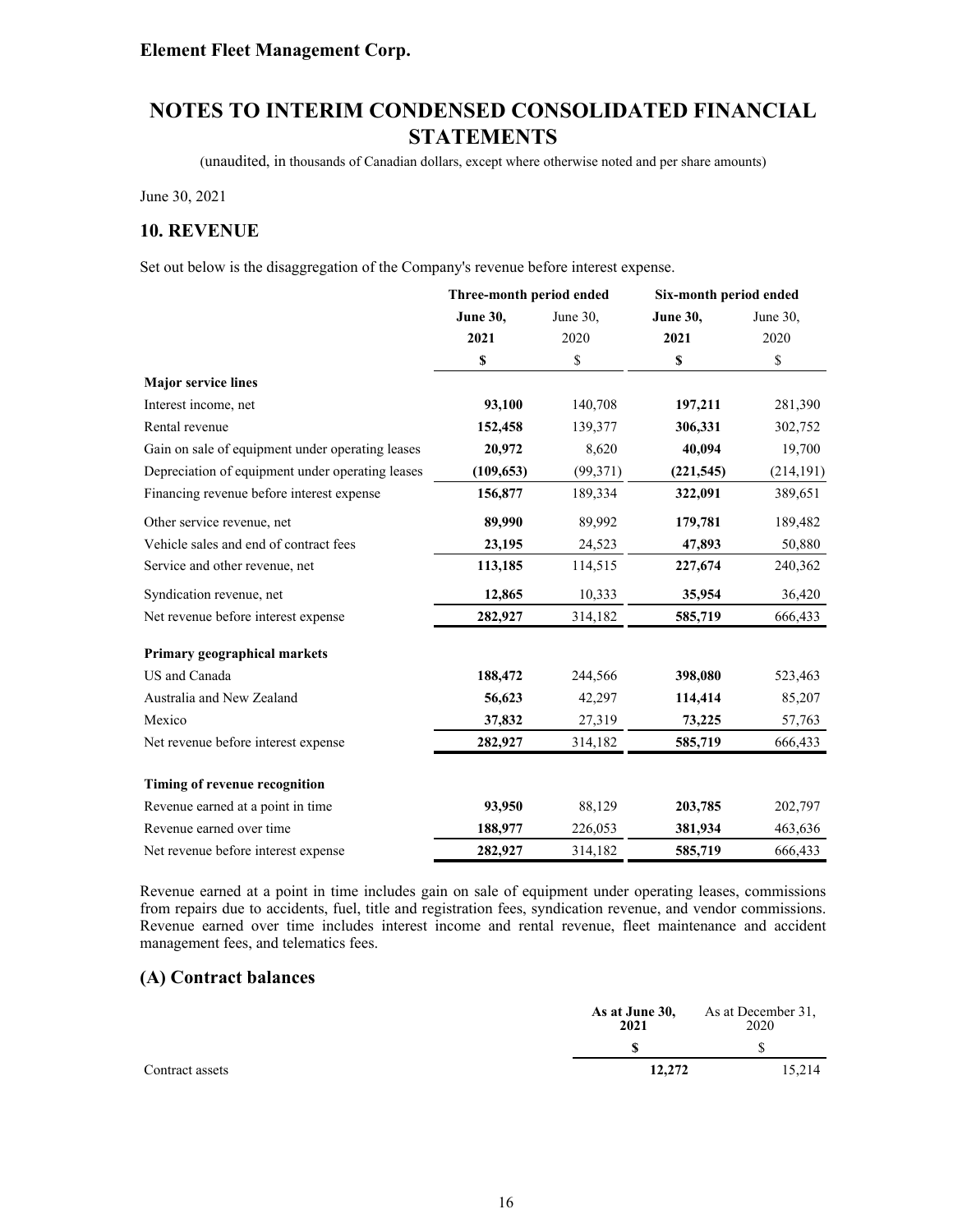(unaudited, in thousands of Canadian dollars, except where otherwise noted and per share amounts)

June 30, 2021

Contract assets represent the costs the Company incurs to enter into service contracts with clients including certain commissions. Contract assets are recorded in the unamortized deferred costs and subsidies line within note 3. For the three- and six-month periods ended June 30, 2021, the Company has recorded \$1,824 and \$4,914, respectively, of amortization on its service contract assets (June 30, 2020 - \$2,453 and \$4,888, respectively).

### **B) Performance obligations**

*Fixed-fee Service Contracts.* The Company provides separately priced and contracted service contracts to its fleet clients that range from fuel cards, accident management services, and maintenance services. These service contracts generally have open-ended terms and can be in place as long as the client uses the underlying vehicle that is being serviced. Fees are billed monthly and revenue is recognized over the term of the agreement proportionally over the passage of time.

### **11. INCOME TAXES**

The Company calculates the period income tax expense using the tax rate that would be applicable to the expected total annual earnings. IAS 34 requires this annual tax rate to be reviewed each quarter and applied to the profits earned to date.

The effective income tax rate was 26.5% and 25.0% for the three- and six-month periods ended June 30, 2021, respectively (three- and six-month periods ended June 30, 2020 - 6.3% and 13.0%, respectively). The effective tax rate is higher than prior years reflecting a number of adjustments in the prior year that temporarily reduced the tax rate during the three- and six-month periods ended June 30, 2020.

### **12. EARNINGS PER SHARE**

Basic earnings per share is as follow:

|                                                                            | Three-month period ended |             |             | Six-month period ended |                 |             |  |
|----------------------------------------------------------------------------|--------------------------|-------------|-------------|------------------------|-----------------|-------------|--|
|                                                                            | <b>June 30,</b>          |             | June $30$ . |                        | <b>June 30,</b> | June $30$ . |  |
|                                                                            |                          | 2021        | 2020        |                        | 2021            | 2020        |  |
|                                                                            |                          | S           | S           |                        | \$              | S           |  |
| Net income attributable to shareholders                                    |                          | 80,872      | 58,594      |                        | 176,401         | 137,952     |  |
| Cumulative dividends on preferred shares                                   |                          | (8,103)     | (10, 906)   |                        | (16,206)        | (21, 812)   |  |
| Net income available to common shareholders                                |                          | 72,769      | 47,688      |                        | 160,195         | 116,140     |  |
| Weighted average number of common shares<br>$outstanding - basic (number)$ |                          | 428,646,160 | 437,851,713 |                        | 433,547,176     | 437,576,575 |  |
| Basic earnings per share                                                   |                          | 0.17 S      | 0.11        |                        | 0.37 S          | 0.27        |  |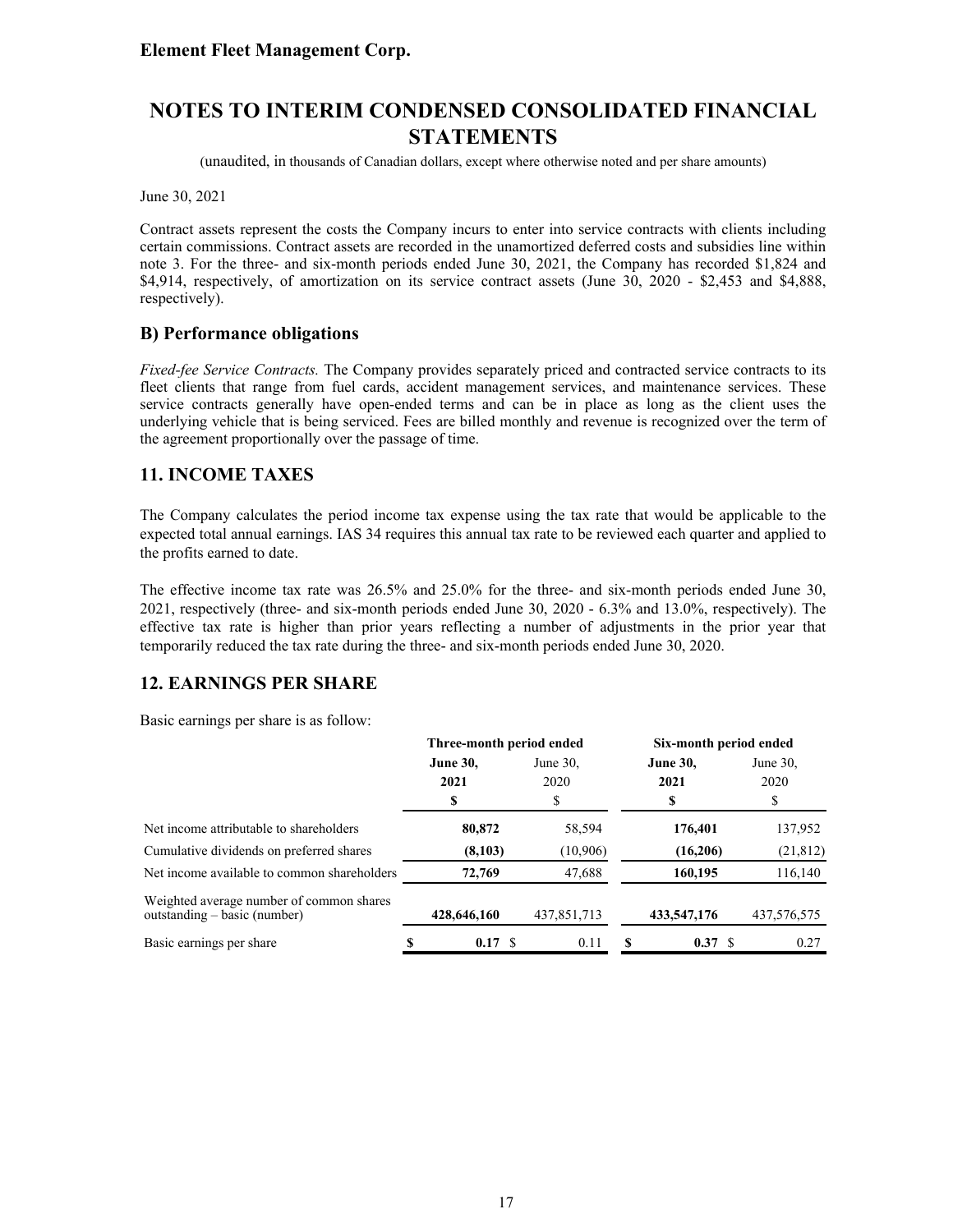(unaudited, in thousands of Canadian dollars, except where otherwise noted and per share amounts)

#### June 30, 2021

Diluted earnings per share is as follows for:

|                                                                                        | Three-month period ended |        |                     | Six-month period ended |                         |             |  |                     |
|----------------------------------------------------------------------------------------|--------------------------|--------|---------------------|------------------------|-------------------------|-------------|--|---------------------|
|                                                                                        | <b>June 30,</b><br>2021  |        | June $30$ .<br>2020 |                        | <b>June 30,</b><br>2021 |             |  | June $30$ .<br>2020 |
|                                                                                        | \$                       |        | \$                  |                        | \$                      | \$          |  |                     |
| Net income available to common<br>shareholders adjusted for the effects of<br>dilution |                          | 74,356 | 47,688              |                        | 163,420                 | 119,647     |  |                     |
| Weighted average number of common shares<br>outstanding – basic (number) $^{(1)}$      | 428,646,160              |        | 437,851,713         |                        | 433,547,176             | 437,576,575 |  |                     |
| Convertible debentures (number)                                                        | 14,315,353               |        |                     |                        | 14,315,353              | 14,315,353  |  |                     |
| Dilutive stock options and warrants (number)                                           | 2,702,363                |        | 1,230,160           |                        | 2,510,649               | 1,522,155   |  |                     |
| Weighted average number of common shares<br>outstanding – diluted (number)             | 445,663,876              |        | 439,081,873         |                        | 450,373,178             | 453,414,083 |  |                     |
| Diluted earnings per share                                                             |                          | 0.17 S | 0.11                |                        | 0.36 S                  | 0.26        |  |                     |

1. Prior year weighted average number of common shares outstanding has been adjusted for the impact of the issuance of shares under the DRIP by 3,000 and 6,854 shares for the three- and six-month periods ended June 30, 2020, respectively.

Instruments outstanding as at June 30, 2021 that could potentially dilute basic earnings per share in the future, but were not included in the calculation of diluted earnings per share because they were anti-dilutive, included 50,000 and 50,000 stock options for the three- and six-month periods ended June 30, 2021, respectively (June 30, 2020 - 9,223,213 and 9,223,213 stock options, respectively).

In addition, the 2019 convertible debentures (note 7) were excluded from the diluted earnings per share calculation for the three-month period ended June 30, 2020 as they were anti-dilutive.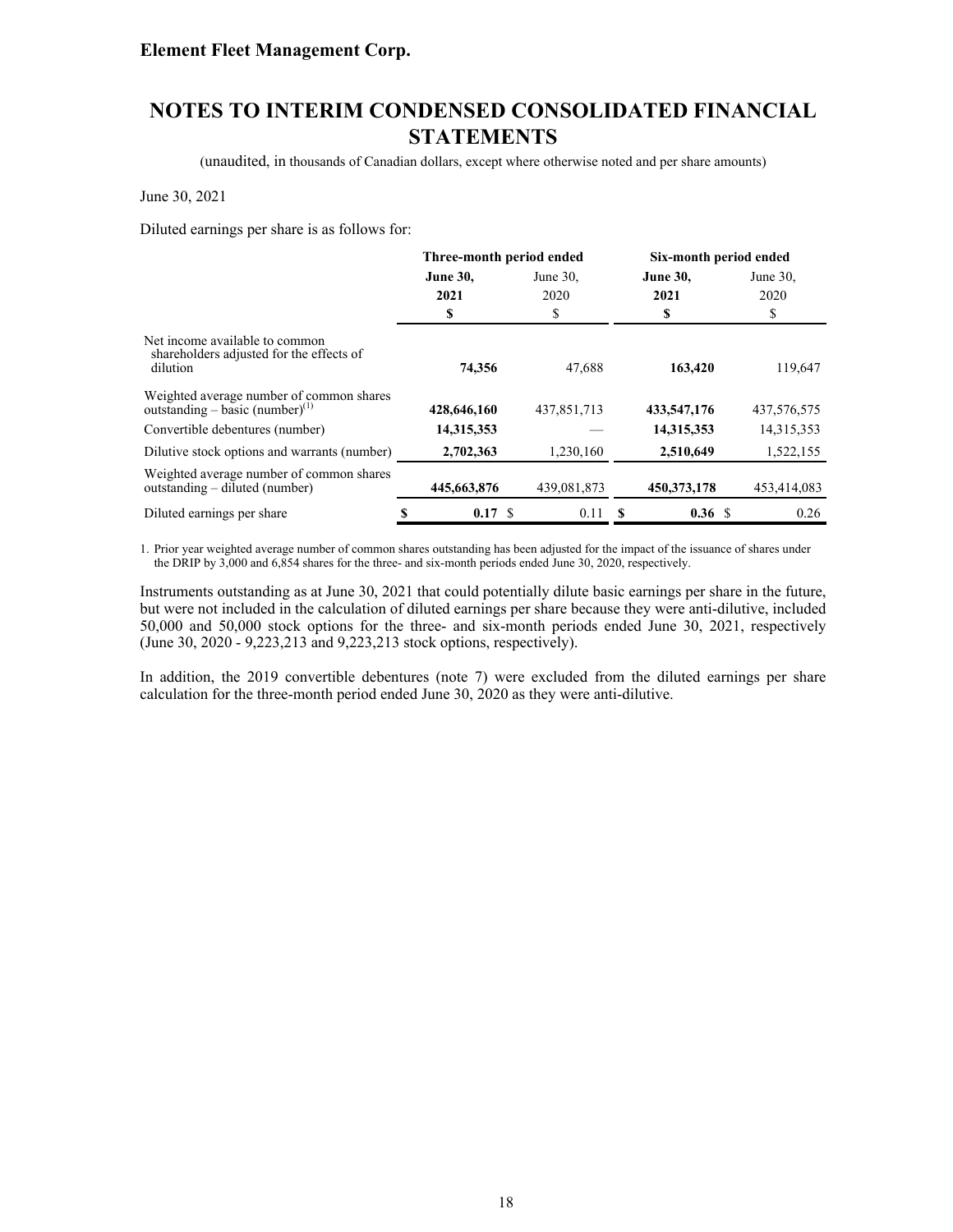(unaudited, in thousands of Canadian dollars, except where otherwise noted and per share amounts)

June 30, 2021

### **13. CAPITALIZATION**

The Company's objectives when managing capital are to ensure sufficient liquidity to support its financial objectives and strategic plans, to ensure its financial covenants are met and to maximize shareholder value. Element's funding activities are well diversified by facility, geography, investor, and lender and include both secured and unsecured sources.

The Company's capitalization is as follows, as at:

| As at                                   | <b>June 30.</b><br>2021 | December 31.<br>2020 |
|-----------------------------------------|-------------------------|----------------------|
|                                         | \$                      | \$                   |
| Cash                                    | 21,550                  | 8,789                |
| Unsecured debt                          |                         |                      |
| Senior credit facilities                | 1,006,473               | 1,551,939            |
| 4.250% Convertible Debentures due 2024  | 156,631                 | 154,267              |
| 3.850% Senior Notes due 2025            | 495,880                 | 509,080              |
| 1.600% Senior Notes due 2024            | 619,850                 |                      |
| Vehicle Management Asset-Backed Debt    |                         |                      |
| Revolving term notes in amortization    | 3,430,246               | 4,005,371            |
| Variable funding notes                  | 2,958,584               | 3,768,395            |
| Other                                   | 40,764                  | 44,841               |
| Deferred financing costs                | (28,987)                | (29, 911)            |
| Hedge accounting fair value adjustments | 7,165                   | 14,621               |
| <b>Total debt</b>                       | 8,686,606               | 10,018,603           |
| Shareholders' equity                    |                         |                      |
| Common share capital                    | 3,065,842               | 3,180,379            |
| Preferred share capital                 | 511,869                 | 511,869              |
| Other                                   | (31,239)                | 91,869               |
| <b>Total Shareholders' Equity</b>       | 3,546,472               | 3,784,117            |
| <b>Total Capitalization</b>             | 12,233,078              | 13,802,720           |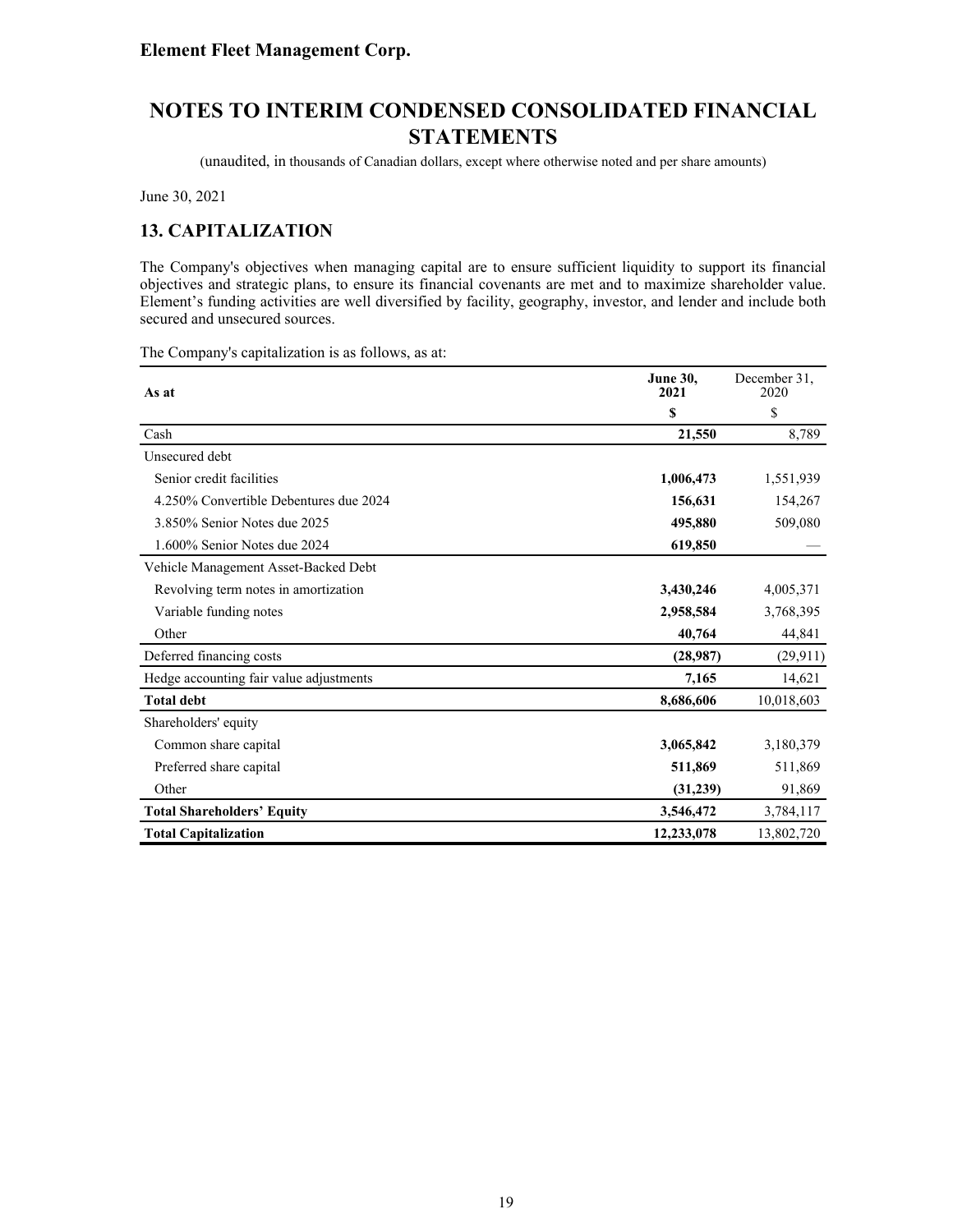(unaudited, in thousands of Canadian dollars, except where otherwise noted and per share amounts)

June 30, 2021

# **14. GEOGRAPHIC INFORMATION**

The Company primarily operates in the US and Canada, Australia and New Zealand, and Mexico.

Selected geographic assets are as follows:

|                                                   | As at June 30, 2021                                                                  |           |           |                  |                                 | As at December 31, 2020 |           |            |
|---------------------------------------------------|--------------------------------------------------------------------------------------|-----------|-----------|------------------|---------------------------------|-------------------------|-----------|------------|
|                                                   | Australia<br><b>US</b> and<br>and New<br><b>Total</b><br>Zealand<br>Mexico<br>Canada |           |           | US and<br>Canada | Australia<br>and New<br>Zealand | Mexico                  | Total     |            |
|                                                   | S                                                                                    | \$        | \$        | S                | \$                              | S                       | \$        | S          |
| <b>Select assets</b>                              |                                                                                      |           |           |                  |                                 |                         |           |            |
| Finance receivables                               | 7,304,684                                                                            | 399,981   | 463,197   | 8,167,862        | 8,675,701                       | 410,268                 | 475,653   | 9,561,622  |
| Equipment under operating leases                  | 35,597                                                                               | 1,267,570 | 850,335   | 2,153,502        | 43,255                          | 1,334,370               | 779.602   | 2,157,227  |
| Goodwill and intangible assets                    | 1.966.812                                                                            | 30,238    | 5,217     | 2.002.267        | 2,002,565                       | 32,090                  | 3,064     | 2,037,719  |
| Property, equipment and leasehold<br>improvements | 73,593                                                                               | 14,592    | 11.406    | 99,591           | 82,572                          | 17.478                  | 12,302    | 112,352    |
|                                                   | 9.380.686                                                                            | 1.712.381 | 1.330.155 | 12,423,222       | 10.804.093                      | 1.794.206               | 1.270.621 | 13,868,920 |

Geographic selected assets are based on the location of the assets.

### **15. LEASES**

The Company leases its office space and certain office equipment. The Company accounts for the lease components (fixed payments including rent and variable payments that depend on an index or rate) separately from the non-lease components (e.g. common-area maintenance costs).

Most leases include one or more options to renew, with renewal terms that can extend the lease term from one to 10 years or more. The exercise of lease renewal options is at the sole discretion of the Company and is included in determining the lease liability and ROU asset if the Company assesses it is highly likely to exercise the lease renewal options at the inception of the lease. Subsequent to the inception of the lease, management continues to evaluate the likelihood of exercising the lease renewal options to ensure it aligns with the Company's business strategy. Adjustments to the lease liability and ROU asset as a result of a modification to the expected lease term are made in accordance with IFRS 16.

The depreciable life of assets and leasehold improvements are limited by the expected lease term, unless there is a transfer of title or purchase option reasonably certain of exercise. Certain of the Company's leases include rental payments adjusted periodically for inflation. The Company's lease agreements do not contain any material residual value guarantees or material restrictive covenants.

Management evaluates all facilities to ensure the Company's footprint continues to support business activities, employees and client needs. In support of this and to align with the Company's growth strategy, the Company closed certain facilities in the US, Canada, Australia and New Zealand during the year-ended December 31, 2020. As a result, the Company recorded an impairment charge of \$4,113 through Transformation on the right of use, property, plant, and equipment assets at the closed facilities. The remaining lease liability for the closed facilities was \$3,140 as at June 30, 2021 (December 31, 2020 - \$3,580).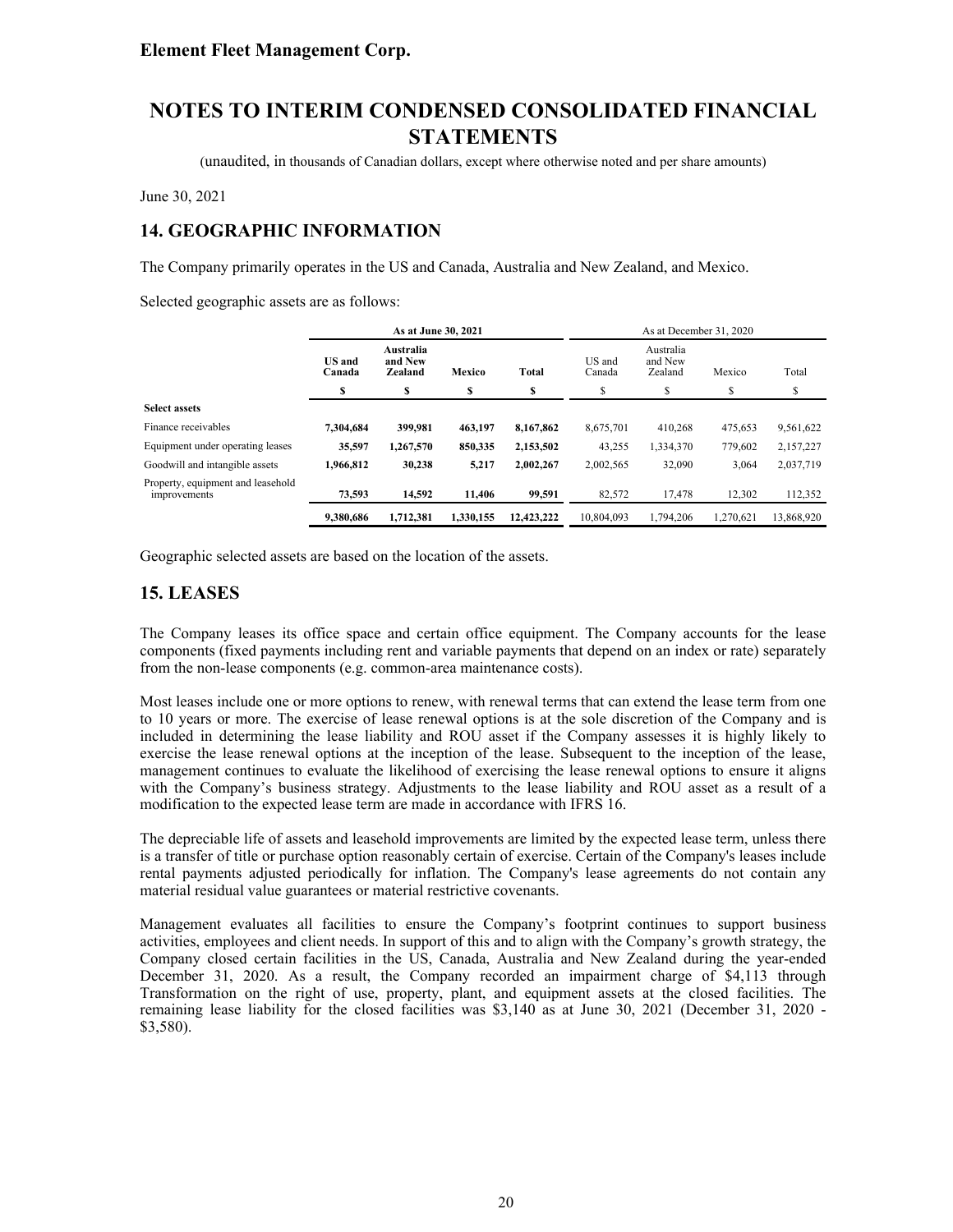(unaudited, in thousands of Canadian dollars, except where otherwise noted and per share amounts)

June 30, 2021

|                    |                                                                               | As at June 30,<br>2021 | As at December<br>31, 2020 |
|--------------------|-------------------------------------------------------------------------------|------------------------|----------------------------|
|                    |                                                                               |                        |                            |
| <b>Assets</b>      | <b>Classification</b>                                                         |                        |                            |
|                    | Right-of-use assets Buildings, net of accumulated depreciation <sup>(1)</sup> | 68,976                 | 76,067                     |
| <b>Liabilities</b> | <b>Classification</b>                                                         |                        |                            |
| Lease liabilities  | Accounts payable and accrued liabilities                                      | 77,186                 | 84.970                     |

1. As at June 30, 2021, right-of-use assets are recorded net of accumulated amortization of \$35,774 (December 31, 2020 - \$31,134).

|                               |                               | Three-month period<br>ended |                     | Six-month period<br>ended |                     |
|-------------------------------|-------------------------------|-----------------------------|---------------------|---------------------------|---------------------|
|                               |                               | <b>June 30.</b><br>2021     | June $30$ .<br>2020 | <b>June 30,</b><br>2021   | June $30$ .<br>2020 |
| Lease cost                    | <b>Classification</b>         |                             | S                   | S                         | S                   |
| Amortization of leased assets | Depreciation and amortization | 2,905                       | 3,581               | 5,823                     | 7,211               |
| Interest on lease liabilities | Interest expense              | 562                         | 743                 | 1.162                     | 1,485               |
| Net lease cost                |                               | 3,467                       | 4.324               | 6.985                     | 8,696               |

| <b>Maturity of lease liabilities</b> | As at June 30, 2021 |
|--------------------------------------|---------------------|
|                                      | <b>S</b>            |
| 2021                                 | 5,554               |
| 2022                                 | 11,489              |
| 2023                                 | 10,230              |
| 2024                                 | 5,901               |
| 2025                                 | 4,404               |
| Thereafter                           | 39,608              |

| Lease Term and Discount Rate                  | 2021  | <b>As at June 30.</b> As at December<br>31.2020 |
|-----------------------------------------------|-------|-------------------------------------------------|
| Weighted-average remaining lease term (years) | 11.5  | 11.6                                            |
| Weighted-average discount rate                | 2.96% | $2.95\%$                                        |

### **16. FAIR VALUE OF FINANCIAL INSTRUMENTS**

Fair value is defined as the price that would be received to sell an asset, or paid to transfer a liability, between market participants in an orderly transaction in the principal market at the measurement date under current market conditions (i.e., the exit price). The determination of fair value requires judgment and is based on market information, where available and appropriate. Fair value measurements are categorized into three levels within a fair value hierarchy (Level 1, 2, or 3) based on the valuation inputs used in measuring the fair value, as outlined below.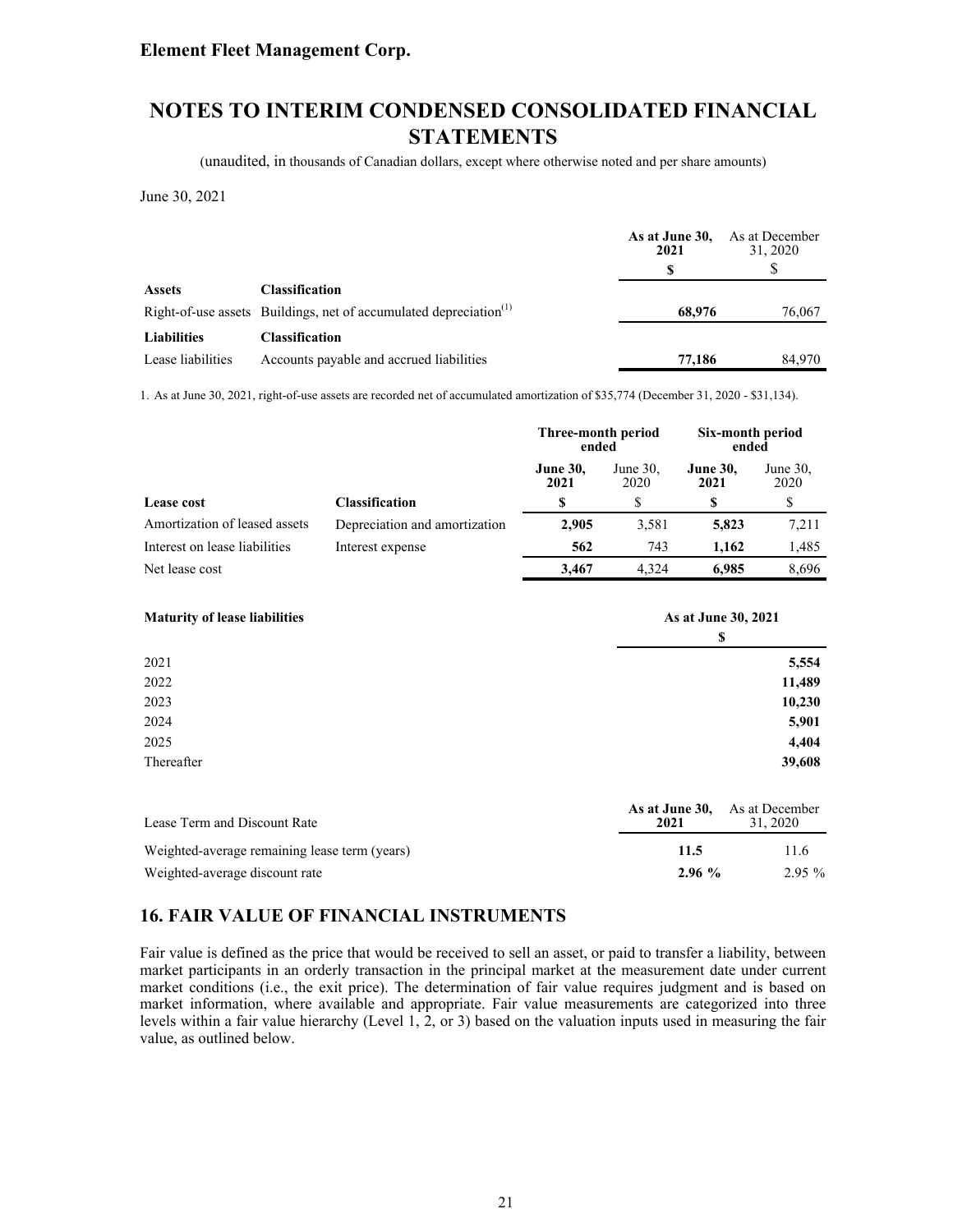(unaudited, in thousands of Canadian dollars, except where otherwise noted and per share amounts)

June 30, 2021

- Level 1 Unadjusted quoted market prices in active markets for identical assets or liabilities the Company can access at the measurement date. Bid prices, ask prices or prices within the bid and ask, which are the most representative of the fair value, are used as appropriate to measure fair value. Fair value is best evidenced by an independent quoted market price for the same instrument in an active market. An active market is one where transactions are occurring with sufficient frequency and volume to provide quoted prices on an ongoing basis.
- Level 2 Quoted prices for identical assets or liabilities in markets that are inactive or observable market quotes for similar instruments, or use of valuation techniques where all significant inputs are observable. Inactive markets may be characterized by a significant decline in the volume and level of observed trading activity or through large or erratic bid/offer spreads. In instances where traded markets do not exist or are not considered sufficiently active, we measure fair value using valuation models.
- Level  $3 -$  Non-observable or indicative prices or use of valuation techniques where one or more significant inputs are non-observable.

#### **Valuation methods and assumptions**

#### **Finance lease receivables, finance loan receivables, and borrowings on finance receivables**

The assertion that the carrying value of the finance receivables and borrowings approximates fair value requires the use of estimates and significant judgment. The finance receivables securing the borrowings were credit scored based on an internal model that is not used in market transactions. They comprise a large number of transactions with commercial clients in different businesses, are secured by liens on various types of equipment and may be guaranteed by third parties and cross collateralized. The fair value of any receivable would be affected by a potential buyer's assessment of the transaction's credit quality, collateral value, guarantees, payment history, yield, term, documents and other legal matters, and other subjective considerations. Value received in a fair market sale transaction would be based on the terms of the sale, the buyer's views of the economic and industry conditions, the Company's and the buyer's tax considerations, and other factors.

#### **Convertible debentures**

The debt component of convertible debentures is recorded at fair value on initial recognition and subsequently carried at amortized cost. The fair market value of the debt component is calculated by discounting the stream of remaining payments at 5.50%, which represents the rate of interest prevailing for instruments of similar terms and risks without the conversion feature.

#### **Derivatives**

The fair values of derivatives are determined by the derivative counterparty using the related interest rate swap curves, foreign exchange forward values, intrinsic values and/or the Company's stock price for the total return swaps.

#### **Investments**

The fair value through profit and loss ("FVTPL") investments are valued based on bids received in the private market or using valuation techniques and/or inputs that are based on unobservable market data.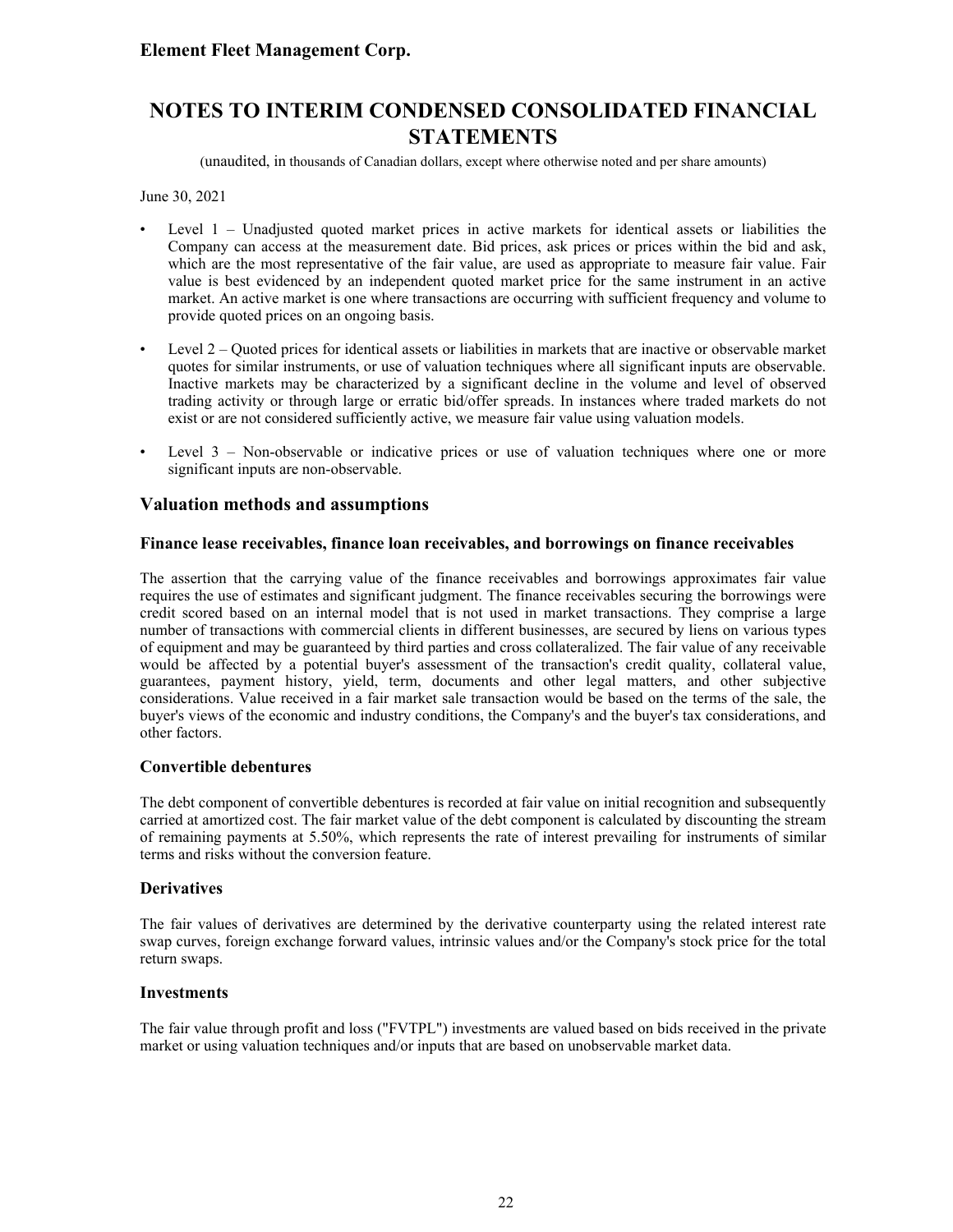(unaudited, in thousands of Canadian dollars, except where otherwise noted and per share amounts)

June 30, 2021

#### **Accounts receivable, accounts payable, and accrued liabilities**

The carrying value of the accounts receivable, accounts payable, and accrued liabilities approximates their fair value.

The tables below summarize the Company's fair value measurement hierarchy for its financial assets and financial liabilities. There were no transfers between Level 2 and Level 3 for the years presented and there were no significant changes in valuation techniques or the range of significant non-observable inputs used in measuring the Company's Level 3 financial assets and liabilities during the year.

|                                             | As at June 30, 2021 |                           |                                       |                                     |              |  |
|---------------------------------------------|---------------------|---------------------------|---------------------------------------|-------------------------------------|--------------|--|
|                                             |                     | Level 3                   |                                       |                                     |              |  |
|                                             | Carrying<br>value   | Quoted<br>market<br>price | <b>Observable</b><br>market<br>inputs | Non-<br>observable<br>market inputs | <b>Total</b> |  |
|                                             | \$                  | \$                        | \$                                    | \$                                  | \$           |  |
| <b>Financial assets</b>                     |                     |                           |                                       |                                     |              |  |
| Assets not carried at fair value            |                     |                           |                                       |                                     |              |  |
| Cash                                        | 21,550              | 21,550                    |                                       |                                     | 21,550       |  |
| Finance lease receivables                   | 8,061,390           |                           |                                       | 8,061,390                           | 8,061,390    |  |
| Finance loans receivables                   | 106,472             |                           |                                       | 106,472                             | 106,472      |  |
| Accounts receivable and other assets        | 201,545             |                           |                                       | 201,545                             | 201,545      |  |
| Assets held at fair value                   |                     |                           |                                       |                                     |              |  |
| Derivative financial assets                 |                     |                           |                                       |                                     |              |  |
| Interest rate swaps                         | 21,210              |                           | 21,210                                |                                     | 21,210       |  |
| Interest rate caps                          | 14                  |                           | 14                                    |                                     | 14           |  |
| Equity swaps                                | 10,026              |                           | 10,026                                |                                     | 10,026       |  |
| Investments classified as FVTPL             | 9,349               |                           |                                       | 9,349                               | 9,349        |  |
| <b>Total financial assets</b>               | 8,431,556           | 21,550                    | 31,250                                | 8,378,756                           | 8,431,556    |  |
| <b>Financial liabilities</b>                |                     |                           |                                       |                                     |              |  |
| Liabilities not carried at fair value       |                     |                           |                                       |                                     |              |  |
| Accounts payable and accrued<br>liabilities | 1,138,017           |                           |                                       | 1,138,017                           | 1,138,017    |  |
| Borrowings on finance receivables           | 8,529,975           |                           |                                       | 8,529,975                           | 8,529,975    |  |
| Convertible debentures                      | 156,631             |                           | 165,882                               |                                     | 165,882      |  |
| Liabilities held at fair value              |                     |                           |                                       |                                     |              |  |
| Derivative financial liabilities            |                     |                           |                                       |                                     |              |  |
| Interest rate swaps                         | 38,891              |                           | 38,891                                |                                     | 38,891       |  |
| <b>Total financial liabilities</b>          | 9,863,514           |                           | 204,773                               | 9,667,992                           | 9,872,765    |  |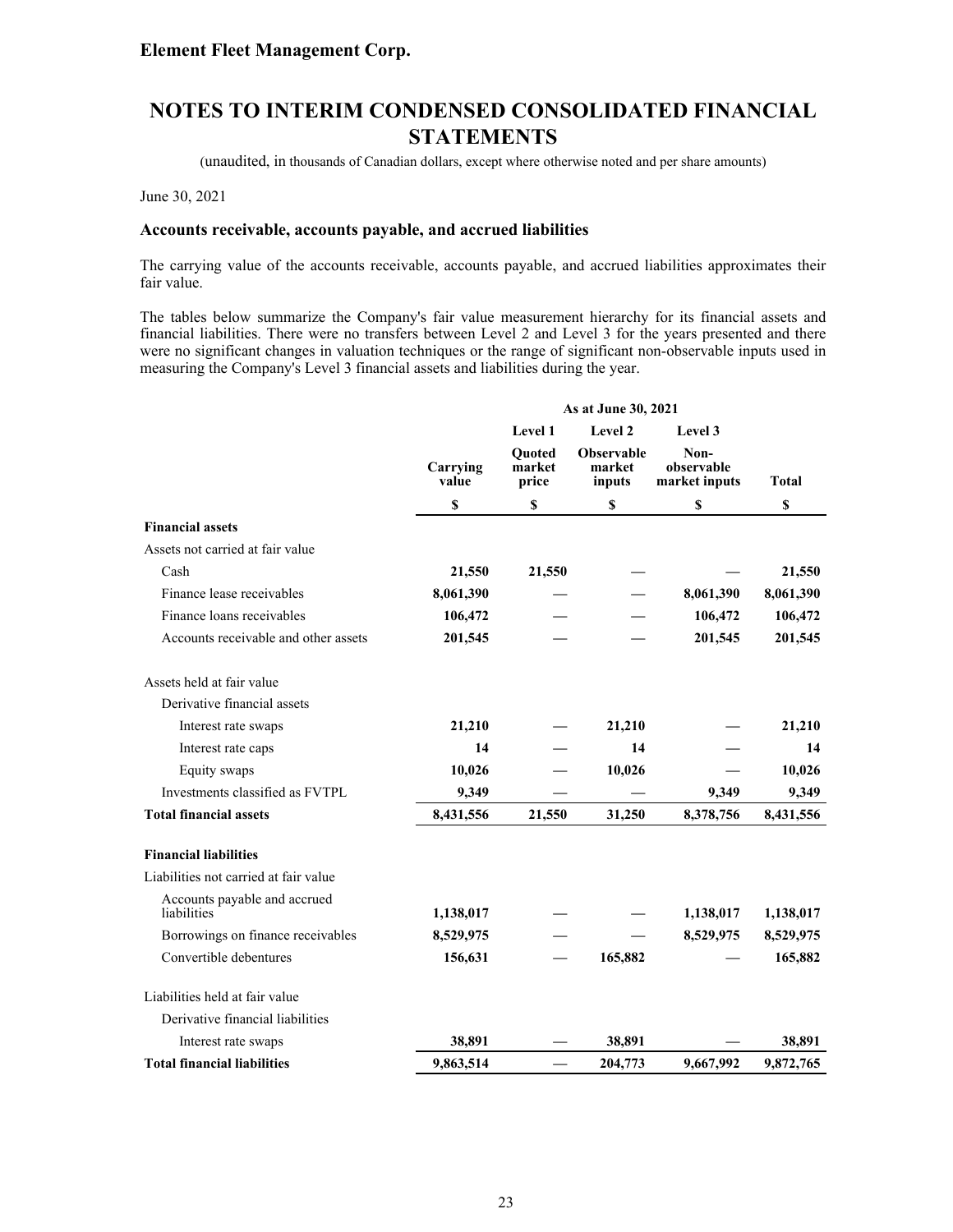# **NOTES TO INTERIM CONDENSED CONSOLIDATED FINANCIAL STATEMENTS**

(unaudited, in thousands of Canadian dollars, except where otherwise noted and per share amounts)

June 30, 2021

|                                             | As at December 31, 2020       |                           |                                |                                     |            |  |
|---------------------------------------------|-------------------------------|---------------------------|--------------------------------|-------------------------------------|------------|--|
|                                             | Level 2<br>Level 1<br>Level 3 |                           |                                |                                     |            |  |
|                                             | Carrying<br>value             | Ouoted<br>market<br>price | Observable<br>market<br>inputs | Non-<br>observable<br>market inputs | Total      |  |
|                                             | \$                            | \$                        | \$                             | \$                                  | \$         |  |
| <b>Financial assets</b>                     |                               |                           |                                |                                     |            |  |
| Assets not carried at fair value            |                               |                           |                                |                                     |            |  |
| Cash                                        | 8,789                         | 8,789                     |                                |                                     | 8,789      |  |
| Finance lease receivables                   | 9,460,104                     |                           |                                | 9,460,104                           | 9,460,104  |  |
| Finance loans receivables                   | 101,518                       |                           |                                | 101,518                             | 101,518    |  |
| Accounts receivable and other assets        | 221,129                       |                           |                                | 221,129                             | 221,129    |  |
| Assets held at fair value                   |                               |                           |                                |                                     |            |  |
| Derivative financial assets                 |                               |                           |                                |                                     |            |  |
| Interest rate swaps                         | 46,655                        |                           | 46,655                         |                                     | 46,655     |  |
| Interest rate caps                          | 80                            |                           | 80                             |                                     | 80         |  |
| <b>Equity Swaps</b>                         | 6,894                         |                           | 6,894                          |                                     | 6,894      |  |
| Investments classified as FVTPL             | 5,823                         |                           |                                | 5,823                               | 5,823      |  |
| <b>Total financial assets</b>               | 9,850,992                     | 8,789                     | 53,629                         | 9,788,574                           | 9,850,992  |  |
| <b>Financial liabilities</b>                |                               |                           |                                |                                     |            |  |
| Liabilities not carried at fair value       |                               |                           |                                |                                     |            |  |
| Accounts payable and accrued<br>liabilities | 1,062,610                     |                           |                                | 1,062,610                           | 1,062,610  |  |
| Borrowings on finance receivables           | 9,864,336                     |                           |                                | 9,864,336                           | 9,864,336  |  |
| Convertible debentures                      | 154,267                       |                           | 165,000                        |                                     | 165,000    |  |
| Liabilities held at fair value              |                               |                           |                                |                                     |            |  |
| Derivative financial liabilities            |                               |                           |                                |                                     |            |  |
| Interest rate swaps                         | 68,282                        |                           | 68,282                         |                                     | 68,282     |  |
| <b>Total financial liabilities</b>          | 11,149,495                    |                           | 233,282                        | 10,926,946                          | 11,160,228 |  |

### **17. RESTRUCTURING AND TRANSFORMATION**

For the three- and six-month periods ended June 30, 2021, the Company recorded transformation expenses of nil, (three- and six-month periods ended June 30, 2020 - \$18,663 and \$33,658, respectively). All amounts have been paid or expect to be paid by the end of 2021 with the exception of accrued operating expenses on closed facilities for \$2,129, included in Other, which will be paid out over the remaining term of the lease.